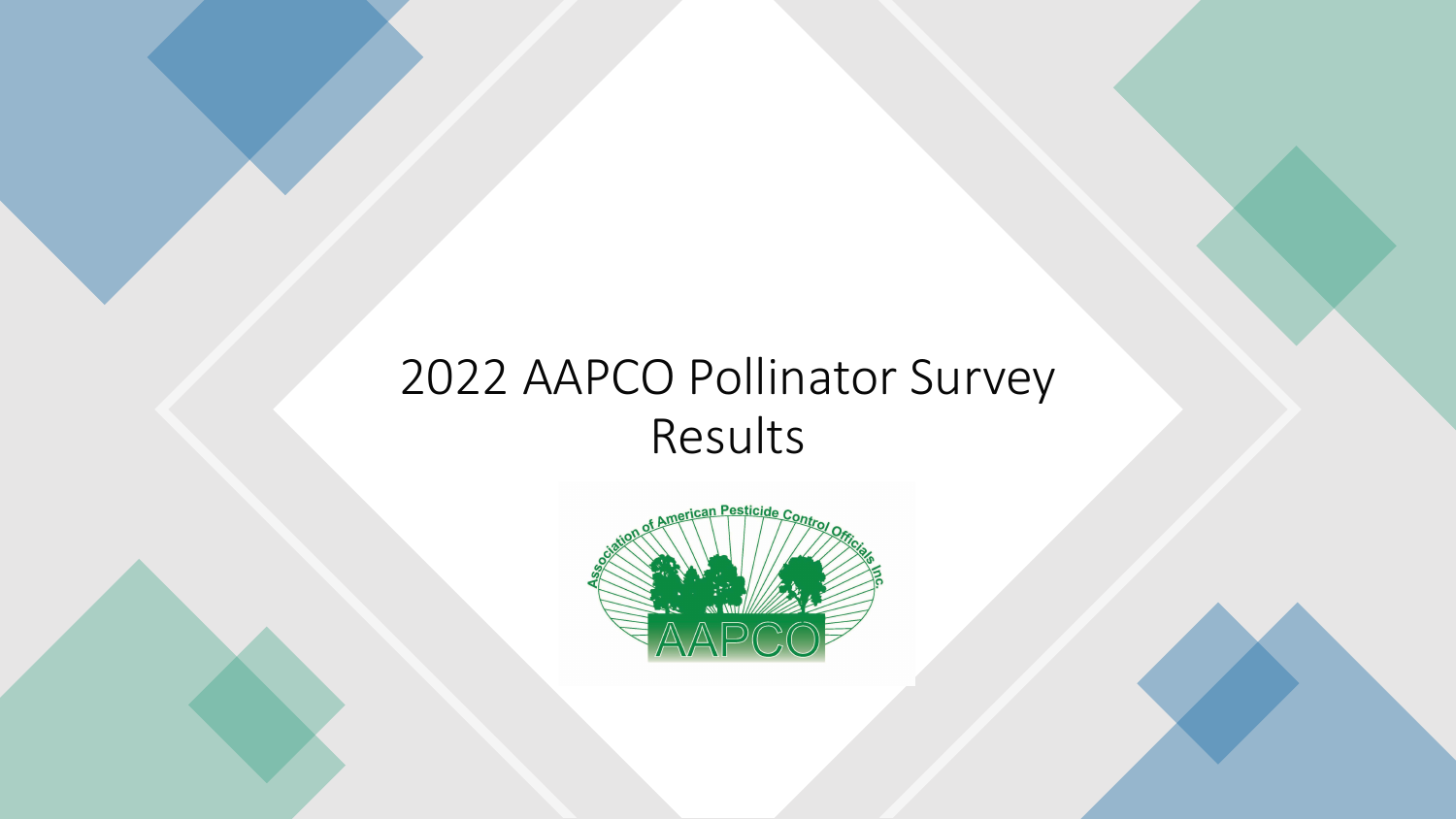### Q1: Does your state have or are you in the process of developing a managed pollinator protection plan?

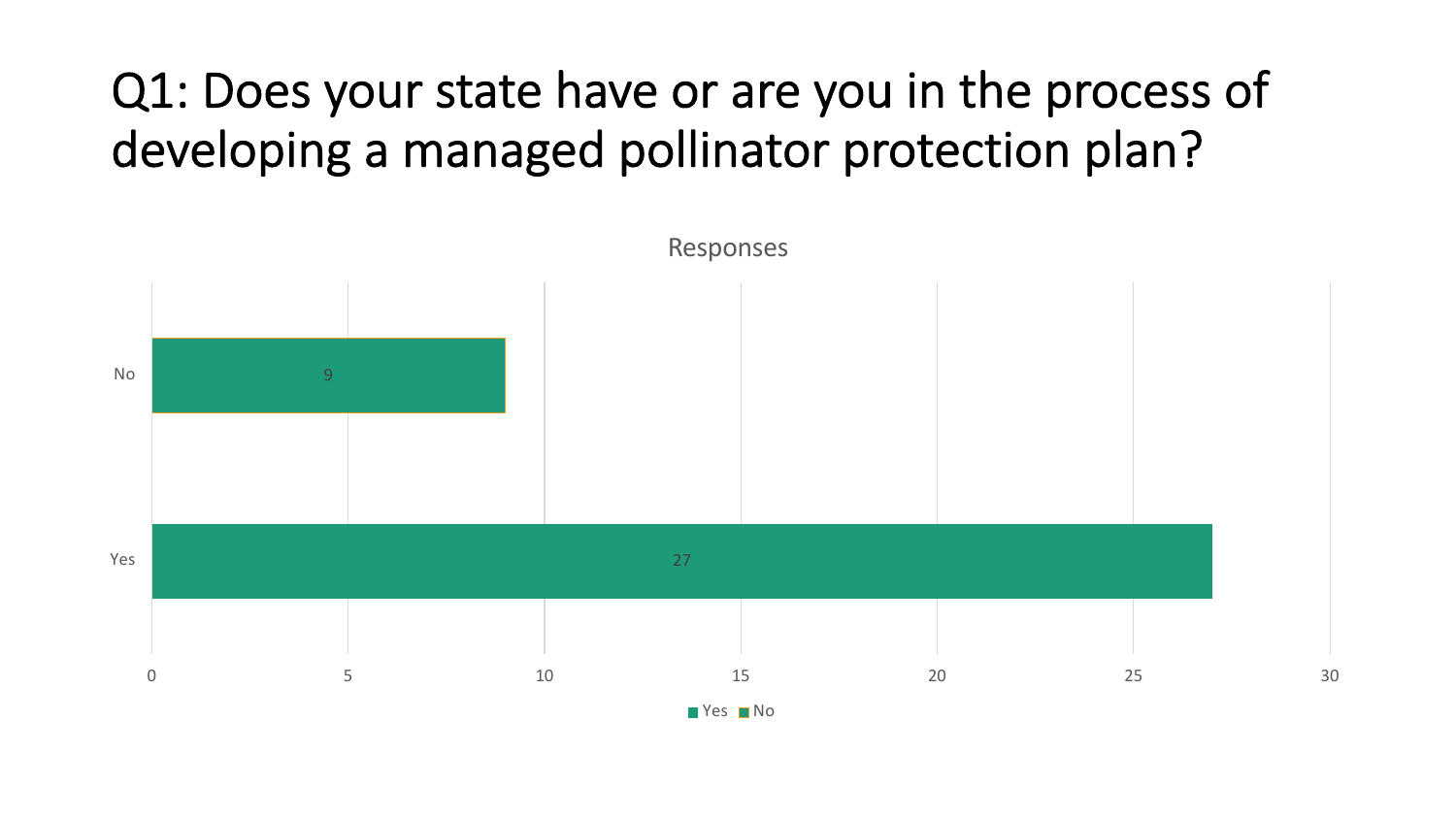### Q1- Comments: Does your state have or are you in the process of developing a managed pollinator protection plan?

#### **IF ANSWERED NO, PLEASE PROVIDE ADDITIONAL INFORMATION REGARDING YOUR DECISION NOT TO HAVE A PLAN.**

- 1. We will begin development on this in the future.
- 2. The State of Iowa implemented pollinator protection plan efforts prior to the onset of 'managed pollinator protection plans'. The state "bee rule" serves as Iowa's most significant pollinator protection action. It can be found under Iowa Administrative Code (ch. 45.31). The Bee Rule is not voluntary, but a requirement of licensed Commercial Pesticide Applicators in Iowa. For a full explanation, see: https://iowaagriculture.gov/sites/default/files/ent/Iowa's%20Answer%20to%20MP3%203-20- 2018.pdf
- 3. There are currently no state or federal mandates for any state agency or university to develop a plan.
- 4. Minnesota has an Interagency Pollinator Protection Team, mandated by executive order (https://www.eqb.state.mn.us/content/pollinators) that works on all aspects of pollinator protection, and the Minnesota Board of Water and Soil Resources developed a pollinator plan focused on habitat https://bwsr.state.mn.us/sites/default/files/2019- 01/2019%20Revised%20Pollinator%20Plan%2012-26-18.pdf The Minnesota Department of Agriculture has been working to protect pollinators from pesticides. Some of the activities include developing BMPs, education and outreach to pesticide applicators. These activities go beyond what a plan for just managed pollinators would include.
- 5. We did not feel a plan would serve the needs of Rhode Island.
- 6. We are pursuing other projects to raise awareness about pollinators, and to increase safe use of pesticides where pollinators are found.
- 7. Actual Regulatory requirements are already in place: N.J.A.C 7:30-9.11(a) et. seq. [Notification to apiarists (Beekeepers)].
- 8. Alaska has no apiary industry. Essentially all hives from hobby beekeepers die off for winter and are re-started each spring.
- 9. Pollinator protections are most appropriately on a product label. Plans are not enforceable and provide very little protection.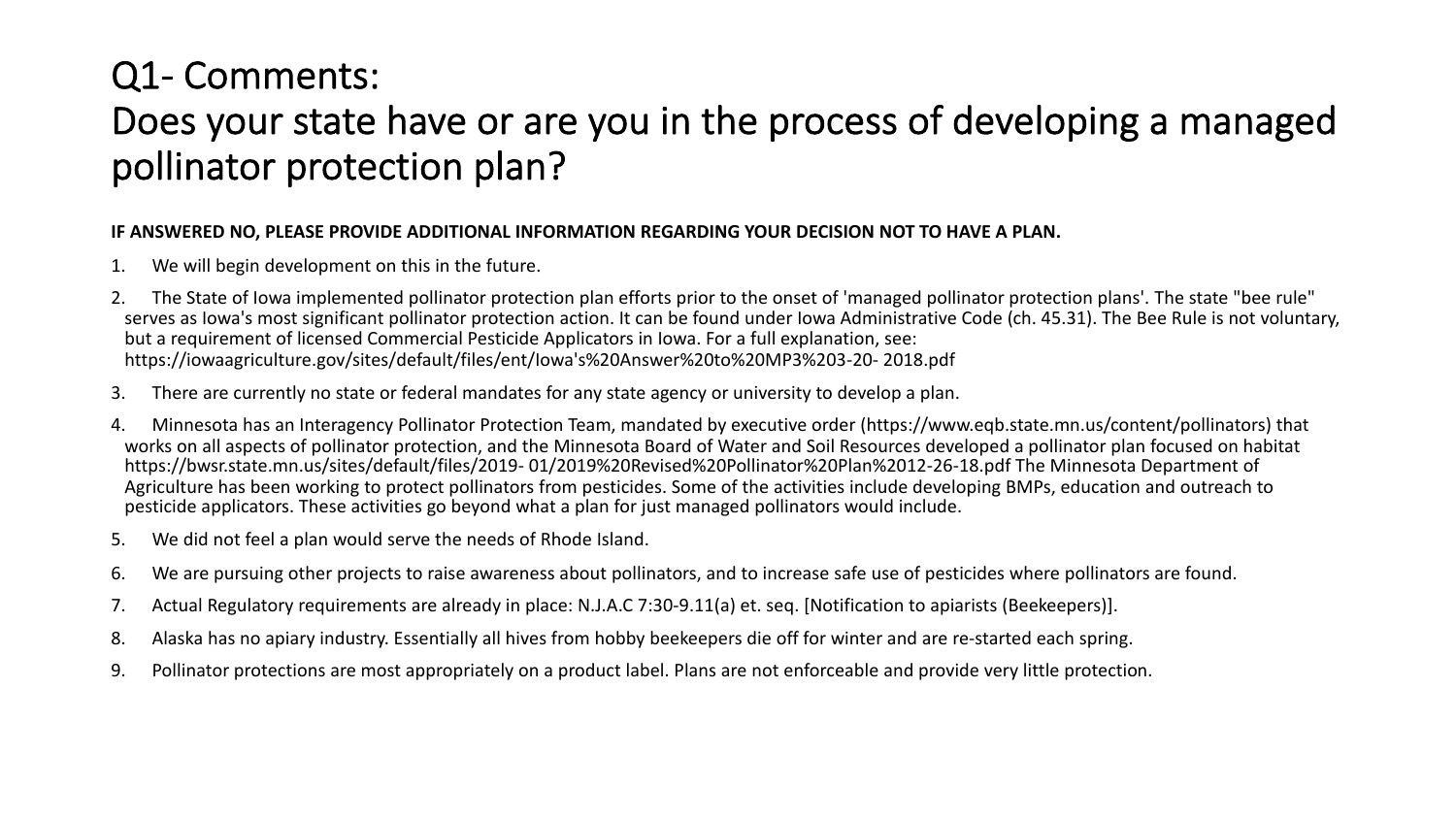## Q2: Does your state have a method to facilitate or increase communication between pesticide users and beekeepers? (no comments)

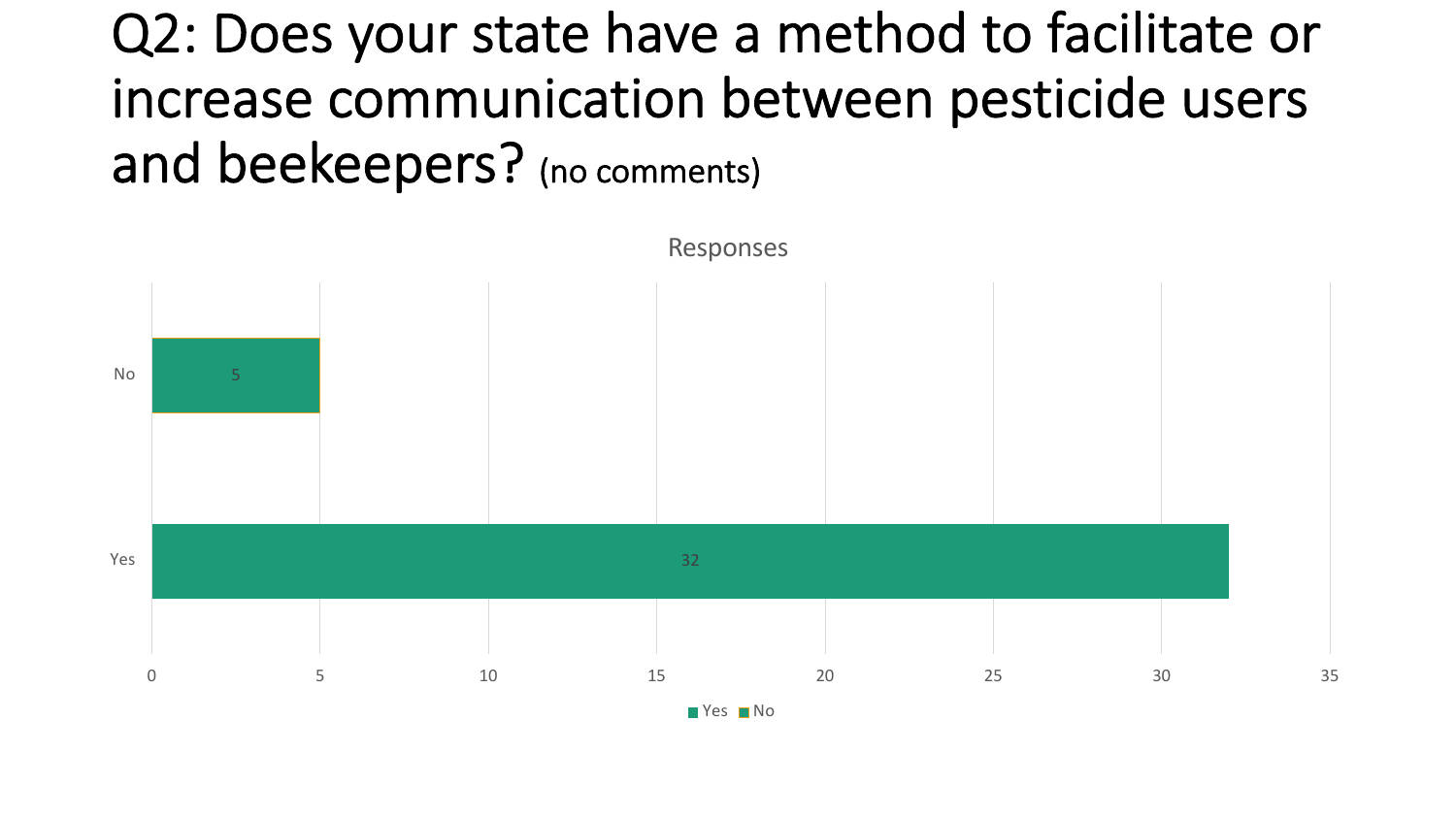## Q3: What method(s) is (are) being used in your state to increase communications between pesticide users and beekeepers? (please check all that apply).

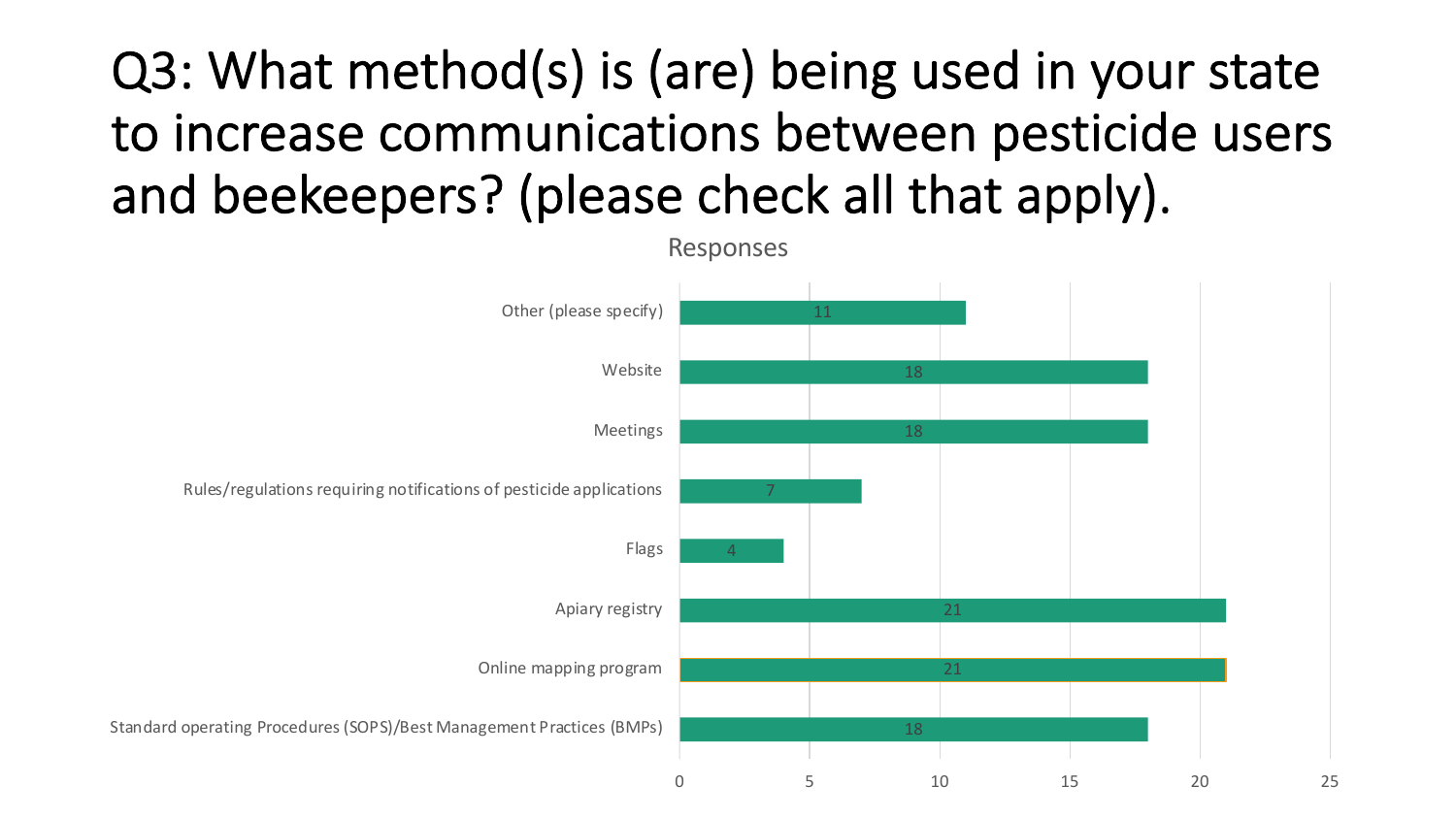### Q3 – Comments:

### What method(s) is (are) being used in your state communications between pesticide users and be check all that apply).

#### **COMMENTS: (PLEASE SPECIFY)**

- 1. None currently, but we are looking into this. We don't have beekeepers on territory currently.
- 2. Iowa https://ia.driftwatch.org https://iowaagriculture.gov/SensitiveCropRegistry https://iowa bureau/apiary

https://www.ent.iastate.edu/pollinators (Iowa Pollinator Conservation Working Group (IPCWG))

- 3. University of Arkansas Pamphlet mailed out to pesticide applicators and on Arkansas Departmer
- 4. Special permit process; permit conditioned for pollinator protection for certain projects in sensiti
- 5. University Extension educational programs for novice and experienced beekeepers.
- 6. Voluntary apiary registry.
- 7. Outreach material: water bill mailers, billboards, television commercials
- 8. AZ requires submission of many pesticides uses in ag. As a result, the UAZ can track and examine rise. We also have a law that requires bee site notification of ag operators and then vice versa when
- 9. Communication courses that provide strategic approaches for effective communication between beekeepers)
- 10. We participate in the DC Beekeeper Alliance
- 11. none not necessary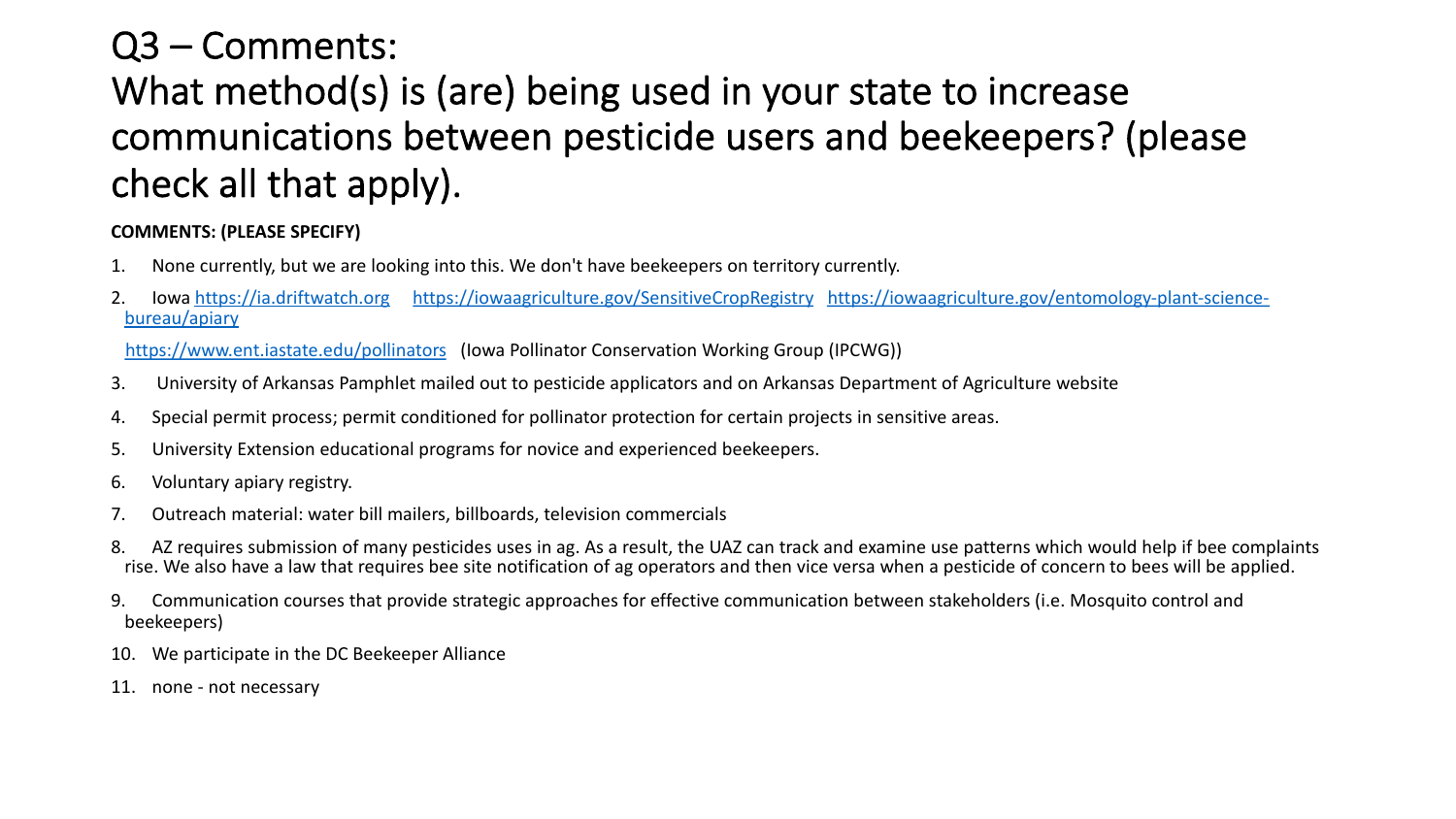## Q4: Does your pollinator plan include written SOPs or BMPs to reduce pollinator exposure to pesticides? (no comments)

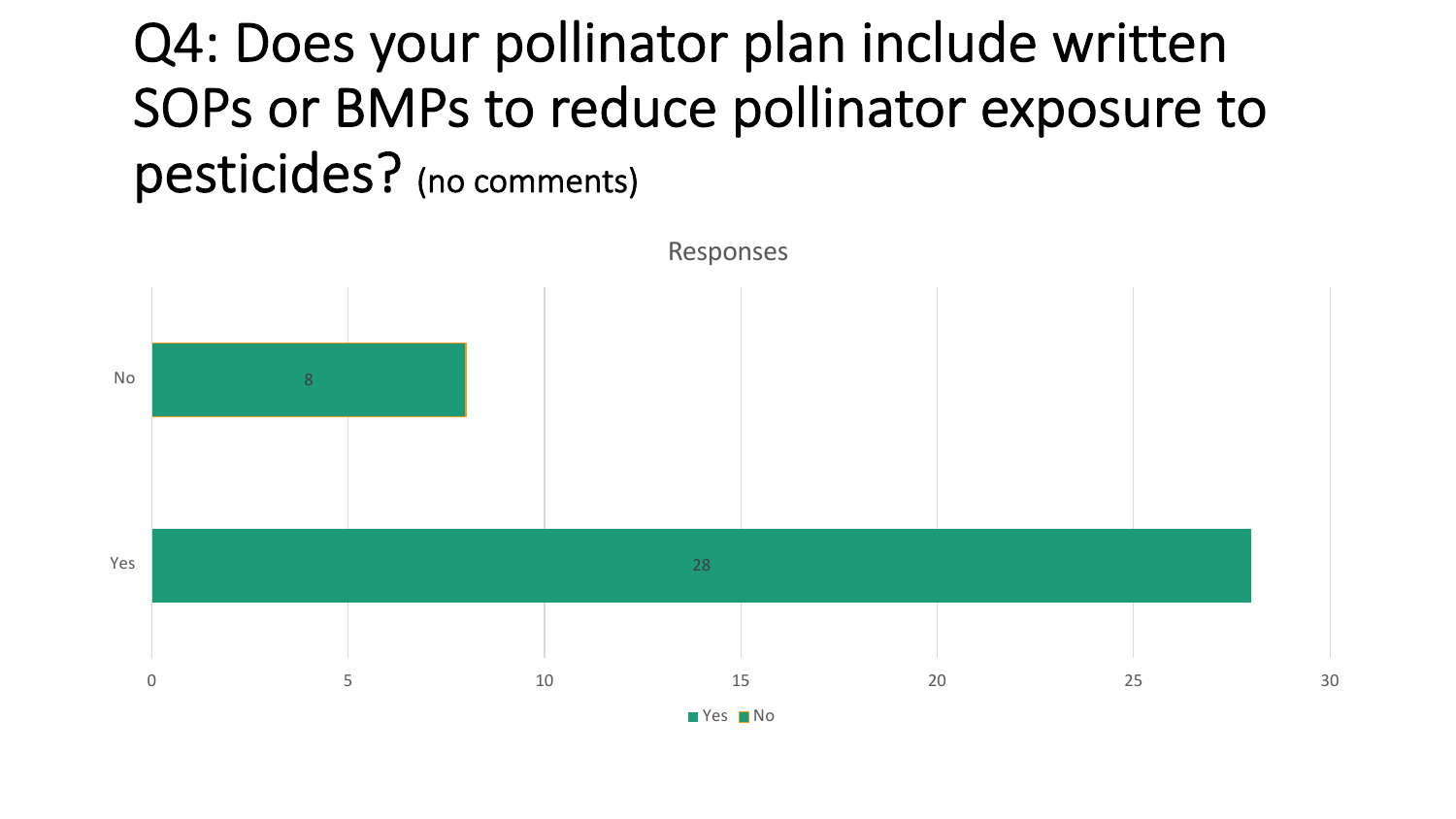## Q5: Please indicate the content of the BMPs or SOPs (please check all that apply):

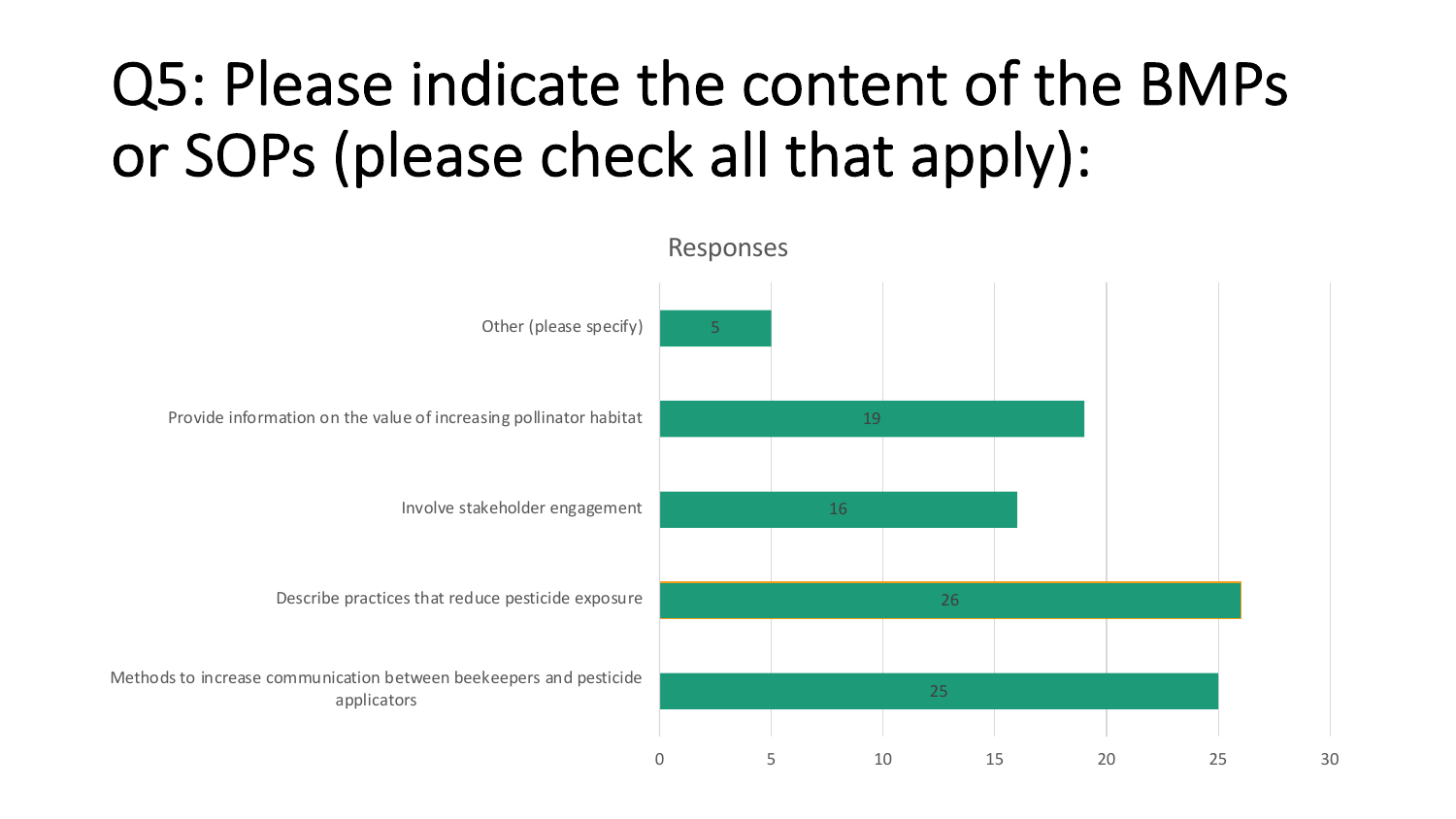## Q5: Comments:

### Please indicate the content of the BMPs or SOPs (please check all that apply):

OTHER (PLEASE SPECIFY)

- 1. see: https://iowaagriculture.gov/sites/default/files/ent/Iowa's%20Answer%20to%20MP3%203- 20- 2018.pdf
- 2. Other documents in the strategy include: Pesticide Toxicity to Bees Traffic Light, Honeybee Health, Management of Pests in Beehives, Native Pollinator information, Crop specific managed pollinator guidelines (apples, cotton, soybeans)
- 3. UAZ some guides to provide info about risks to pollinators and other non-target organisms so the user can better select and use products safely. Please see: https://acis.cals.arizona.edu/docs/defualt-source/ipmshorts/CottonInsecticideRisk.pdf
- 4. Best Management Practices for Live Bee Removals in Florida: A Beekeeper's Guide
- 5. Agency Website encourages activities with constituents and beekeepers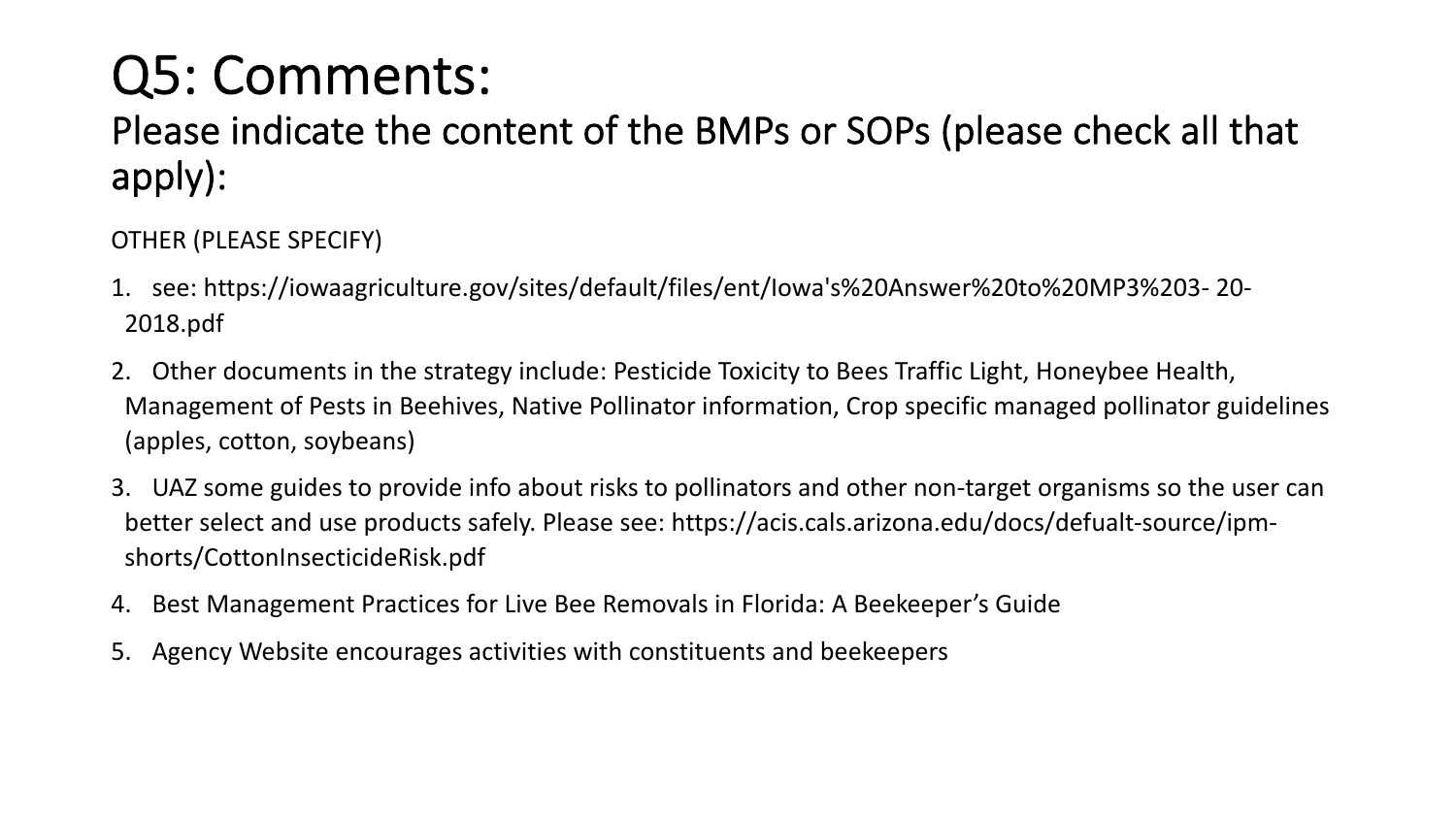### Q6 : If you included stakeholders in the development of your state managed pollinator protection plan, did you engage (please check all that apply):

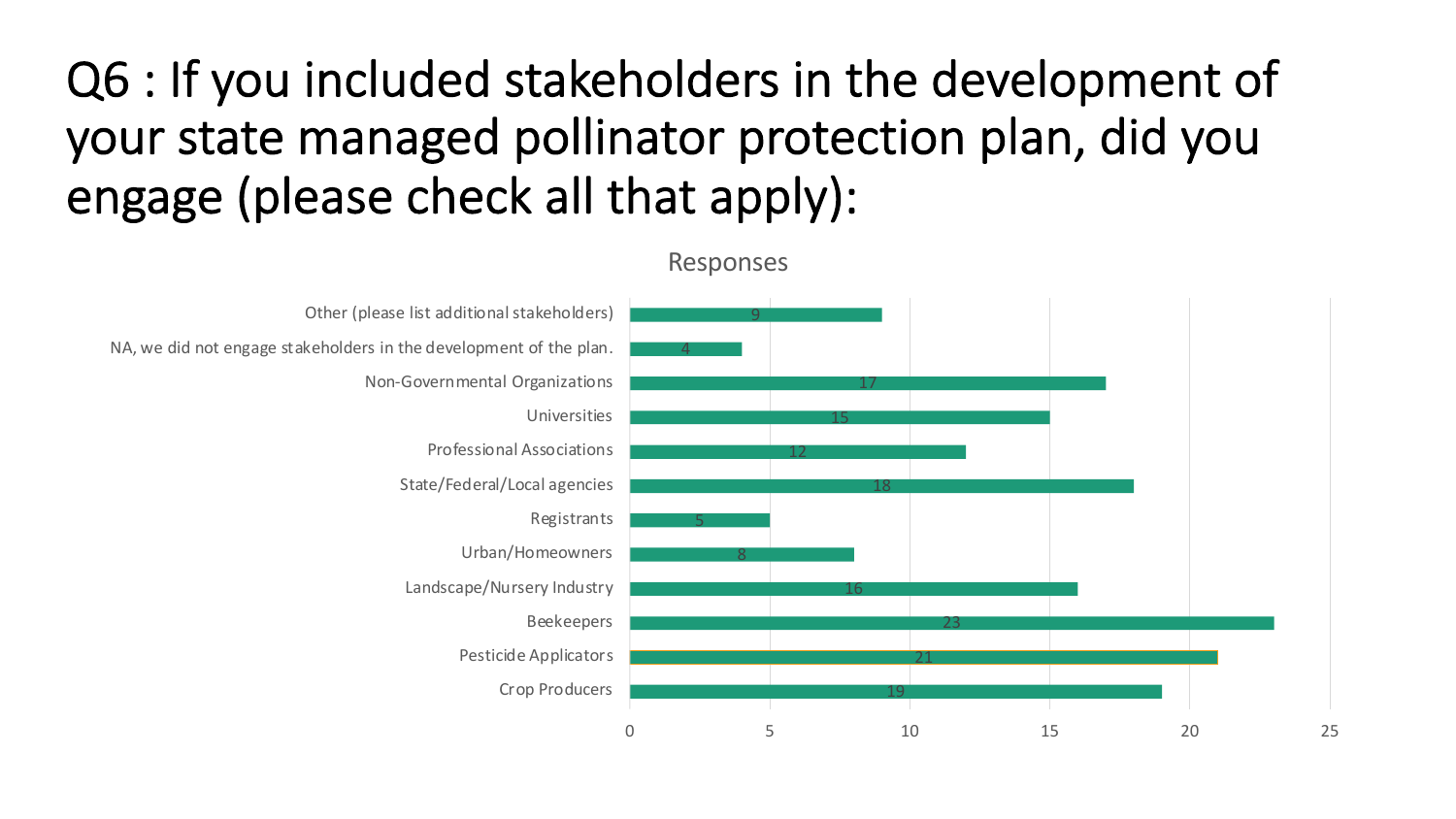### Q6 : Comments:

If you included stakeholders in the development of your state managed pollinator protection plan, did you engage (please check all that apply):

OTHER (PLEASE LIST ADDITIONAL STAKEHOLDERS)

- 1. botanical gardens, seed companies
- 2. Prior to the onset of the state managed pollinator protection plans, Iowa initiated stakeholder engagement as part of the public rule-making process for the lowa Bee Rule.
- 3. New Hampshire Farm Bureau; New Hampshire Pesticide Control Board
- 4. These stakeholders were involved in developing BMPs (we do not have a managed pollinator protection plan)
- 5. We did not generate a plan, but we did have high level discussions with several stakeholders.
- 6. We engage with all of the above, but not in an organized plan so to speak. It has become a part of what we do on a routine basis.
- 7. Regulations "always" maintain a stakeholder comment period each time they are readopted.
- 8. n/a
- 9. Not applicable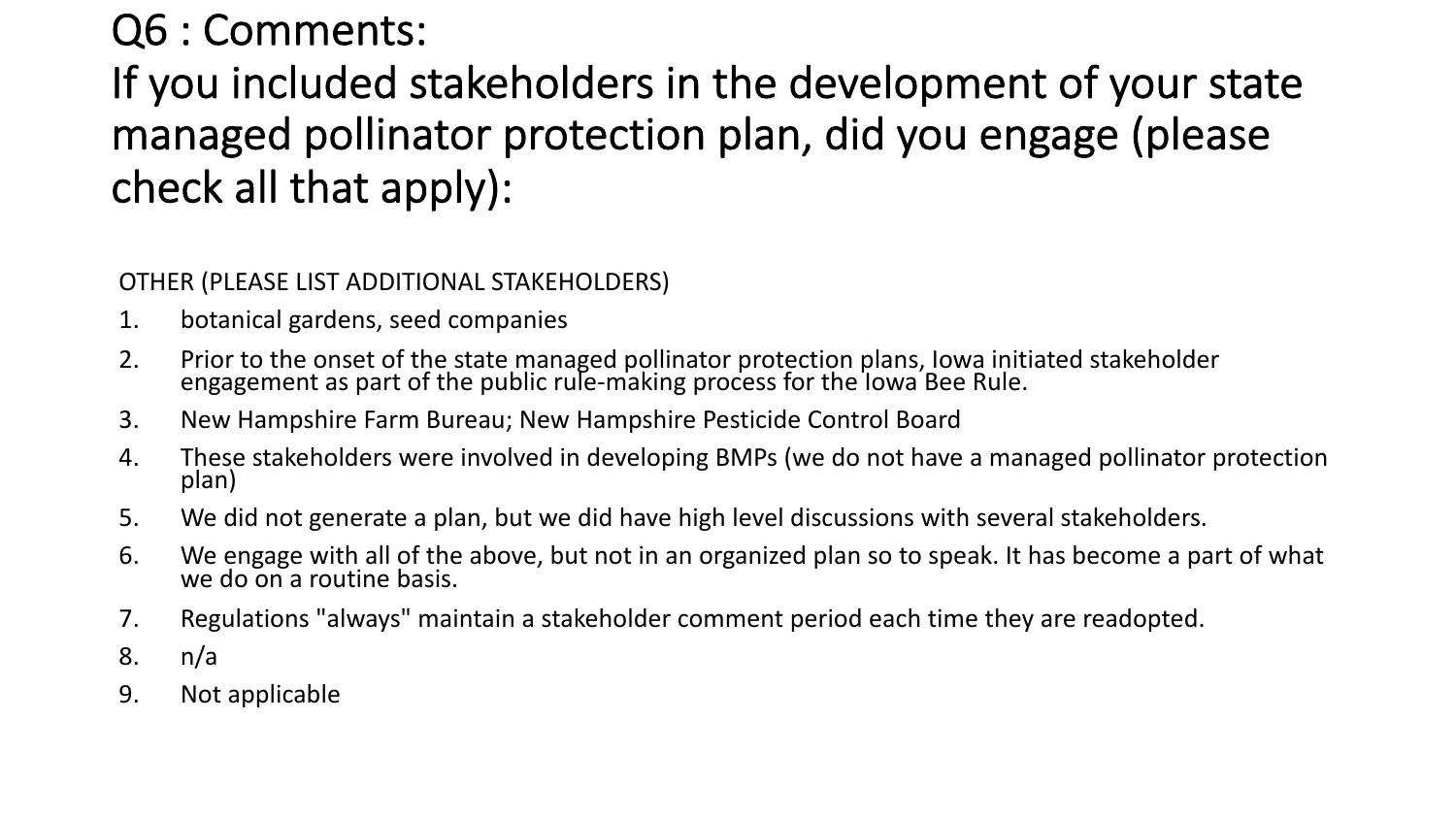### Q7: Are you coordinating activities or trainings with other agencies, university-extension or nongovernmental organizations (NGO) within your state? Responses

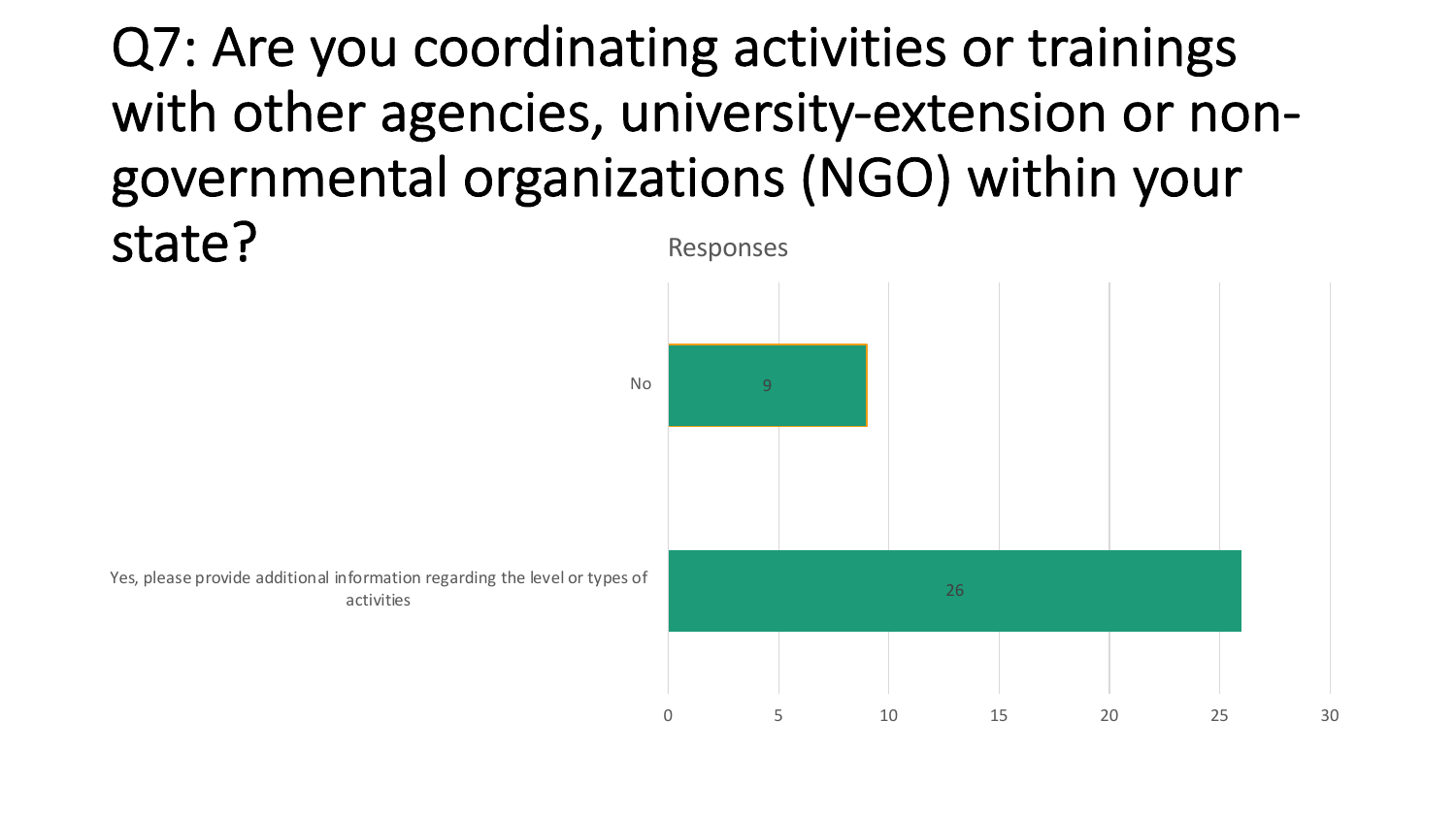### Q7: Comments:

### Are you coordinating activities or trainings with other agencies, university-extension or non-governmental organizations (NGO) within your state?

YES. PLEASE PROVIDE ADDITIONAL INFORMATION REGARDING THE LEVEL OR TYPES OF ACTIVITIES.

- 1. We work closely with the Pesticide Safety and Education Program and Oregon IPM Center on applicator training, we have a program for training Master Gardeners and community groups to be trained and provide outreach and track their efforts (Pollinator Advocates - https://extension.oregonstate.edu/bee-atlas/oregon-bee-advocate). We also have a new program in Extension, the Master Melittologist program, that also provides outreach and education.
- 2. We have had meetings concerning programs/plans/discussions/recommendations/updates of P4 at Penn State. This will hopefully resume as Covid concerns decrease. Penn State was planning to offer more pollinator classes.
- 3. Extension
- 4. The Iowa Department of Agriculture & Land Stewardship meets with Iowa State University. Meetings are ongoing. The Iowa Pollinator Conservation Working Group has been working since 2013. See https://www.ent.iastate.edu/pollinators/
- 5. Pamphlet prepared by the University of Arkansas Extension. BMP discussed at Pesticide Applicator training meetings.
- 6. Outreach to beekeeper's associations; recertification training for pesticide applicators; co-training events with University Extension.
- 7. WSDA has established a pollinator health coordinator position who is doing pollinator outreach and education. In addition, Pesticide Management has hired a communication and outreach specialist whose duties include outreach. WSDA is revising and updating educational material and is doing more training for pesticide investigators on apiary inspections associated with bee kill complaints.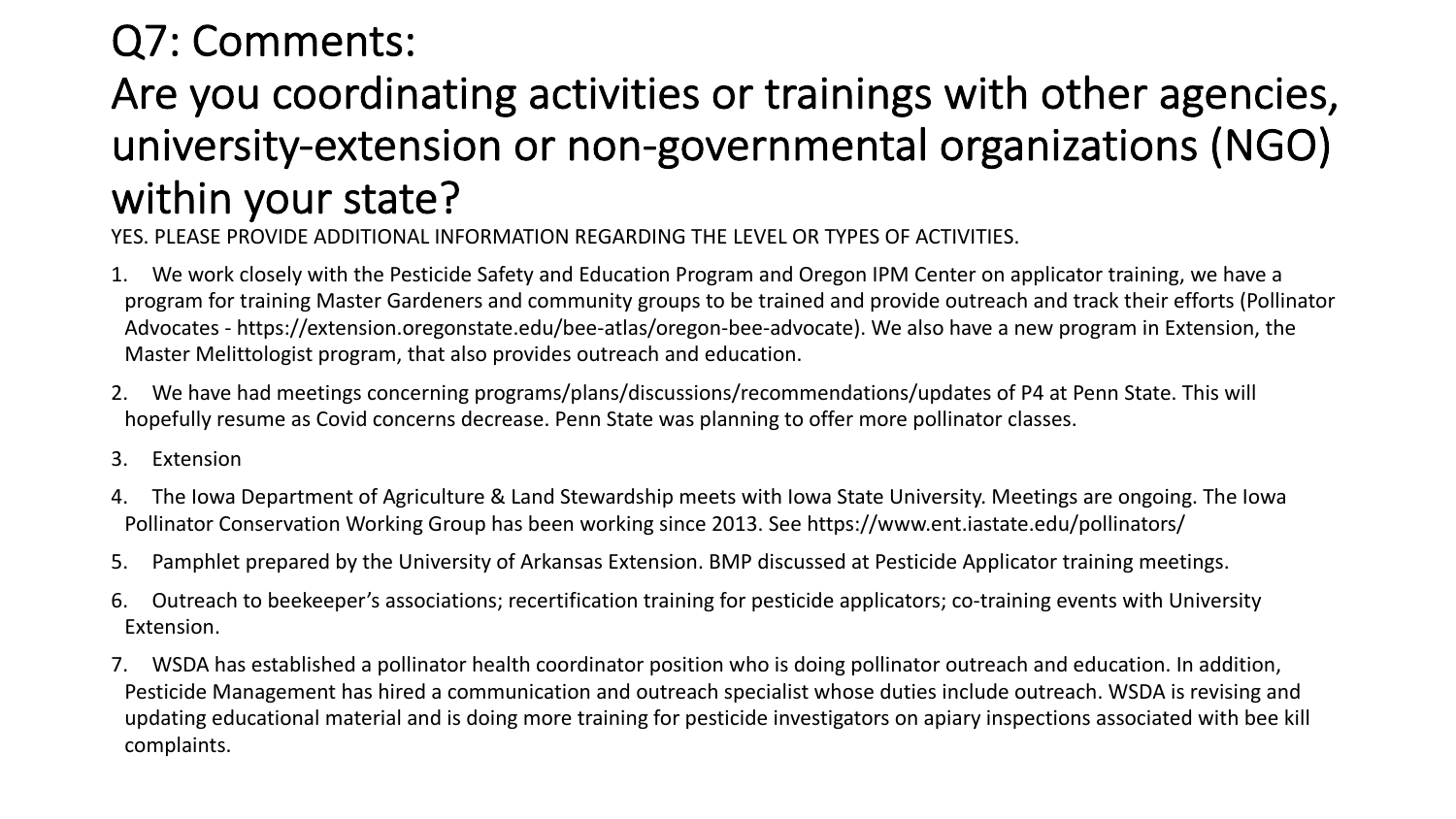#### Q7: Comments: Are you coordinating activities or trainings with other agencies, university-extension or non-governmental organizations (NGO) within your state?

8. DPR does coordinate trainings as needed regarding pesticide and bee codes enforcement, labels, etc. Other examples include with CA Dept Food & Agriculture to train County Ag Commissioners (CACs) who perform inspections of colony health, freedom from quarantine pests when entering/exiting CA.

9. The University of Nebraska at Lincoln does this, not the Nebraska Department of Agriculture. UNL works primarily with the public, master gardeners, beekeepers and a few special interest groups (state and county fairs, garden clubs, etc.).

10. Pre-Covid we held pollinator day seminars at ag-week with the help of the University of Delaware.

11. Creating educational videos for pesticide applicator training, distributing native seed packets, holding pollinator week events, distributing pollinator protection BMPs to other groups for distribution (including translating yard and garden pollinator BMPs into Spanish and Hmong to reach more groups).

12. We coordinate pesticide applicator trainings with university extension and the state beekeepers association.

- 13. UMASS extension on trainings for beekeepers and pesticide applicators -Trainings with Vet schools on identifying AFB -Trainings/meetings with county bee keeping associations - Quarterly online trainings, Q&A with beekeepers (open to other states) -Routine state apiary days that are open the public
- 14. Zoom meetings and in-person meetings.
- 15. extension mostly
- 16. Work with the North Carolina Pollinator Conservation Alliance (NCPCA) including field days, outreach events, creation of educational materials. Trainings for applicators for recertification cover pollinator protection and safe use of pesticides. NCDA&CS staff presents educational material to beekeeper's associations at monthly meetings throughout the state. NCDA&CS staff host outreach booths at State Beekeeper's Associations, Trade Shows, County and State Fairs, and local events at pesticide dealership covering topics related to pollinator protection.
- 17. NRCS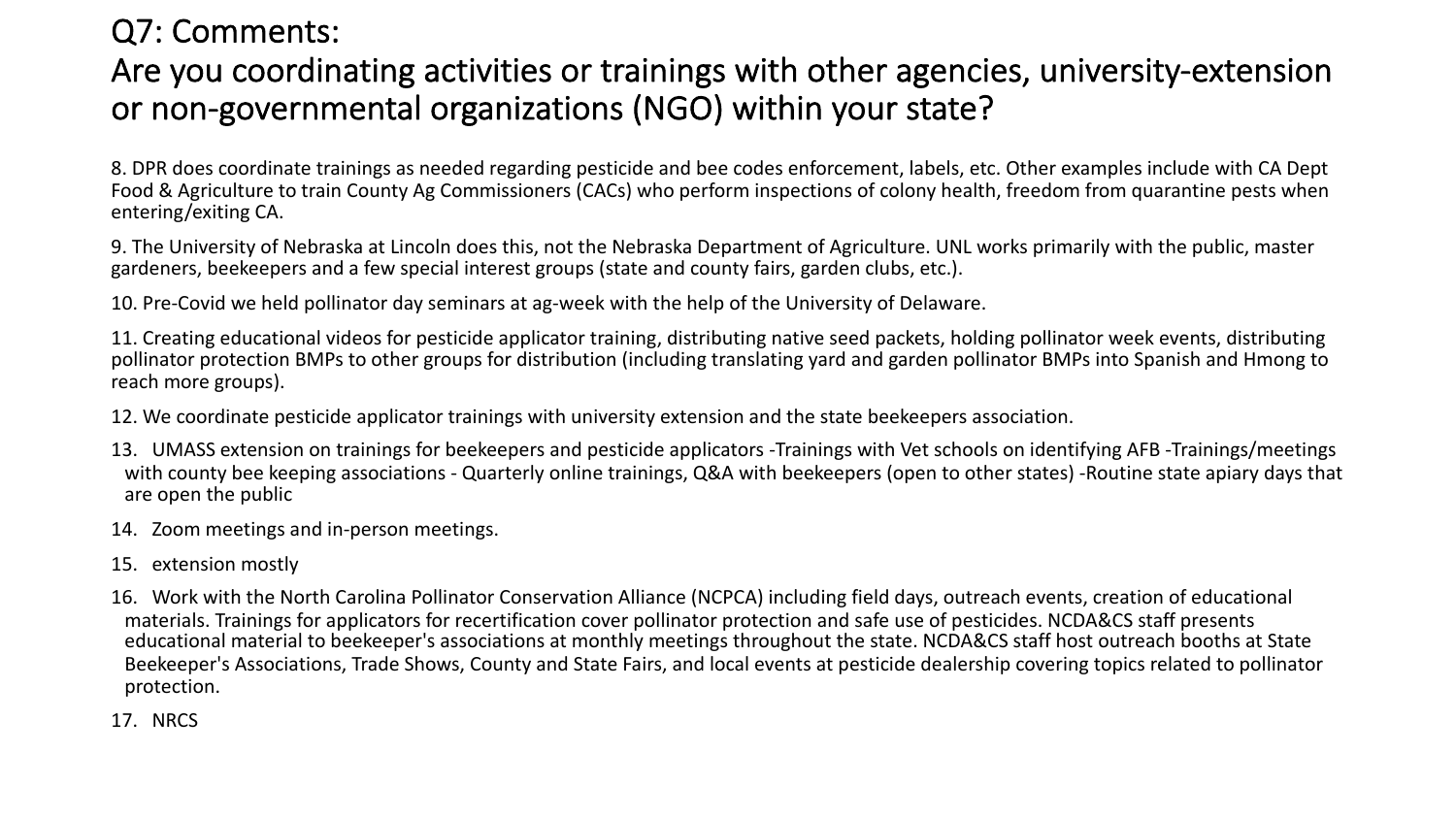### Q7: Comments: Are you coordinating activities or trainings with other agencies, university-extension or non-governmental organizations (NGO) within your state?

18. Coordinating with an environmentally based NGO, with Purdue Cooperative Extension Service, applicator recertification educators, and Governor appointed state pesticide policy board.

19. MSU Extension applicator training includes pollinator protection training. All applicator training ins reviewed by MDAC.

20. Tribal PIRTS, Combo Courses, meetings with the EPA, Cornell University and SUNY Potsdam as a local university extension.

21. We approve CECs for Commercial Pesticide Applicators regarding pollinator protection.

22. We do provide training during our CEU course to applicators. The UAZ and ASU do provide other trainings to applicators and beekeepers.

23. UDAF has organized pollinator protection trainings in coordination with federal agencies, mosquito and weed abatement districts, arboricultural organizations, nursery and landscape trade groups, orchard and field crop industry groups, urban and small farm associations, master gardeners and individual companies. Trainings have also been given to beekeeper associations to encourage the legal use of acaricides for Varroa mite control and discourage off-label treatments.

24. A communication course for mosquito control personnel on fostering relationships with beekeepers took place at the Florida Mosquito Control Association 's Dodd Short Courses with participation from University of Florida's Honeybee Research and Extension Laboratory (UF HBREL) and FDACS Apiary Inspection Section. A condensed version of this course was also taught at the UF HBREL's Spring Bee College to beekeepers from across the state. Additional outreach was conducted at public events about native pollinators and their habitats.

25. Coordinate with State Apiarist at the Department of Ag. and NJ Beekeeper Association.

26. DC Beekeepers Alliance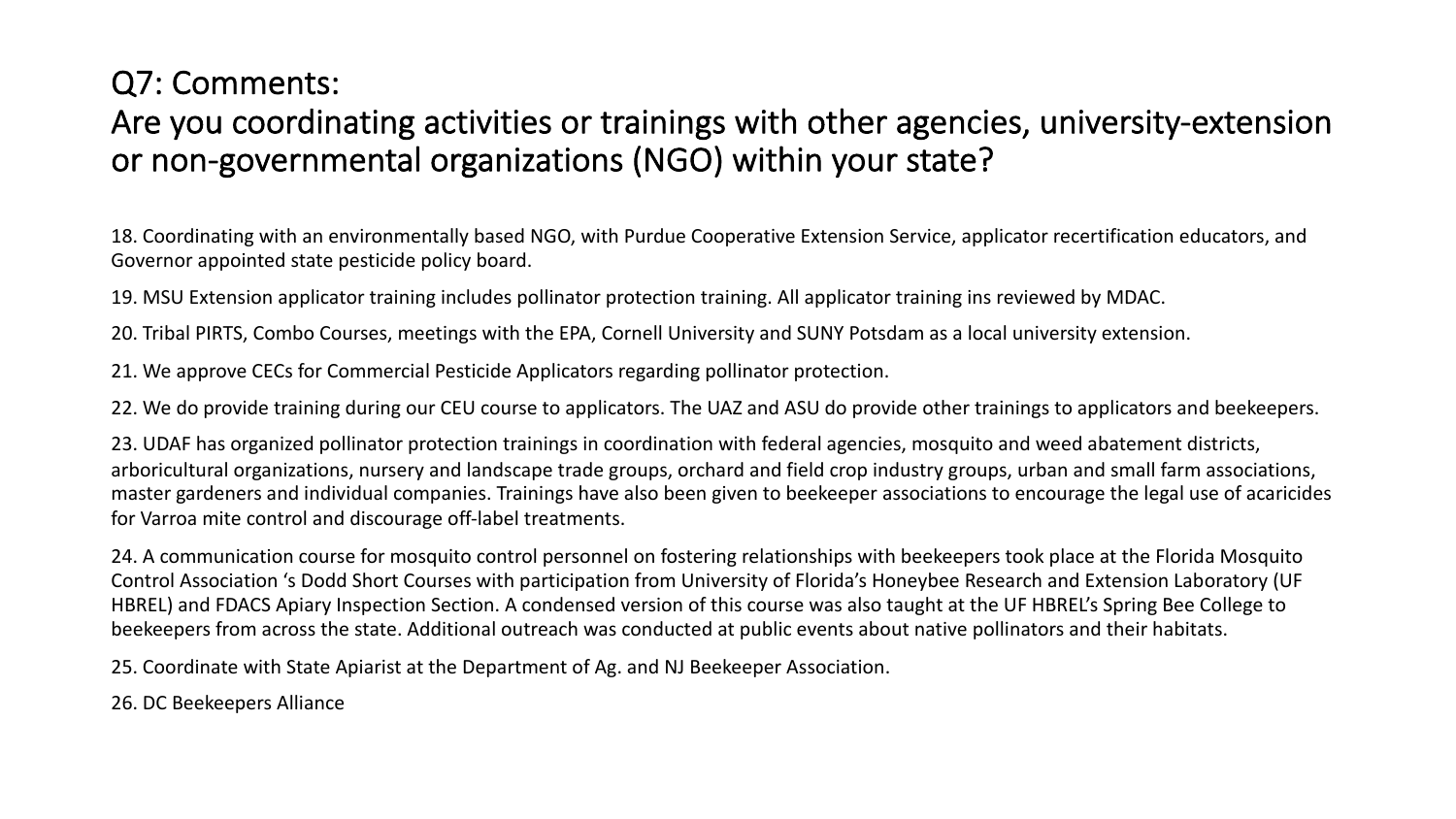Q8: Have you conducted specific outreach and educational activities focusing on bee or other pollinator exposure to pesticides; the effects of pesticides on pollinators and native traditional/medicinal plants; label interpretation; and proper pesticide product selection?

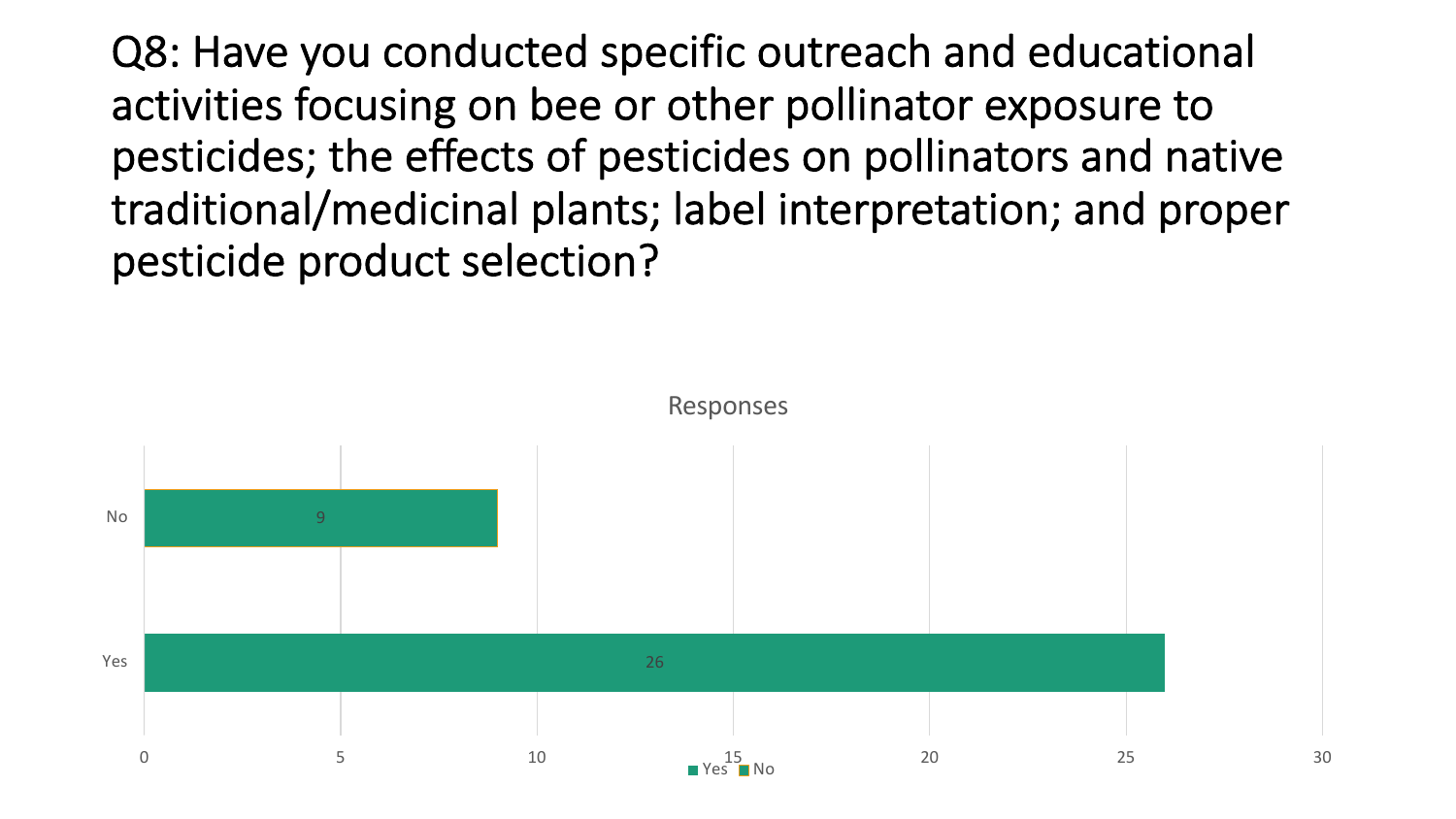#### Q8 Comments:

Have you conducted specific outreach and educational activities focusing on bee or other pollinator exposure to pesticides; the effects of pesticides on pollinators and native traditional/medicinal plants; label interpretation; and proper pesticide product selection?

#### # PLEASE SHARE ADDITIONAL INFORMATION REGARDING SPECIFIC ACTIVITIES AND TOPIC AREAS.

- 1. Discussed exposure and label interpretation related to pollinators as part of a pesticide applicator re-certification training
- 2. see: https://iowaagriculture.gov/sites/default/files/ent/Iowa's%20Answer%20to%20MP3%203-20- 2018.pdf. CIC Pesticide applicator certification training topics include the area of pollinator protection. IDALS uses FieldWatch/BeeCheck's website to engage with the Iowa Honey Producer Association and Iowa's pesticide applicator associations, which may include applicator training sessions. IDALS participates in outreach events such as "Pollinator Fest" as the Reiman Gardens, Iowa State University
- 3. WSDA published a "How to Protect Bees from Pesticides: A Homeowners Guide" and other outreach materials and has created a webpage dedicated to pollinators and pesticides. WSDA also produced a legislative report in 2021 titled "Protection of Pollinator Health: Pollinators and Neonicotinoids" found at: https://cms.agr.wa.gov/WSDAKentico/Documents/Pubs/927- NEONIC-PollinatorHealth-2021-ReportToLegislature.pdf
- 4. DPR, CACs, CDFA have all done aspects of these at various times for stakeholders. Feb 2019 "Brown Bag Lunch" included speaker from Pollinator Partnership topic "Protecting Pollinators from the Ground Up". CACs work with industry as needed regarding proper pesticide product selection etc.
- 5. The Department of Entomology of the University of Nebraska at Lincoln has spent considerable time and effort on apiary research and education extension to the groups previously listed.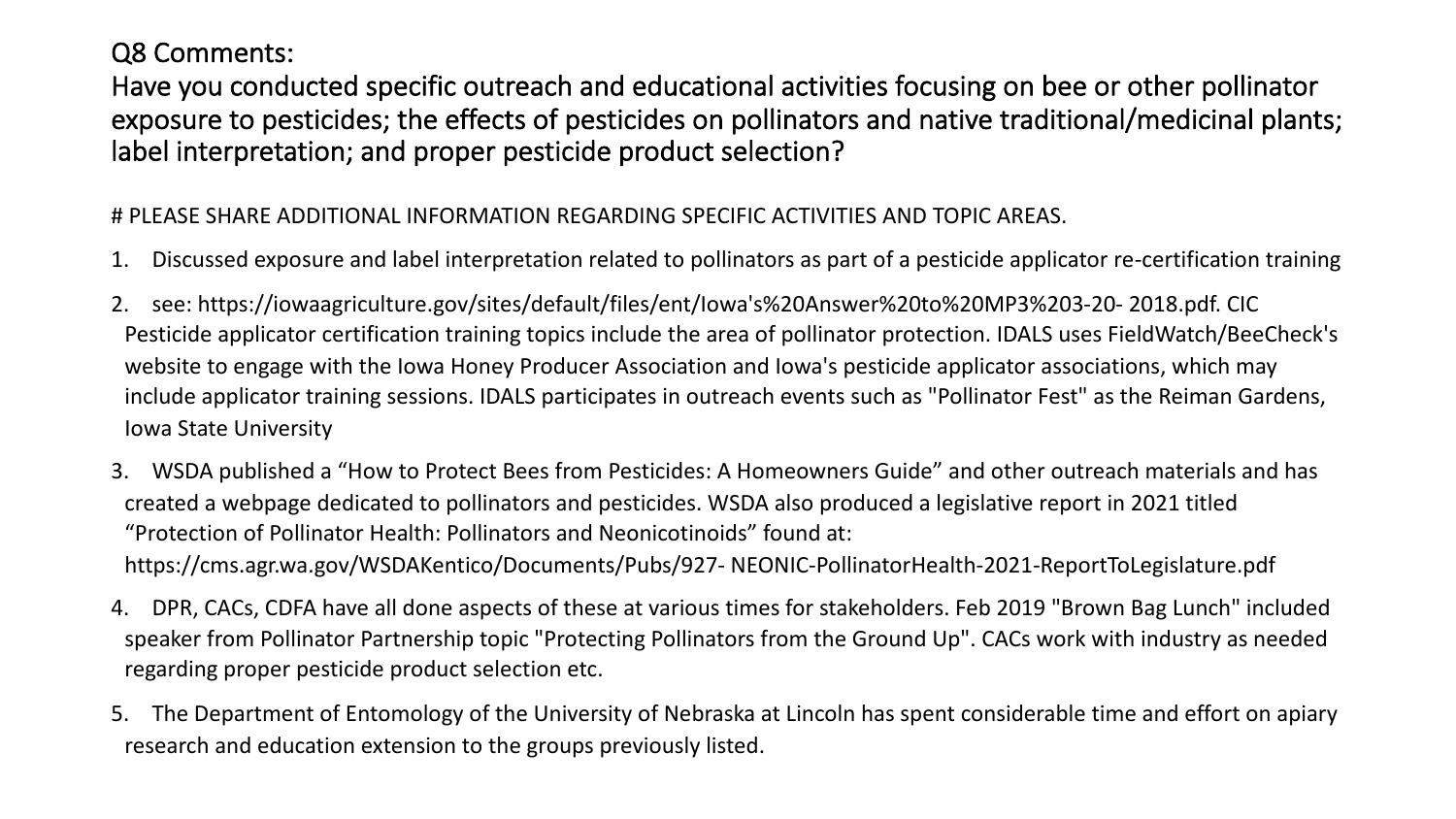#### Q8 Comments:

#### Have you conducted specific outreach and educational activities focusing on bee or other pollinator exposure to pesticides; the effects of pesticides on pollinators and native traditional/medicinal plants; label interpretation; and proper pesticide product selection?

6. Three educational videos were produced and are being used in pesticide recertification training and available publicly for any other use: Strengthening Pollinator Habitats on Rural Land (www.youtube.com/watch?v=kYbsMD6AqKQ), Protecting Pollinators When Using Agricultural Pesticides (www.youtube.com/watch?v=R3fHmrWB2zw), and Protecting Pollinators When Using Turf and Ornamental Pesticides (www.youtube.com/watch?v=JYUadiFFnT8). We regularly present on BeeCheck and DriftWatch through talks, recorded presentations, and newsletter articles. We regularly distribute and promote our pollinator BMPs (www.mda.state.mn.us/pesticide-fertilizer/best-management-practices-pollinators-their-habitat) MDA enforces the pollinator labeling law, that mandates all plants for sale that are listed or labeled as "beneficial to pollinators" must be free of detectable levels of systemic insecticides, Minn Stat Chapter 18H.14(e) (www.revisor.mn.gov/statutes/cite/18H.14) MDA conducted a special review of neonicotinoids (www.mda.state.mn.us/neonicotinoid-insecticides) MDA created a bee toxicity table so applicators can compare relative levels of toxicity between active ingredients (www.mda.state.mn.us/protecting/bmps/pollinators/beetoxicity)

7. We have shared this as part of pesticide applicator re-certification trainings.

8. MDAR is asked by UMASS Extension and pesticide entities that provide trainings to pesticide applicators to discuss pollinators and the effects of pesticides.

- 9. We speak about all of the above (aside from effects on native/traditional medicinal plants) at our training sessions for all applicator types and industry stakeholders
- 10. Brochures needed
- 11. primarily through applicator recertification efforts
- 12. Hosting Akwesasne Beekeeper's group meetings where we talk about pollinator protection, pesticide usage, and other means of avoiding pesticide application and still achieving their standards of pest control.
- 13. We cover these topics during CEC sessions.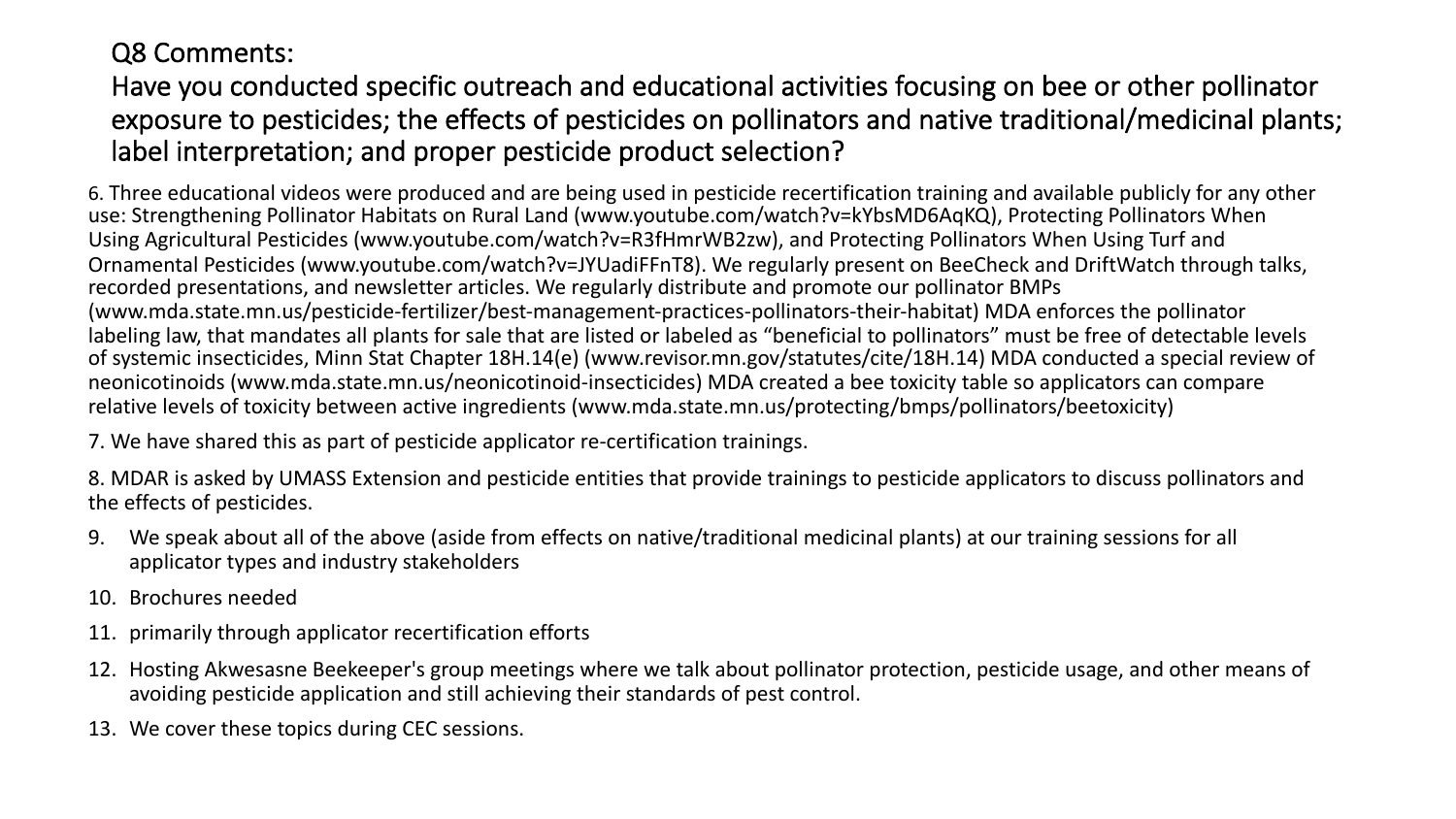#### Q8 Comments:

Have you conducted specific outreach and educational activities focusing on bee or other pollinator exposure to pesticides; the effects of pesticides on pollinators and native traditional/medicinal plants; label interpretation; and proper pesticide product selection?

14. ASU CPE classes and outreach events. UAZ has been teaching growers directly about pesticide risks and non-target risks of products used in cotton, including pollinators since 2019.

15. Pollinator educational activities and stakeholder involvement are included in almost all of NJ's Public Outreach activites..... 50+ times / year.

16. The DOEE Website provides outreach and education on pollinators with various links for additional information. Some of the activities that we are currently hosting are Pollinator Week Celebration, Bat Week and presenting outreach at garden shows. The DOEE Pesticides Branch coordinates with DOEE Fisheries and Wildlife Division's Apiarist Natasha Garcia Andersen. She is the main contact for beekeepers and members of the public with questions concerning keeping colonies of bees in DC. Natasha is President of the Apiary Inspectors of America and on the Board of Directors for the DC Beekeeper Alliance. Our website addresses specific information focusing on bees, butterflies and other pollinator exposure to pesticides. We encourage planting of native plants and maintain a list specifically for the DC area. This can all be found on our website. We have handouts that include pesticide label information (Read the Label) and encourage alternatives to pesticide application, suggestions on why, when and how to use pesticides according to IPM practices. Our Pollinator Protection Plan is available on our web site.

17. We have a fact sheet regarding mosquito spraying and impact to bees.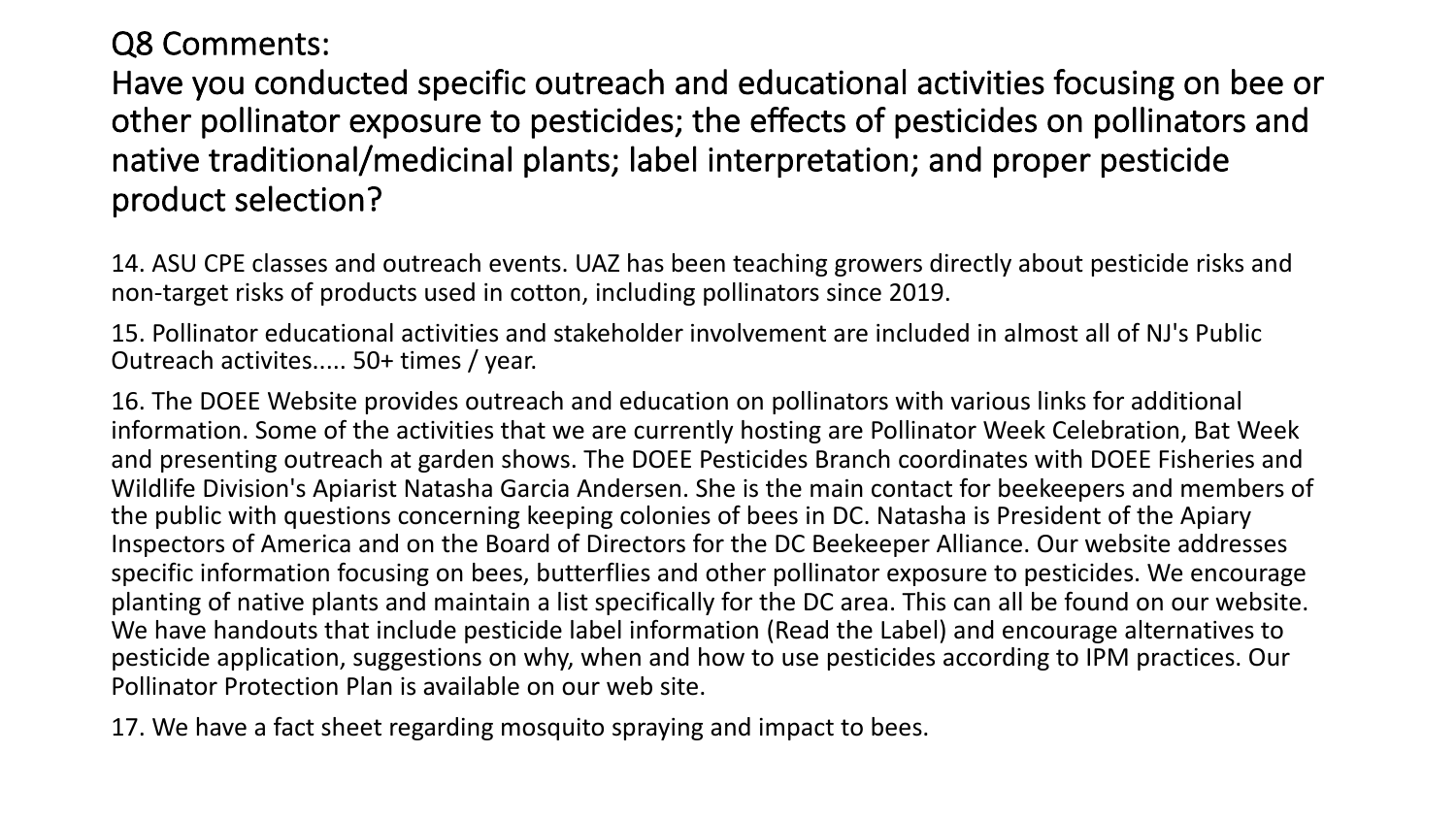## Q9: What methods were used for outreach? (please check all that apply)

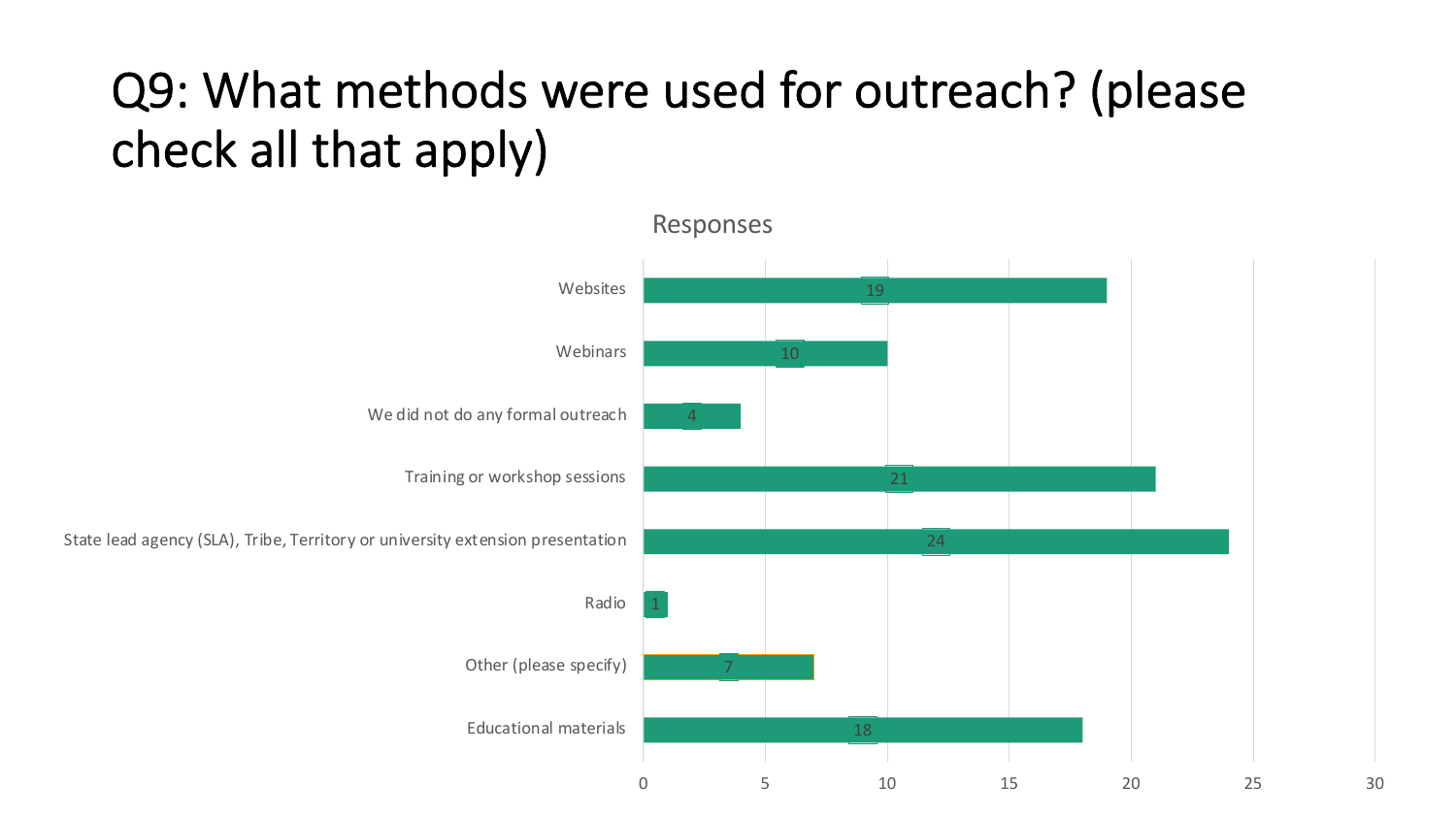## Q9 Comments: What methods were used for outreach? (please check all that apply)

# OTHER (PLEASE SPECIFY)

- 1. All conducted by UNL, not NDA.
- 2. Booths at in-person events
- 3. Some field events
- 4. water bill mailers, billboards, television commercials, regular training handouts with best management practices.
- 5. Pollinator protection booth set-up at trade shows, fair, and industry events. NCPCA is currently creating a video mini-series for pollinator protection and creating pollinator habitat. NCDA&CS is currently working on creating a pesticides and pollinator educational video series through AAPCO and EPA Region 4 (tentatively being planned).
- 6. Letters out to pesticide applicators and beekeepers
- 7. Webinars, education materials and specific training sessions are through the universities.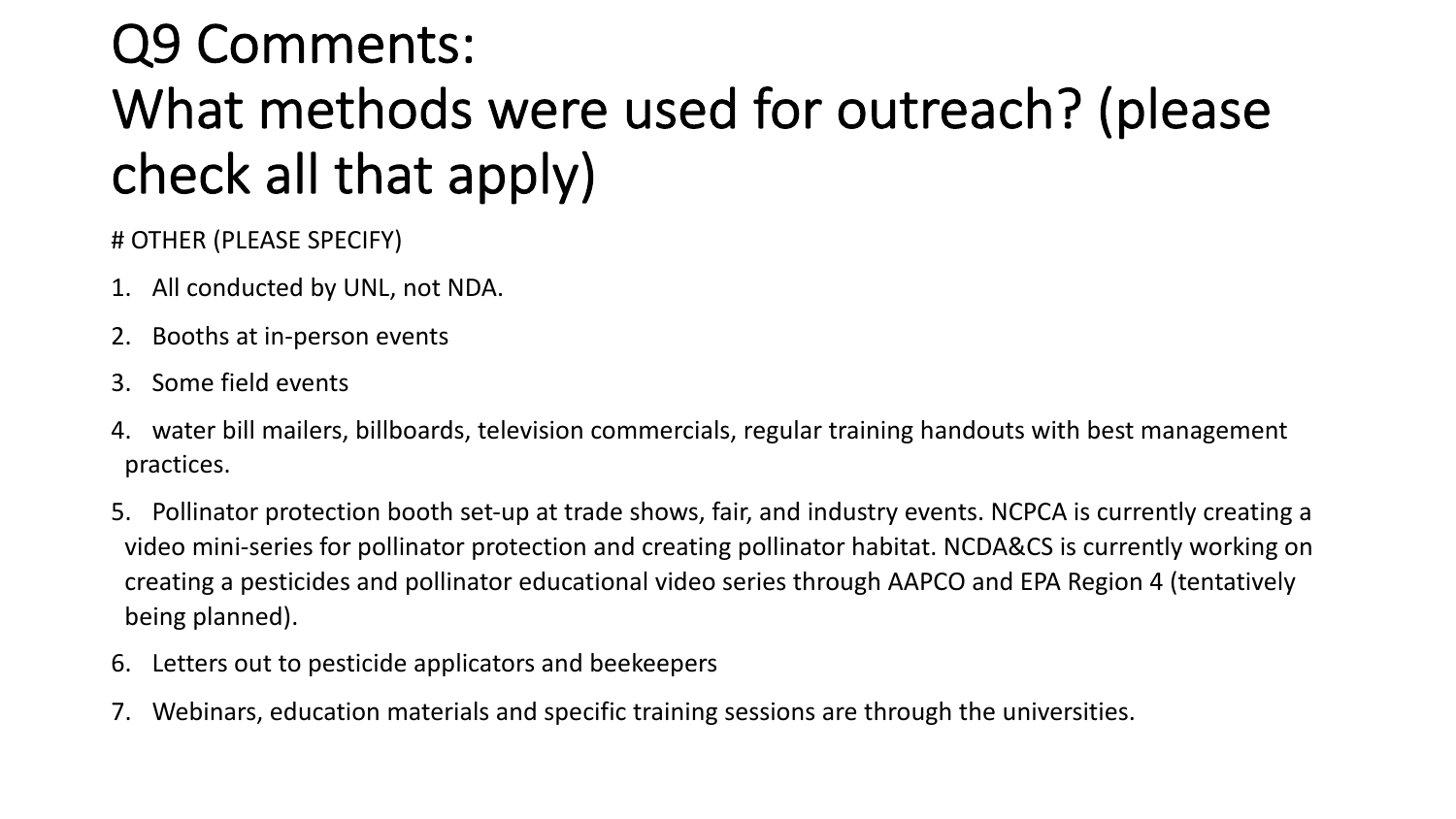# Q10: Where were these meetings conducted? (please check all that apply)

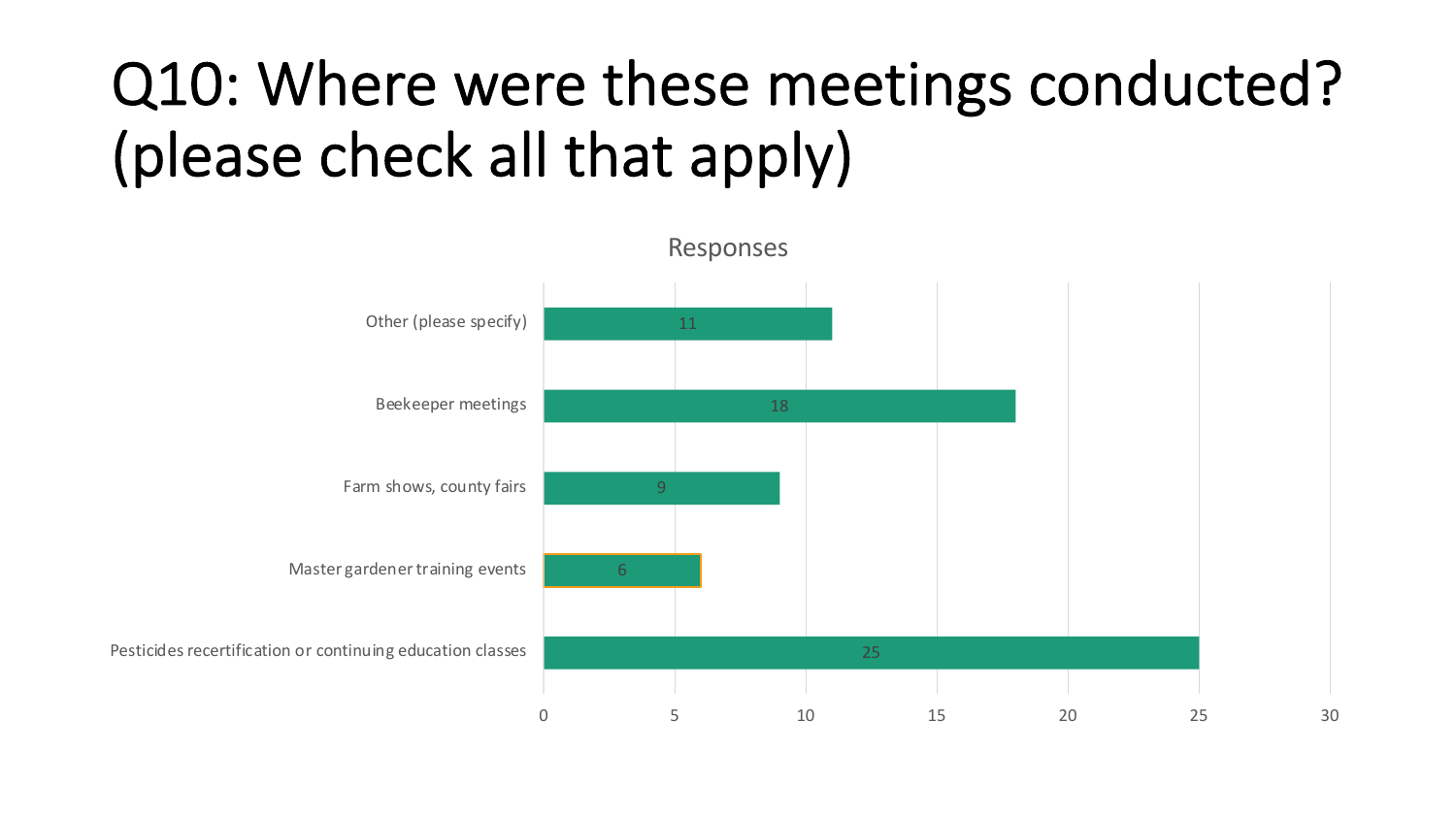## Q10 Comments: Where were these meetings conducted? (please check all that apply)

# OTHER (PLEASE SPECIFY)

- 1. NA
- 2. N/A
- 3. Online, pesticide applicator conferences such as Iowa State University Integrated Crop Management (annual professional gathering) and at the pollinator festival known as "Pollinator Fest"
- 4. Before the pandemic we also occasionally hosted events at our CalEPA HQ.
- 5. other applicator trainings
- 6. Industry Events
- 7. ASU at libraries and schools
- 8. Industry conferences.
- 9. University of Florida Honeybee Research and Extension Laboratory's Spring Bee College for Beekeepers
- 10. Pesticide Applicator Training Classes School IPM training -
- 11. n/a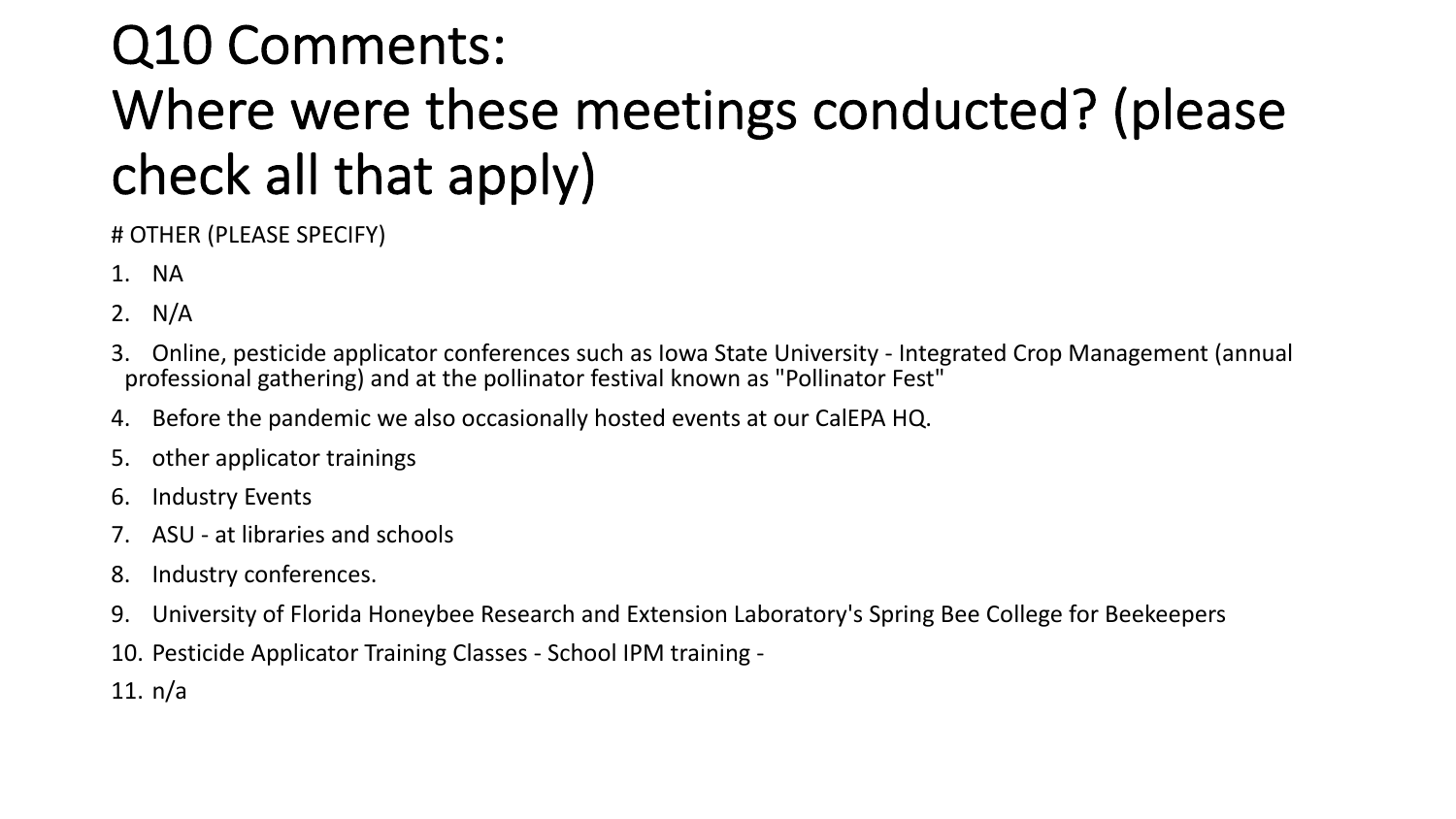## Q11: Have you modified any of your certification manuals or examinations to include pollinator protection? (no comments)

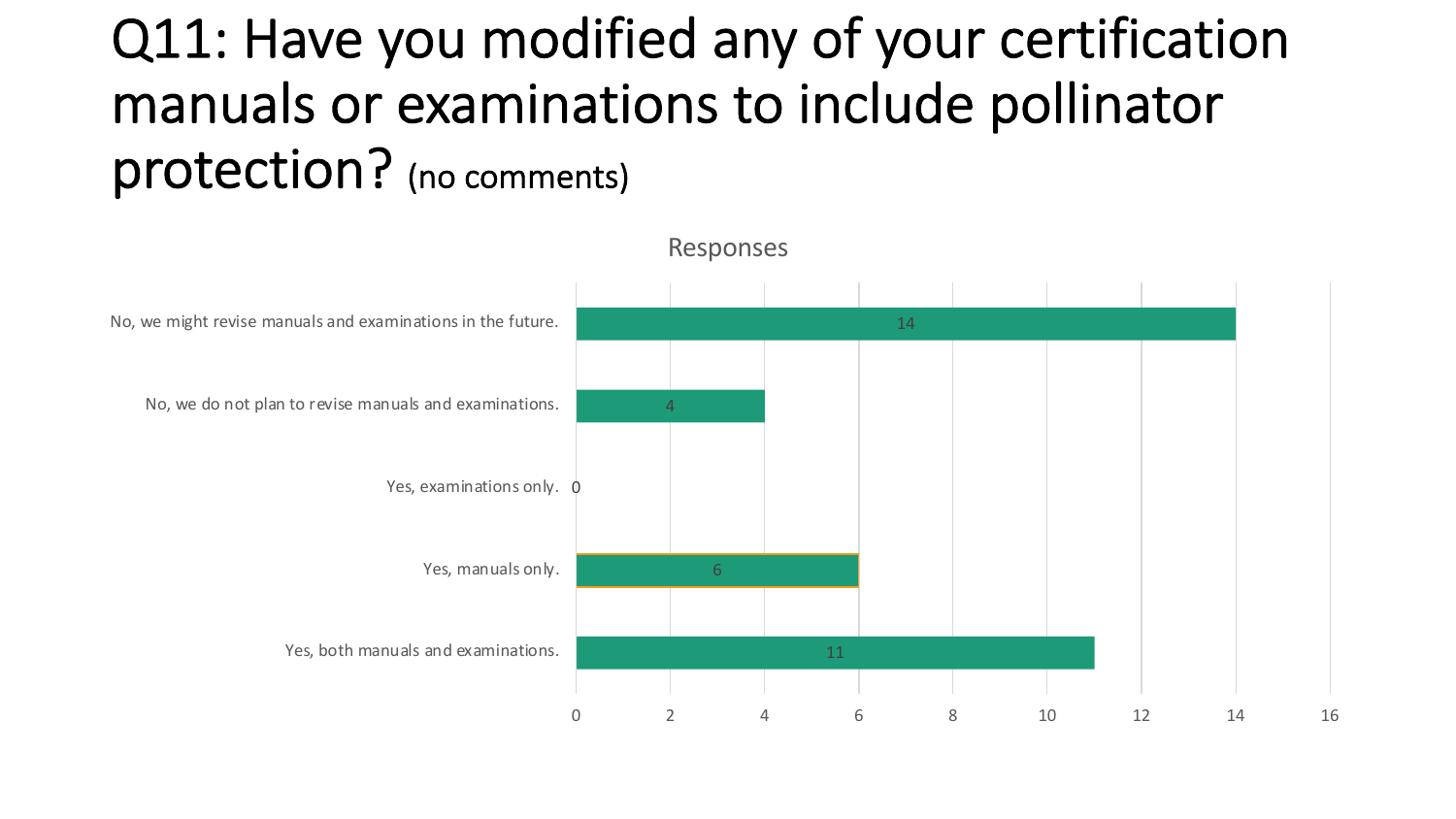## Q12: Have you been holding yearly or periodic stakeholder meetings to review and/or revise your state managed pollinator protection plan?

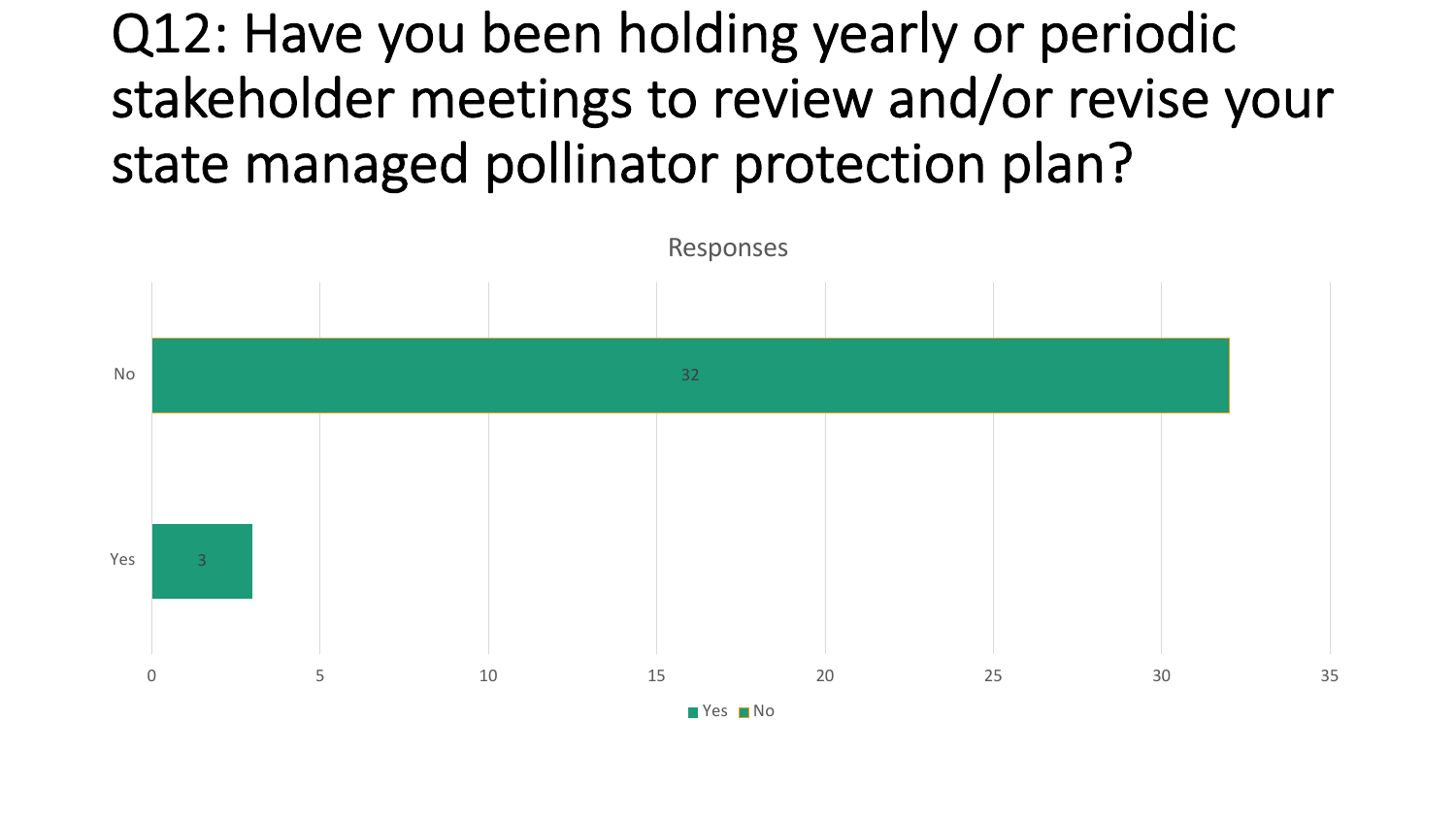### Q12 Comments:

### Have you been holding yearly or periodic stakeholder meetings to review and/or revise your state managed pollinator protection plan?

#### COMMENTS

- 1. Since Iowa does not have a 'managed pollinator protection plan', there is no annual meeting to review; however, IDALS pesticide and apiary program staff work together to implement the regulations that constitute Iowa's pollinator protection efforts.
- 2. Revisions were planned in 2020, staff change and covid happened. It is on the radar to revise the MP3
- 3. We do not have a managed pollinator protection plan. However, we are engaging with stakeholders through the Interagency Pollinator Protection Team, working with external stakeholders to develop new educational material, and when our pollinator BMPs require revising will engage with external stakeholders again.
- 4. At this time things are going smoothly, and no updates have been necessary.
- 5. Twice per year.
- 6. Not applicable as we do not have an organized plan
- 7. No, we have not had any meetings with stakeholders recently due to COVID-19. However, we are highly involved with the North Carolina Pollinator Conservation Alliance (NCPCA) which is an organization comprised of stakeholders and groups within the state working on pollinator protection.
- 8. Our PPP suggests a review every 3 years, but due to dicamba regulatory response requirements, the PPP review had to be put on the back burner. We hope to initiated the review in August 2022.
- 9. I really do not know the answer to this, so I said no
- 10. We do not have the time or resources to manage this yearly.
- 11. NA in Regulatory form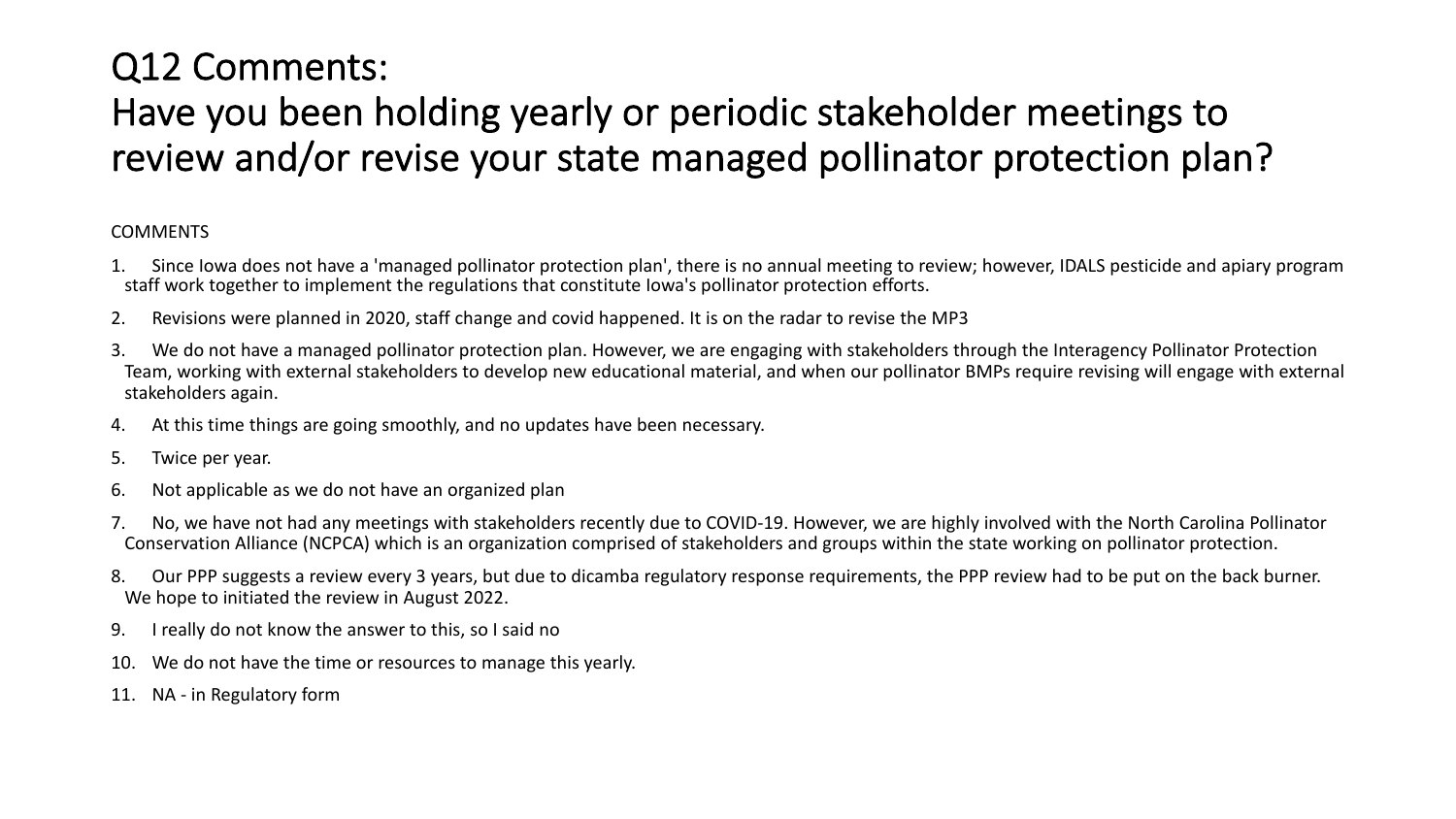## Q13: Groups reached through outreach and educational activities focusing on pollinator protection include (please check all that apply):

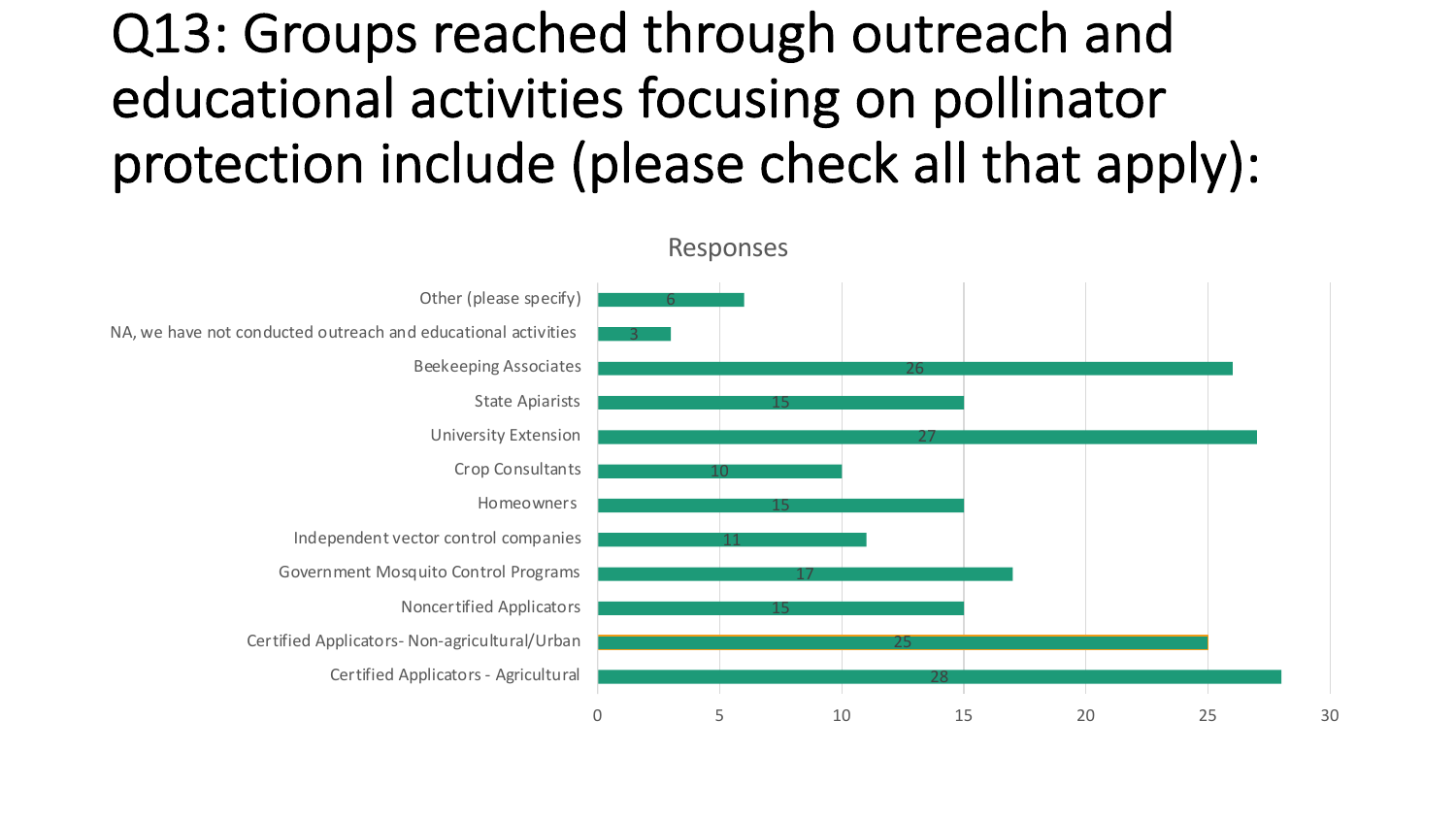### Q13 Comments:

Groups reached through outreach and educational activities focusing on pollinator protection include (please check all that apply):

OTHER (PLEASE SPECIFY)

- 1. Public website outreach and registries such as FieldWatch/BeeCheck, reach across the state of Iowa and to those outside of the state.
- 2. The above list is primarily conducted by UNL, not NDA.
- 3. Product manufacturer reps
- 4. Trade organizations
- 5. During the review, we hope to increase the focus on homeowners and independent mosquito control companies.
- 6. Beekeepers attending UF HBREL Bee College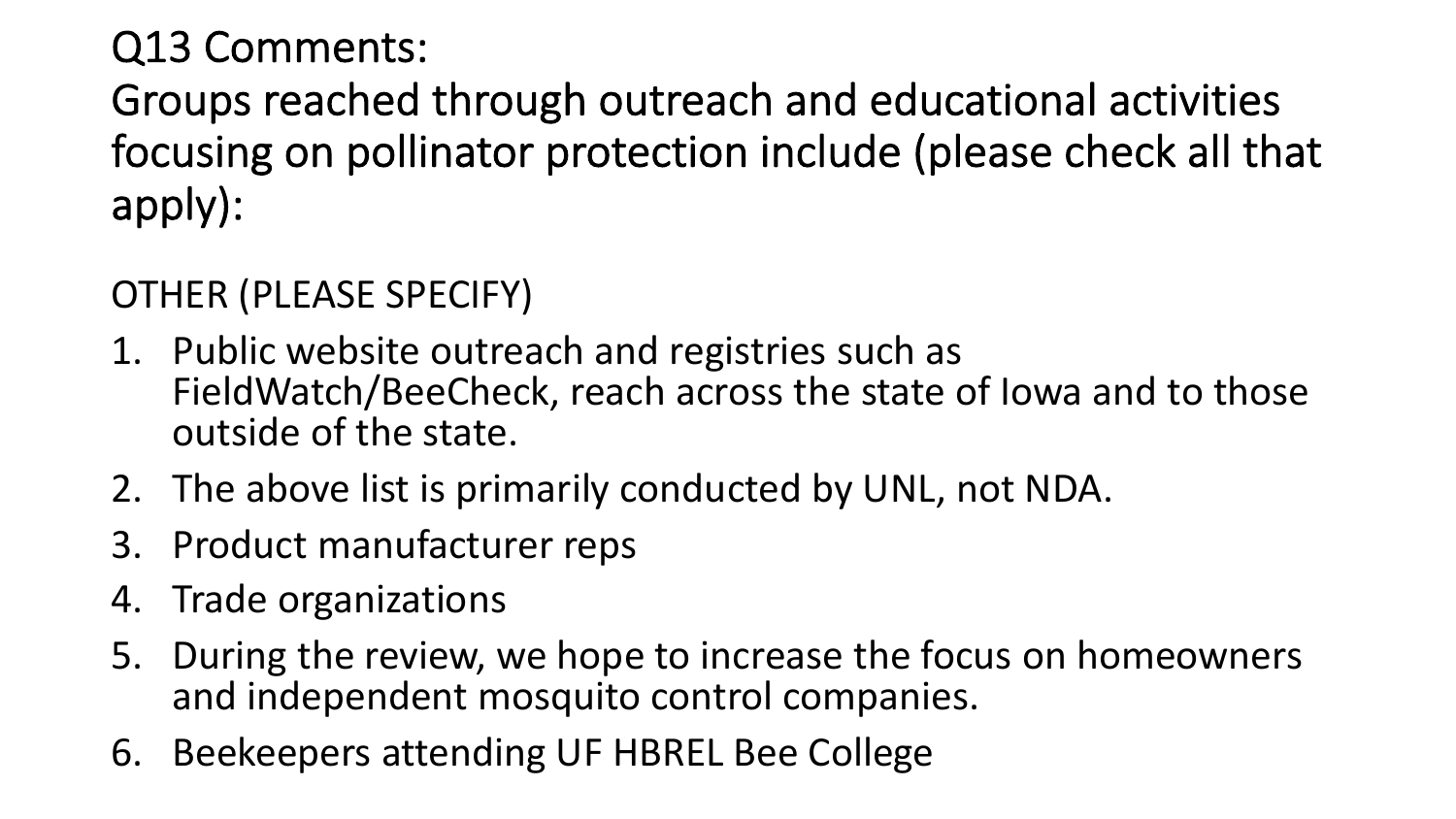Q.14 Please provide or estimate the number of people reached through outreach and educational activities focusing on pollinator protection since initial implementation of your pollinator protection plan to date (if NA, please indicate below)

#### RESPONSES

- 1. N/A
- 2. N/A
- 3. 13,331 people via in person training, and roughly 50,000 interactions via volunteers and digital outreach
- 4. Unable to quantify.
- 5. Estimated at least 800,000-100,000 people have been reached since the beginning of 2018. This may be a conservative number.
- 6. 200
- 7. Unknown. IDALS does not track the number of contacts or website visits
- 8. N/A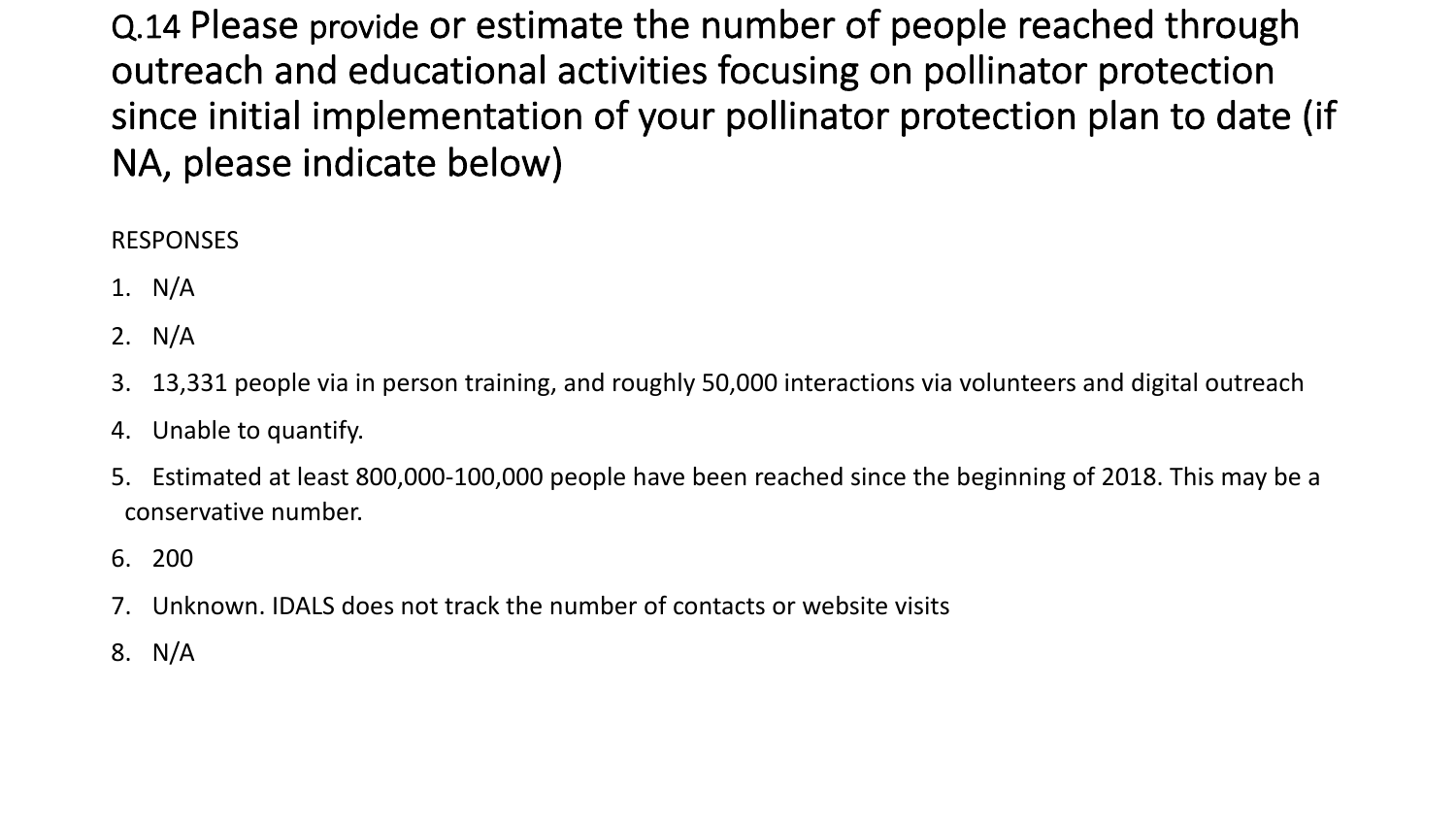Q.14 Please provide or estimate the number of people reached through outreach and educational activities focusing on pollinator protection since initial implementation of your pollinator protection plan to date (if NA, please indicate below)

9. Many, mostly beekeepers and certified pesticide applicators (400+ over approximately 5 years)

- 10. Not known
- 11. thousands since 2013
- 12. 1,500 to 2,000.
- 13. At the peak we had recorded 1875 reached at events.
- 14. 75,000 This is a very general estimate, we do not have records for all events/projects since the beginning of our efforts
- 15. I am unsure, I estimate 10,000 plus since initial implementation.
- 16. Thousands
- 17. na
- 18. 50-75 participants per event. 150 stakeholders
- 19. 200,000 +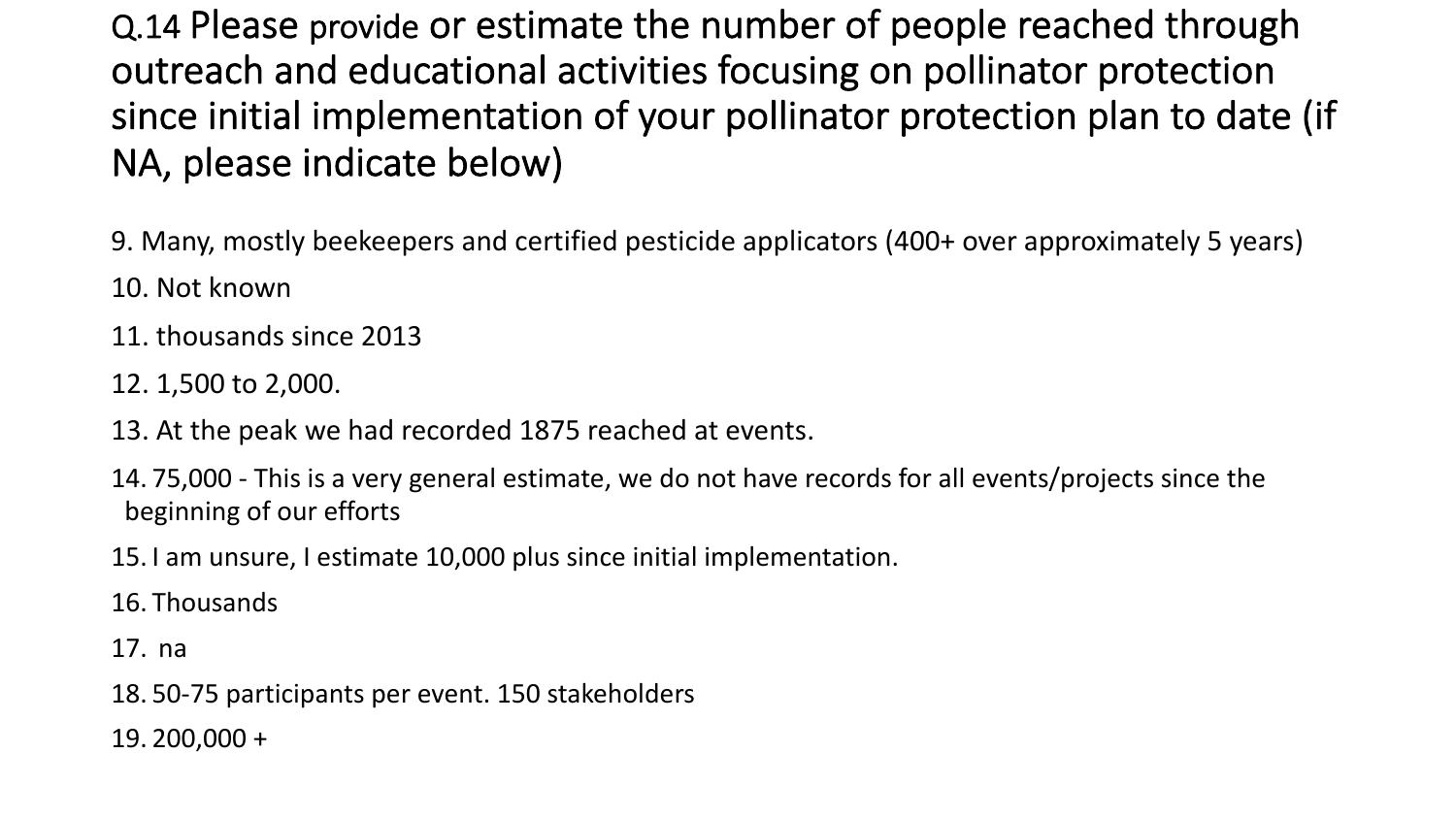Q.14 Please provide or estimate the number of people reached through outreach and educational activities focusing on pollinator protection since initial implementation of your pollinator protection plan to date (if NA, please indicate below)

20. Thousands (unable to estimate more specifically)

21. unknown

22. 35

23. 10,000+

24. N/A

25. over 1000

26. Over 10,000 people

- 27. N/A Due to personnel changes over the years
- 28. NA via MP3..... up to 2,500 in annual public outreach before COVID
- 29. At least 1,000 (estimate written materials) no estimate on how many have used the website. 30. NA
- 31. no way to estimate website traffic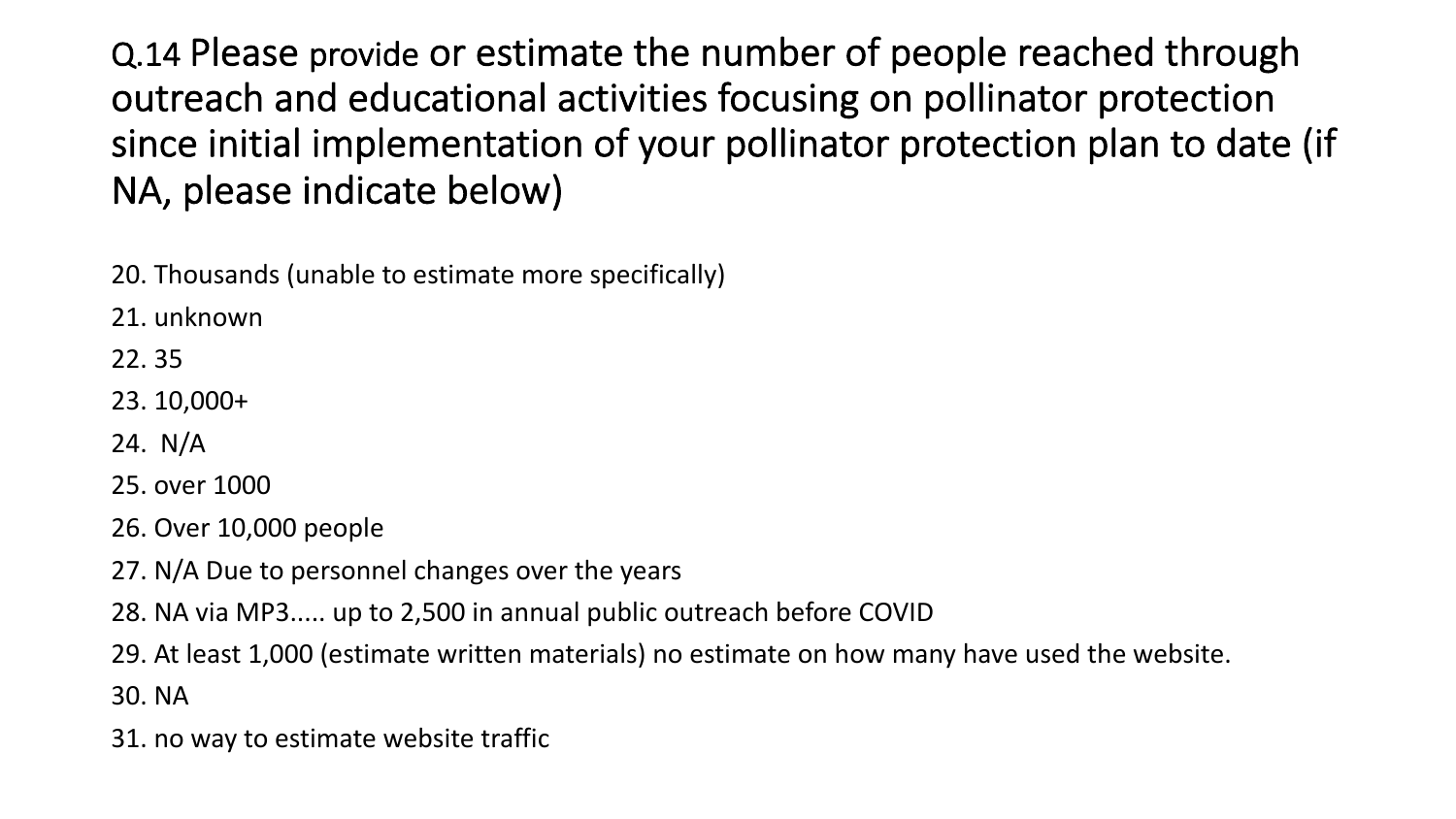### Q15: Please estimate the make–up of your beekeeper population by percent of total: (no comments shown)

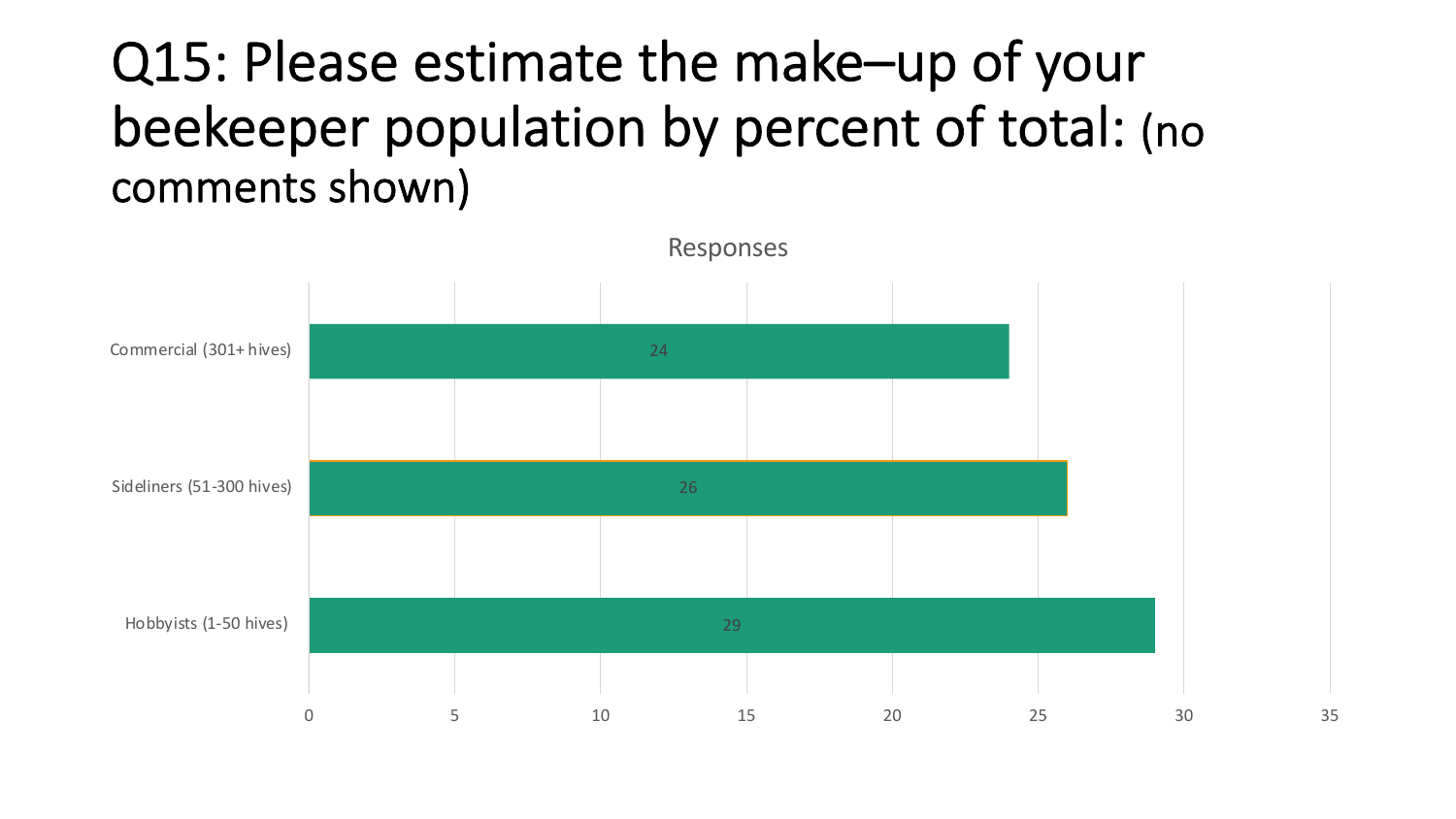### Q15: Please estimate the make–up of your beekeeper population by percent of total:

Hobbyists (1-50 hives)

| 1.0                                                                | 16. 200+                                                 |
|--------------------------------------------------------------------|----------------------------------------------------------|
| 2.?                                                                | 17.75%                                                   |
| 3. 90%                                                             | 18. 97%                                                  |
| 4.97%                                                              | 19. 75%                                                  |
| 5. 88%                                                             | 20. 75                                                   |
| 6. 38,000 total # colonies in Iowa (5 or more colonies, USDA 2021) |                                                          |
| https://www.nass.usda.gov/Statistics by State/Iowa/Publications/   |                                                          |
| Livestock_Report/2022/IAHoney-03-22.pdf                            | 21. 85                                                   |
| 7. 98.4%                                                           | $22.$ ?                                                  |
| 8. 65%                                                             | 23. 95%                                                  |
| 9.99%                                                              | 24. 85%                                                  |
| 10. Unknown                                                        | 25. not sure                                             |
| 11. 75%                                                            | 26. 600                                                  |
| 12. Unknown                                                        | 27. unsure of actual number large majority are hobbyists |
|                                                                    |                                                          |
| 13. 6000-6500 Hobbyists, 40-45,000 hives                           | 28.99                                                    |
| 14.90                                                              | 29.400                                                   |
| 15.95                                                              |                                                          |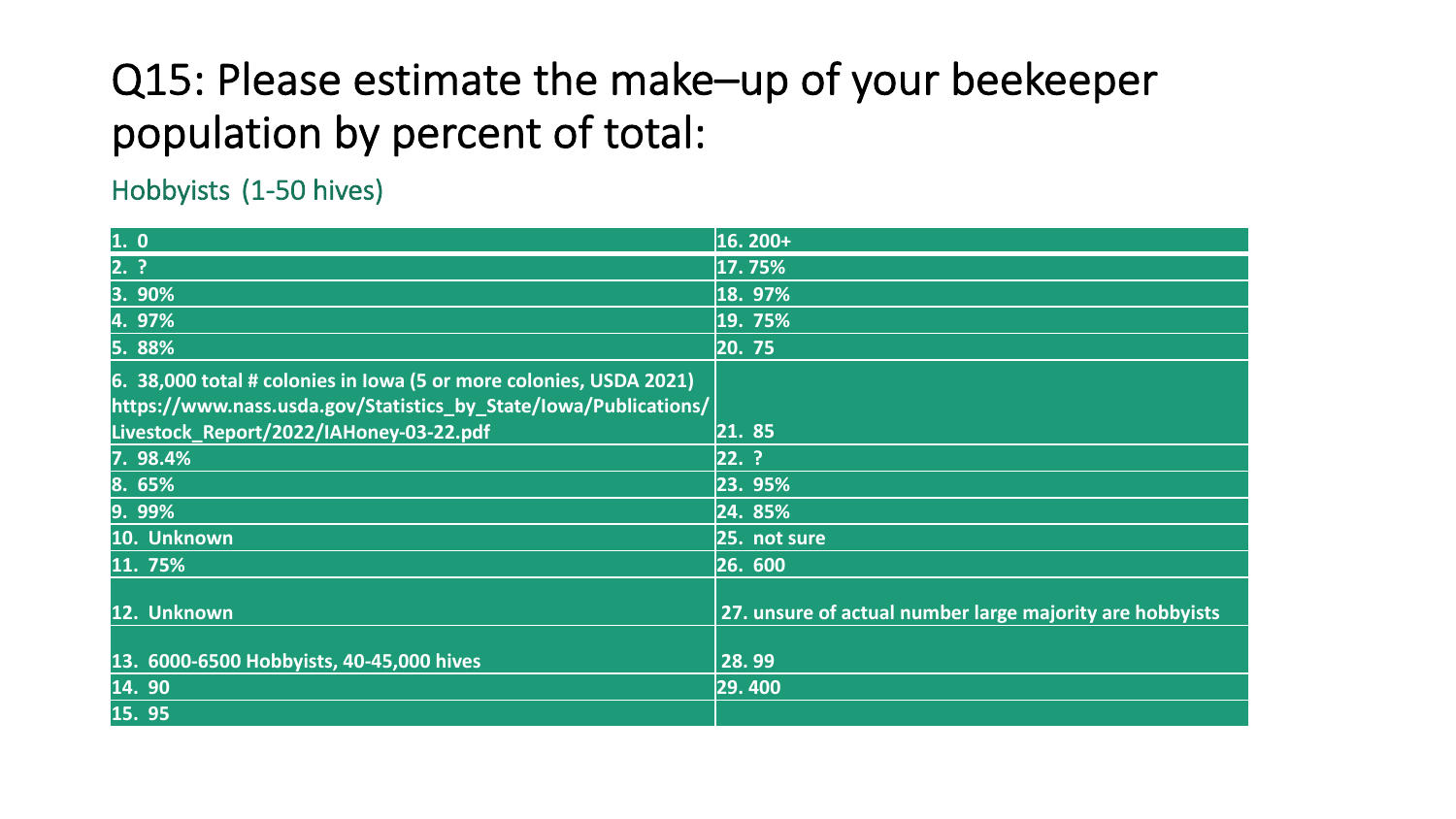### Q15: Please estimate the make–up of your beekeeper population by percent of total:

Sideliners (51-300 hives) Commercial (301 + hives)

| 1.0         | 14.3         |
|-------------|--------------|
| $2.$ ?      | 15.50        |
| 3.8%        | 16.20%       |
| 4. 1.5%     | 17.3%        |
| 5. 8%       | 18. 20%      |
| 6.1.4%      | 19. 20       |
| 7. 25%      | 20.10        |
| 8.1%        | 21. ?        |
| 9. unknown  | 22. 3%       |
| 10. 20%     | 23. 5%       |
| 11. Unknown | 24. Not sure |
| 12. 100-200 | 25.1         |
| 13. 10      | 26. 200      |

| 1. 0                 | 13.2          |
|----------------------|---------------|
| 2.?                  | 14. 10        |
| 3.2%                 | 15.5%         |
| 4. 0.38%             | 16.5%         |
| 5. 14%               | 17.5          |
| 6.0.2%               | 18.5          |
| 7. 10%               | 19. 2-3 total |
| 8. unknown           | 20. 2%        |
| 9. 5%                | 21. 10%       |
| 10. Unknown          | 22. Not sure  |
| $11.90% +$           | 23.0          |
| 12. 10-15 Commercial | 24.5          |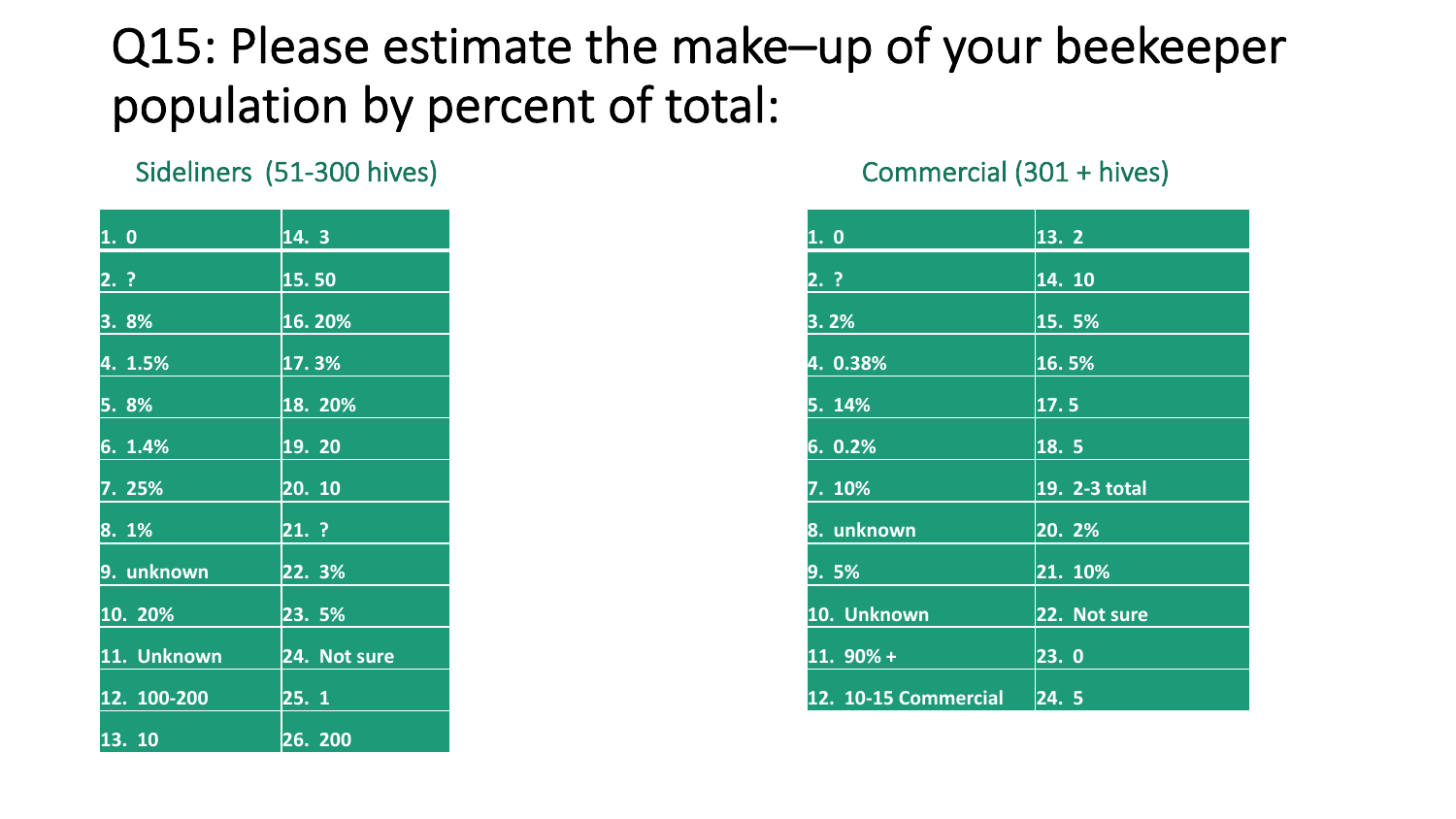## Q16: Please indicate the focus of your State's outreach and educational activities to beekeepers

(no comments)

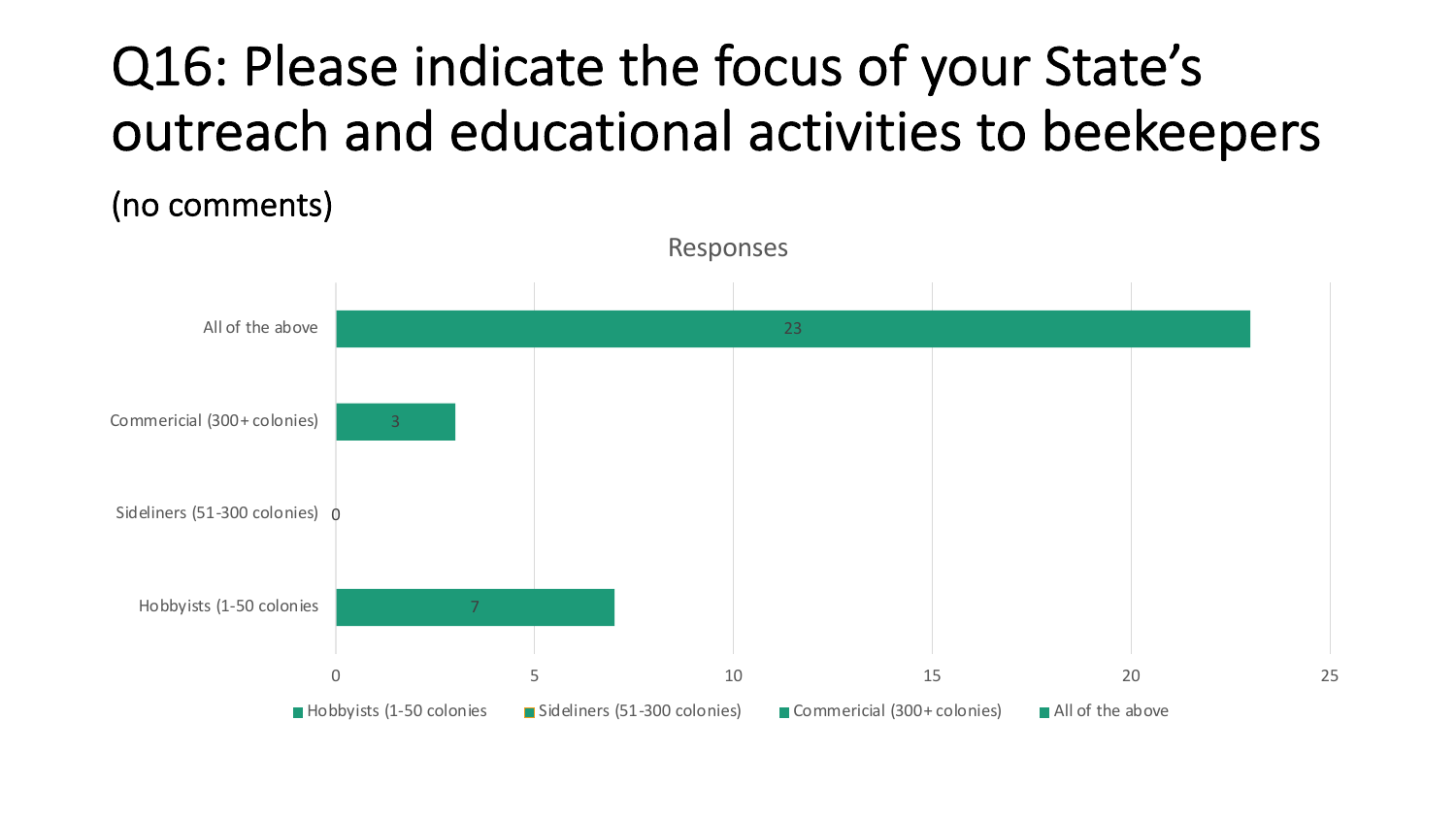Q17: In the last calendar year, how many tips/complaints/reports of an alleged pesticide exposure to bees (bee kills) have been received and

how many have been investigated by your agency?

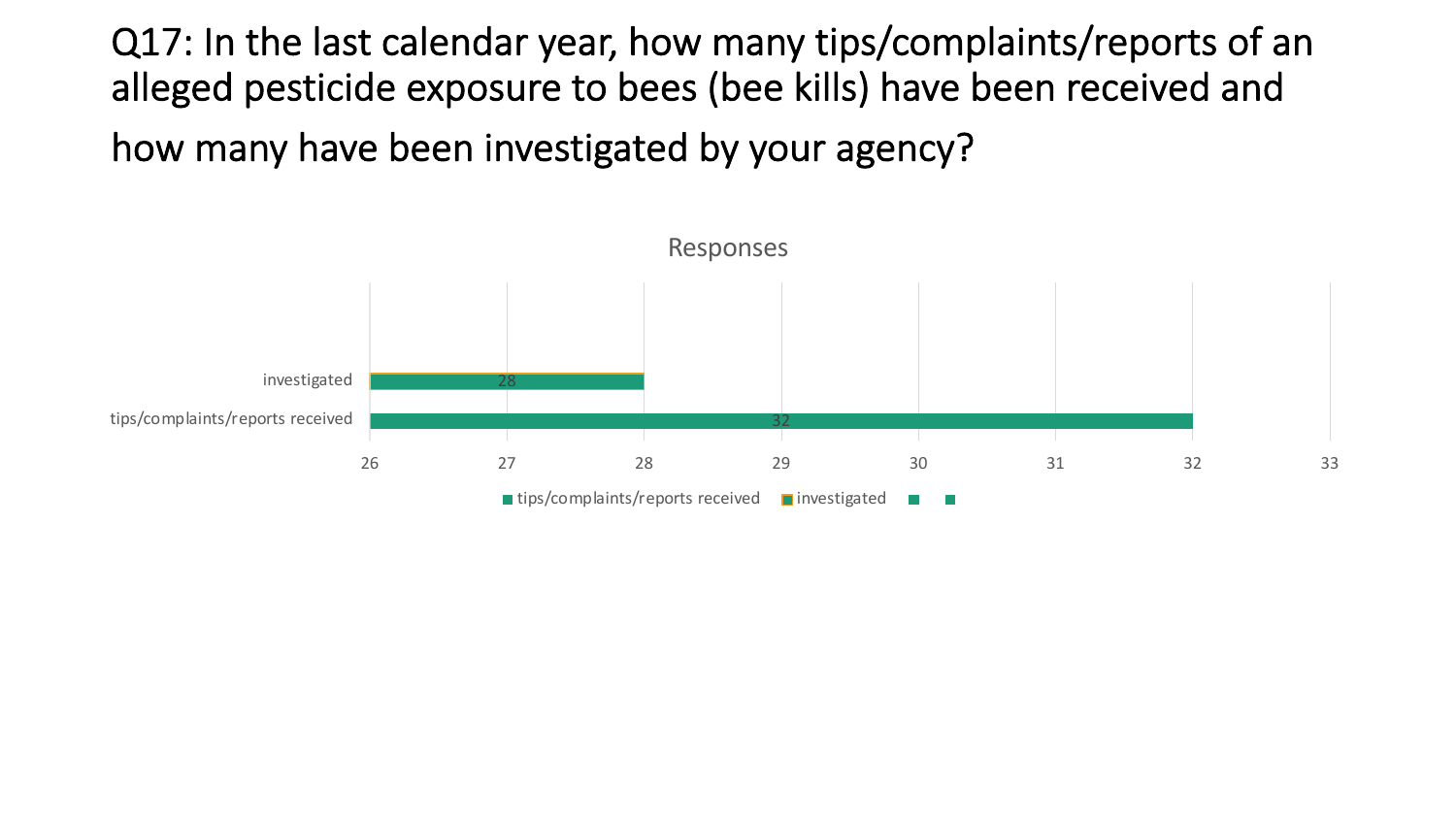Q17: In the last calendar year, how many tips/complaints/reports of an alleged pesticide exposure to bees (bee kills) have been received and how many have been investigated by your agency?

#### Tips Recevied

| 1. 0                                                  | $\vert$ 17.0 |
|-------------------------------------------------------|--------------|
| $2.4$                                                 | $18.3$ to 52 |
| 3. 2                                                  | 19. 0        |
| 4. 1                                                  | 20.8         |
| 5.1                                                   | 21.3         |
| 6. 15 total - Iowa                                    | 22. Unknown  |
| 7.6                                                   | 23.0         |
| 8. 2                                                  | 24.0         |
| 9.2                                                   | 25.1         |
| 10.3                                                  | 26.2         |
| 11. Averages less than 20 reported incidents per year | 27.4         |
| 12.0                                                  | 28.5         |
| 13.0                                                  | 29.0         |
| 14.2                                                  | 30.0         |
| 15. 3                                                 | 31.2         |
| 16.8                                                  | 32.3         |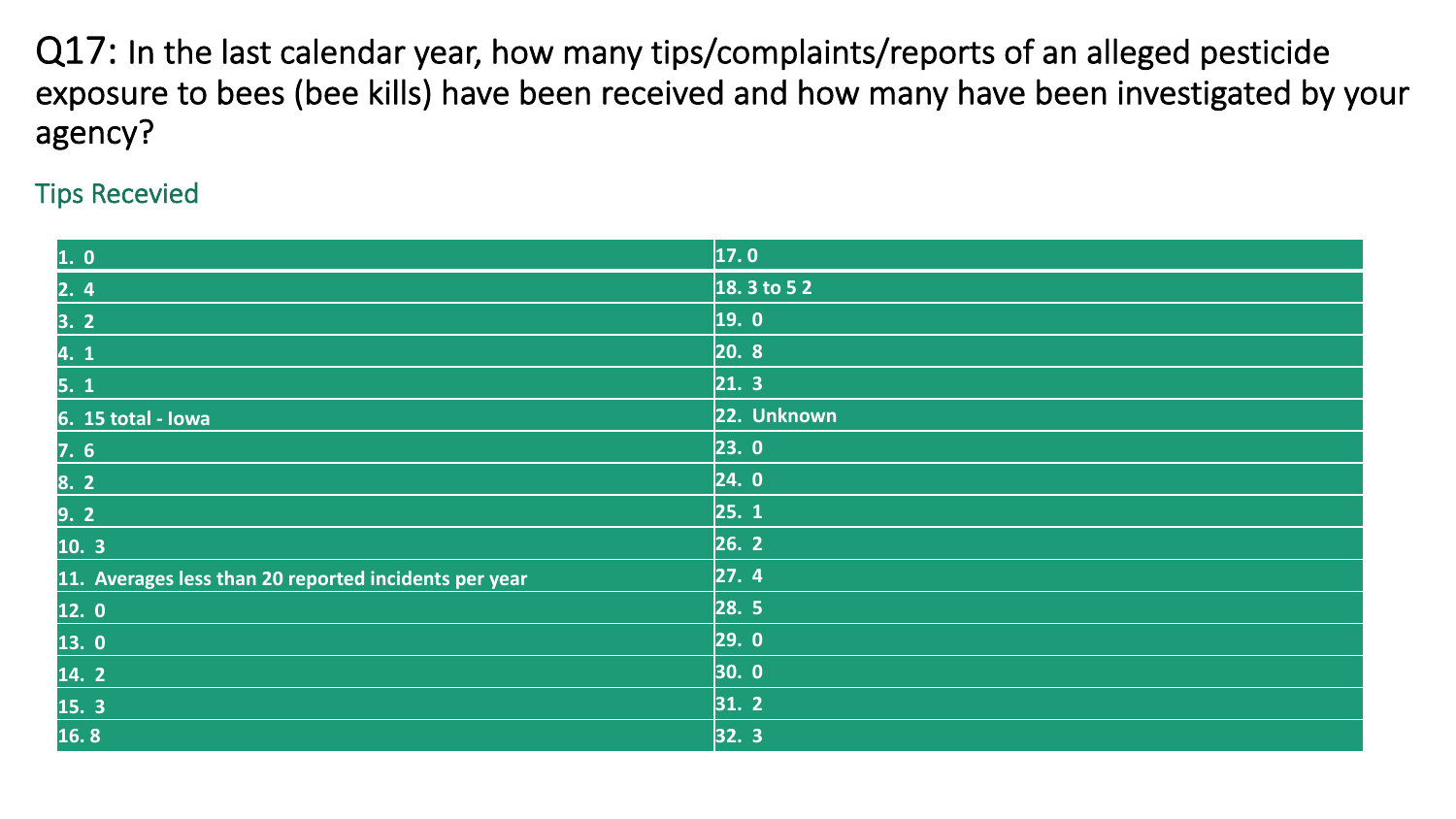Q17: In the last calendar year, how many tips/complaints/reports of an alleged pesticide exposure to bees (bee kills) have been received and how many have been investigated by your agency?

Investigated

| 1.0                                                                                             | $\vert$ 15. 2 |
|-------------------------------------------------------------------------------------------------|---------------|
| 2.4                                                                                             | $\vert$ 16. 0 |
| 3.2                                                                                             | $ 17.$ each   |
| 4. 1                                                                                            | 18.0          |
| 5.1                                                                                             | 19.7          |
| 6. 13 (12 Misuse, 1 applicator target records inspection, 2 informational<br>assistance) - Iowa | 20.3          |
| 7.6                                                                                             | 21. Unknown   |
| 8. 2                                                                                            | 22.0          |
| 9.2                                                                                             | 23.1          |
| 10.2                                                                                            | 24.2          |
| 11. all - in CA the CACs are the local enforcers for DPR and the CACs<br>investigate them.      | 25.4          |
| 12.0                                                                                            | 26.5          |
| 13. 2                                                                                           | 27.2          |
| 14.3                                                                                            | 28.3          |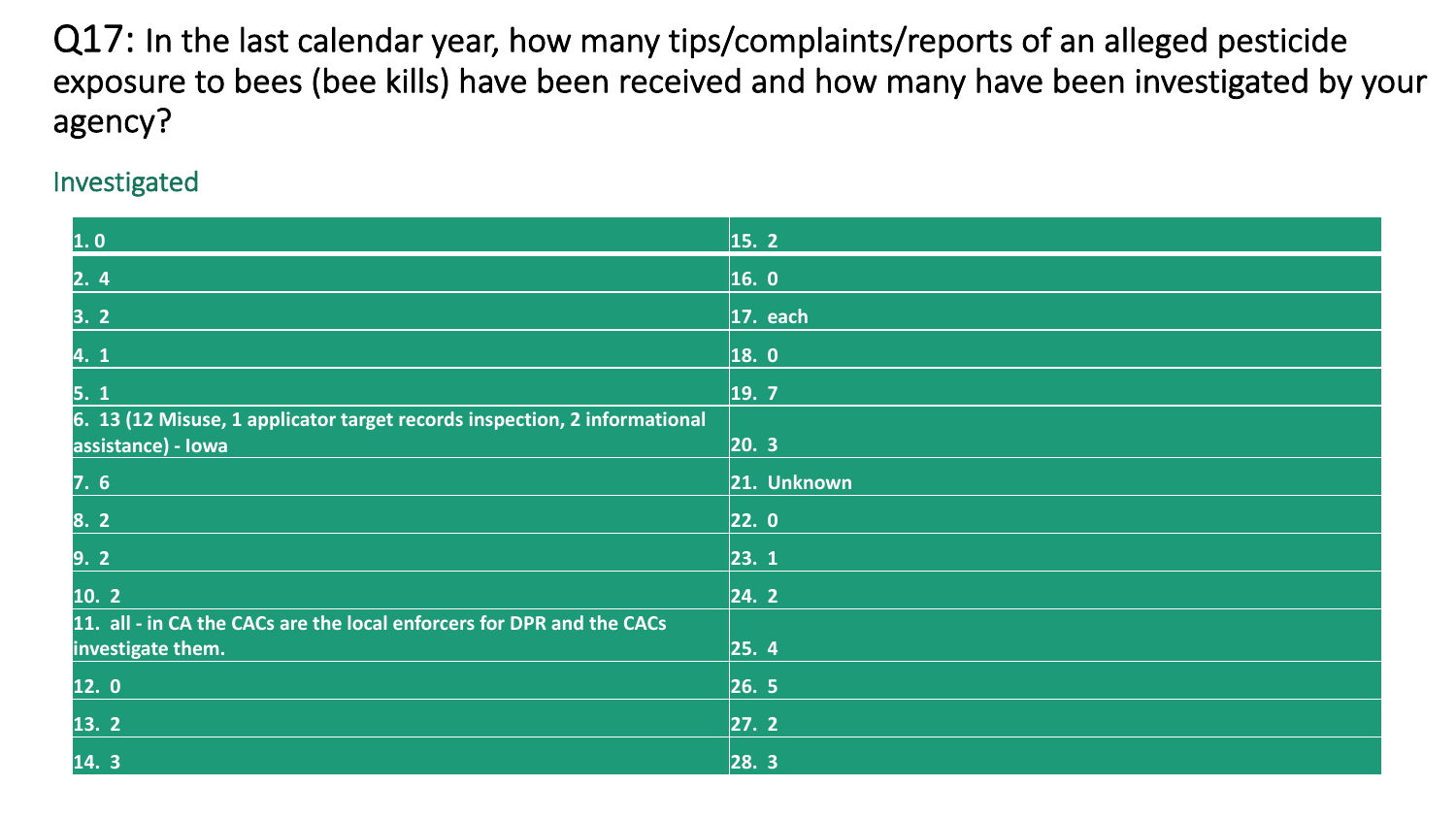Q18: When investigating a tip/complaint/report alleging pesticide exposure to bees, do you coordinate inspection/investigation activities with your state apiary program or university experts? (no comments)

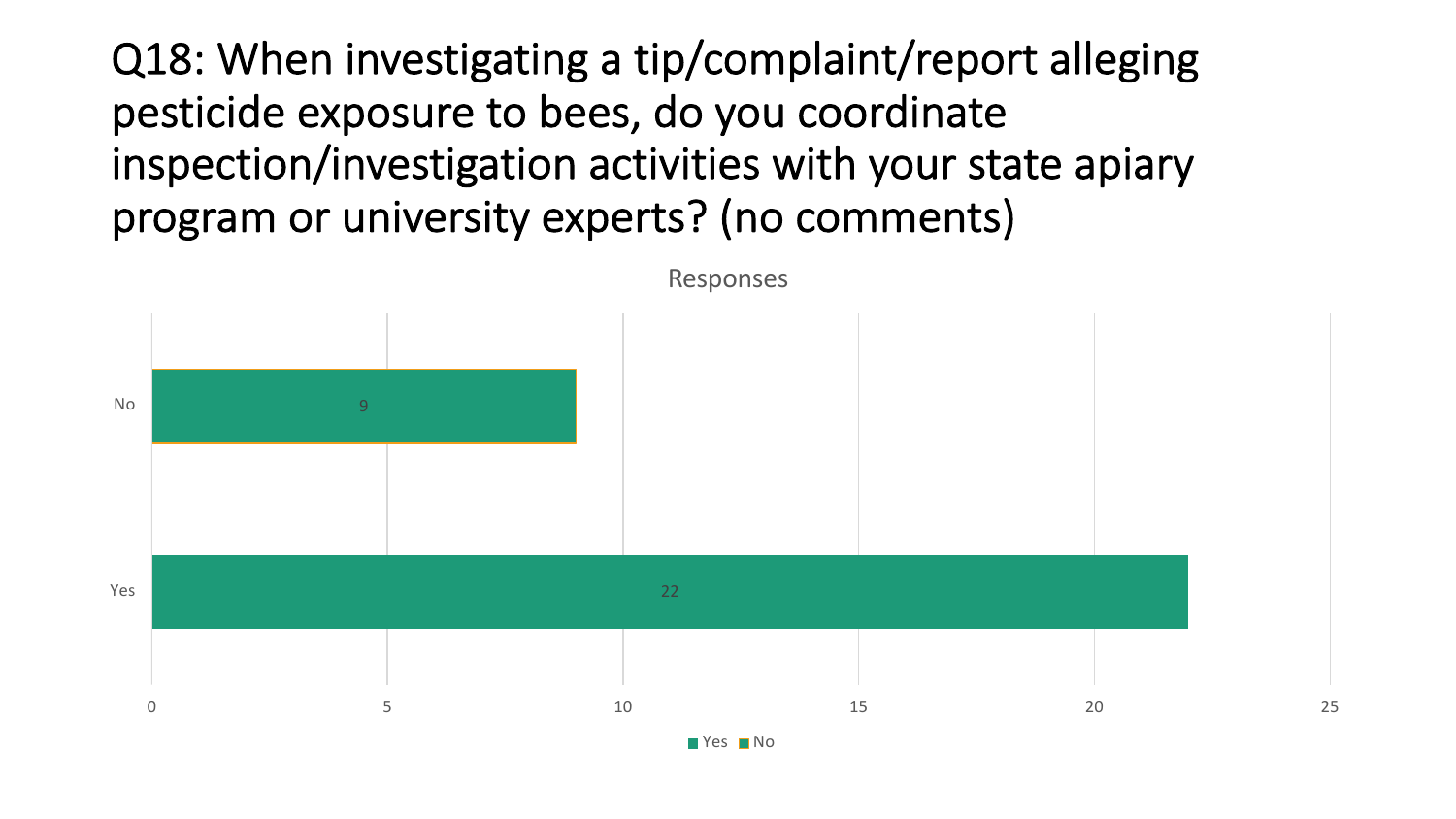# Q19: In response to a complaint, does your state analyze dead bees for the presence of pesticides, or conduct some other sampling?

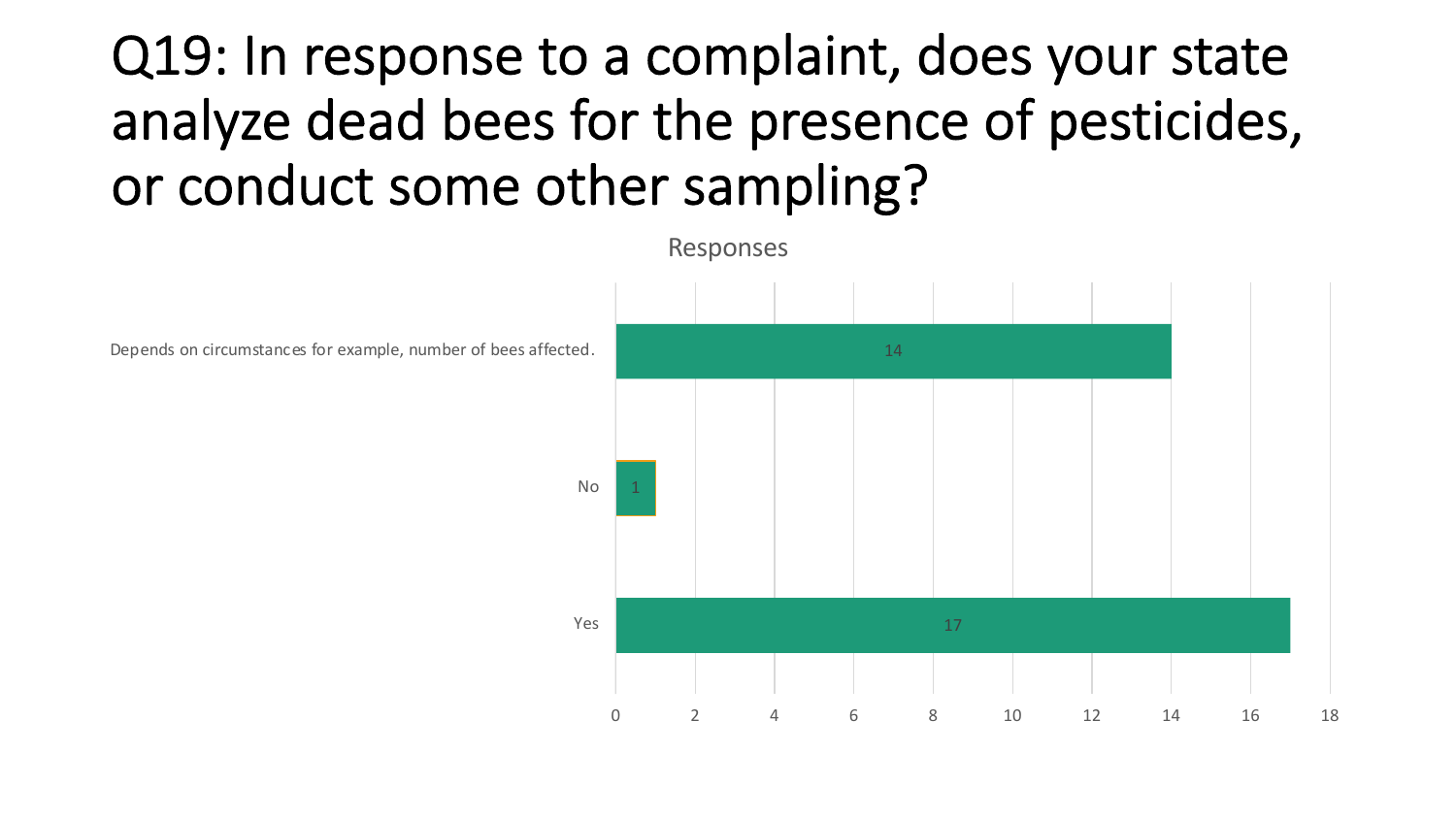### Q19 Comments:

### In response to a complaint, does your state analyze dead bees for the presence of pesticides, or conduct some other sampling?

PLEASE PROVIDE ADDITIONAL INFORMATION REGARDING FACTORS YOU USE WHEN DETERMINING IF SAMPLING WILL BE CONDUCTED.

- 1. Evaluated on a case-by-case basis.
- 2. we do not provide any sampling
- 3. Site assessment in Iowa may include considerations about the presence of dead bees, presence of blooming crops within 1 mile, presence of bee forage that may have been impacted by drift, probability of drift onto the hive itself or honey in it and any other consideration deemed relevant by the pesticide investigator on a case-by-case basis.
- 4. Volume of dead bees will dictate if sampling is an option.
- 5. Were any pesticides toxic to bees applied within 1 mile of the site; was the incident reported promptly so that samples could be collected or did they "clean up" the site or move the bees before reporting it.
- 6. Apparent length of time that bees have been dead, shape of colony, number of bees available for sampling.
- 7. If too much time has passed between the death of bees and the complaint, we may not sample.
- 8. If a pesticide is suspected, samples are collected to look for pesticides and bee viruses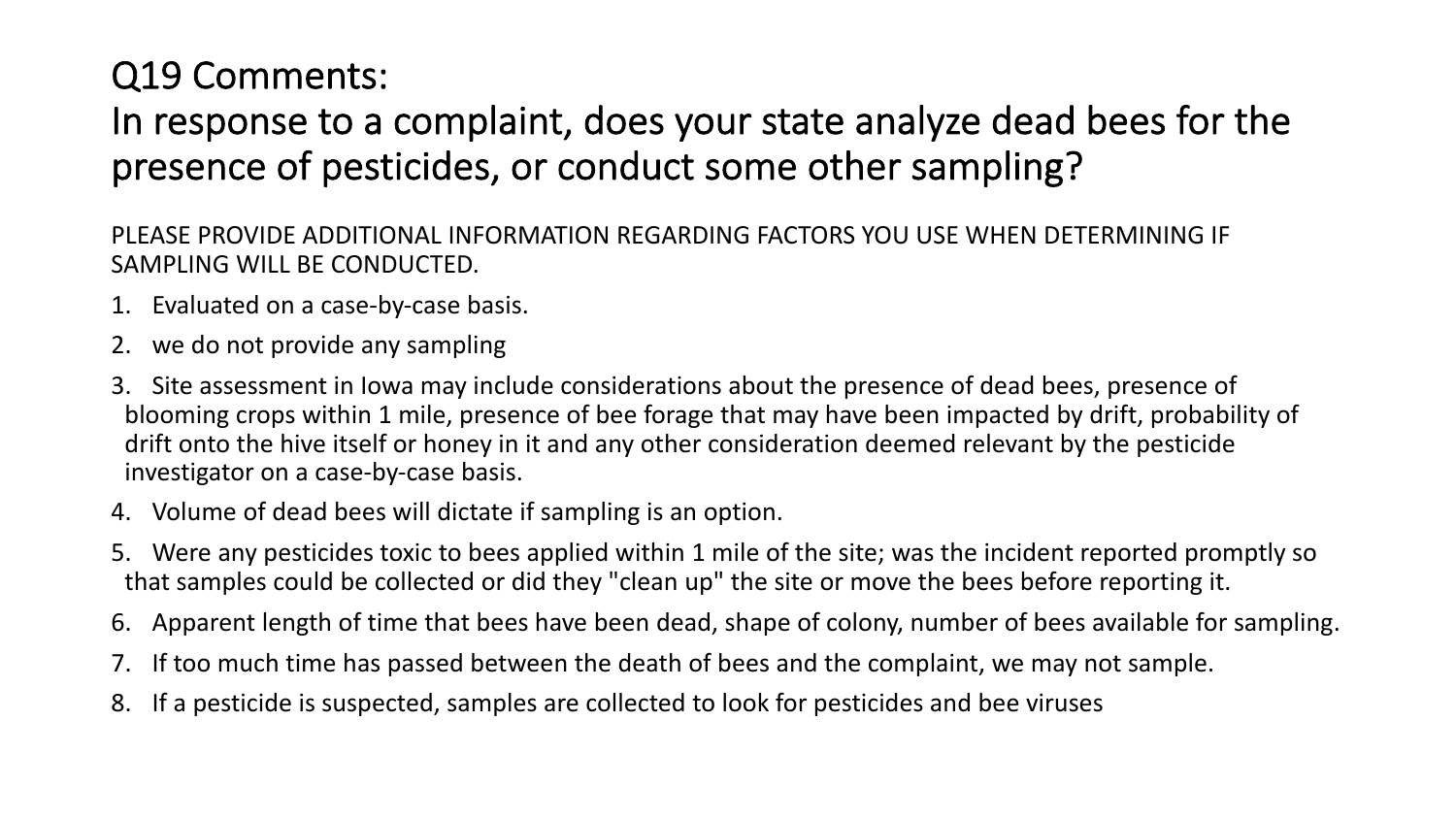## Q19 Comments:

## In response to a complaint, does your state analyze dead bees for the presence of pesticides, or conduct some other sampling?

PLEASE PROVIDE ADDITIONAL INFORMATION REGARDING FACTORS YOU USE WHEN DETERMINING IF SAMPLING WILL BE CONDUCTED.

9. We sample bees, honey, wax and swab samples from hive exteriors depending on the situation

10. Sampling requirements are determined on site by the pesticide and apiary inspectors. Sampling can be done at the request of the inspectors, the complainant, or if a known pesticide application has occurred. If it is suspected that pesticides are involved with a bee kill, we will proceed with sampling regardless of the number of dead bees. If the apiary inspector determines that pesticides are most likely not involved, then samples will not be taken by our agency in most cases.

- 11. I haven't been employed a full year yet and have not gotten any calls
- 12. We sample bees, the hive and comb usually.
- 13. time from application to complaint
- 14. routinely each time.
- 15. Chemist needs a pound of bees. If available, we will collect. Problem is given their foraging distance a detect may not indicate a violation. Mainly rely on hive swabs to determine drift.
- 16. Only if pesticide exposure seems probable.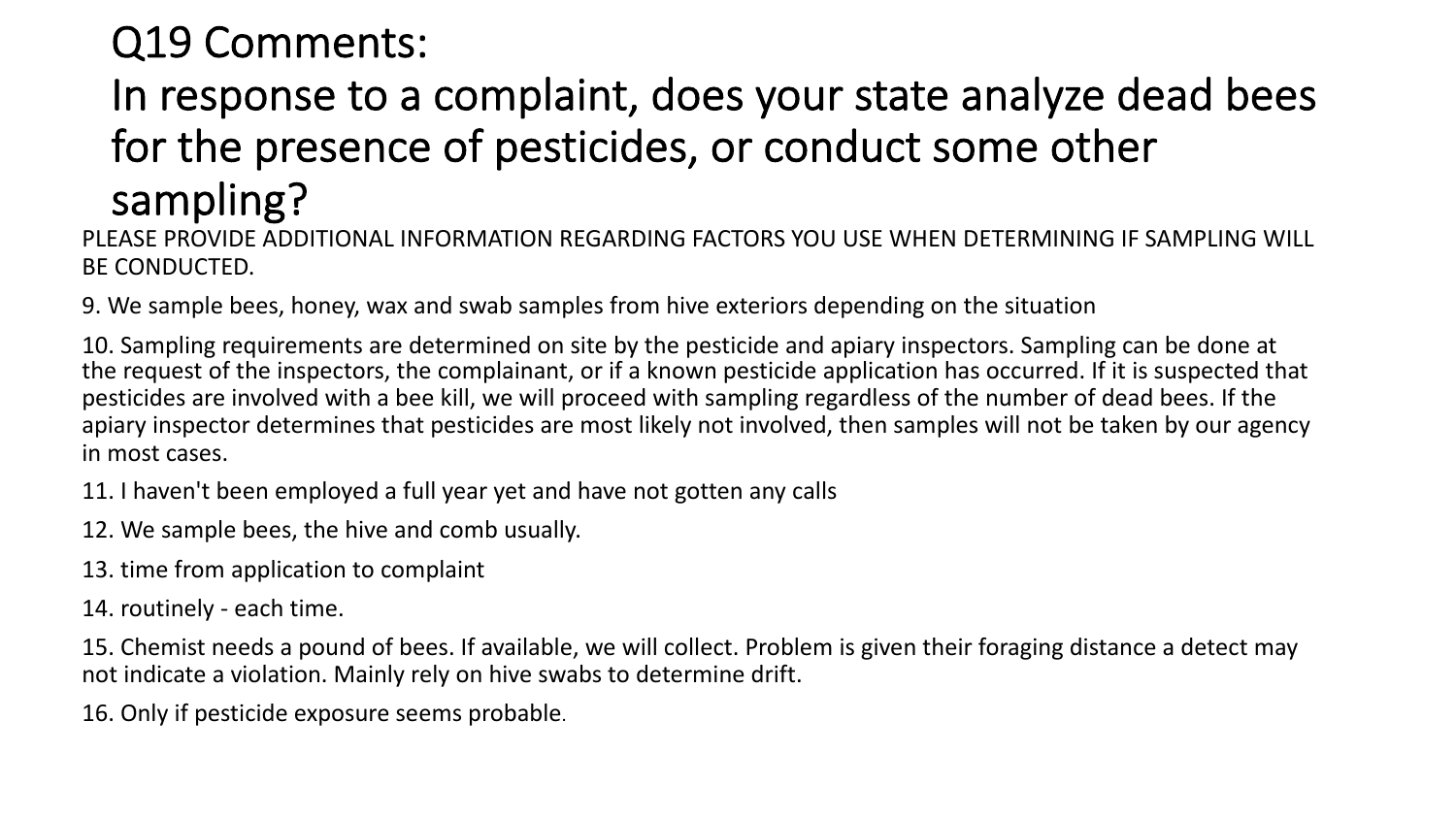## Q20: If you conduct sampling in response to a complaint, indicate the types of samples analyzed: (please check all that apply) Responses

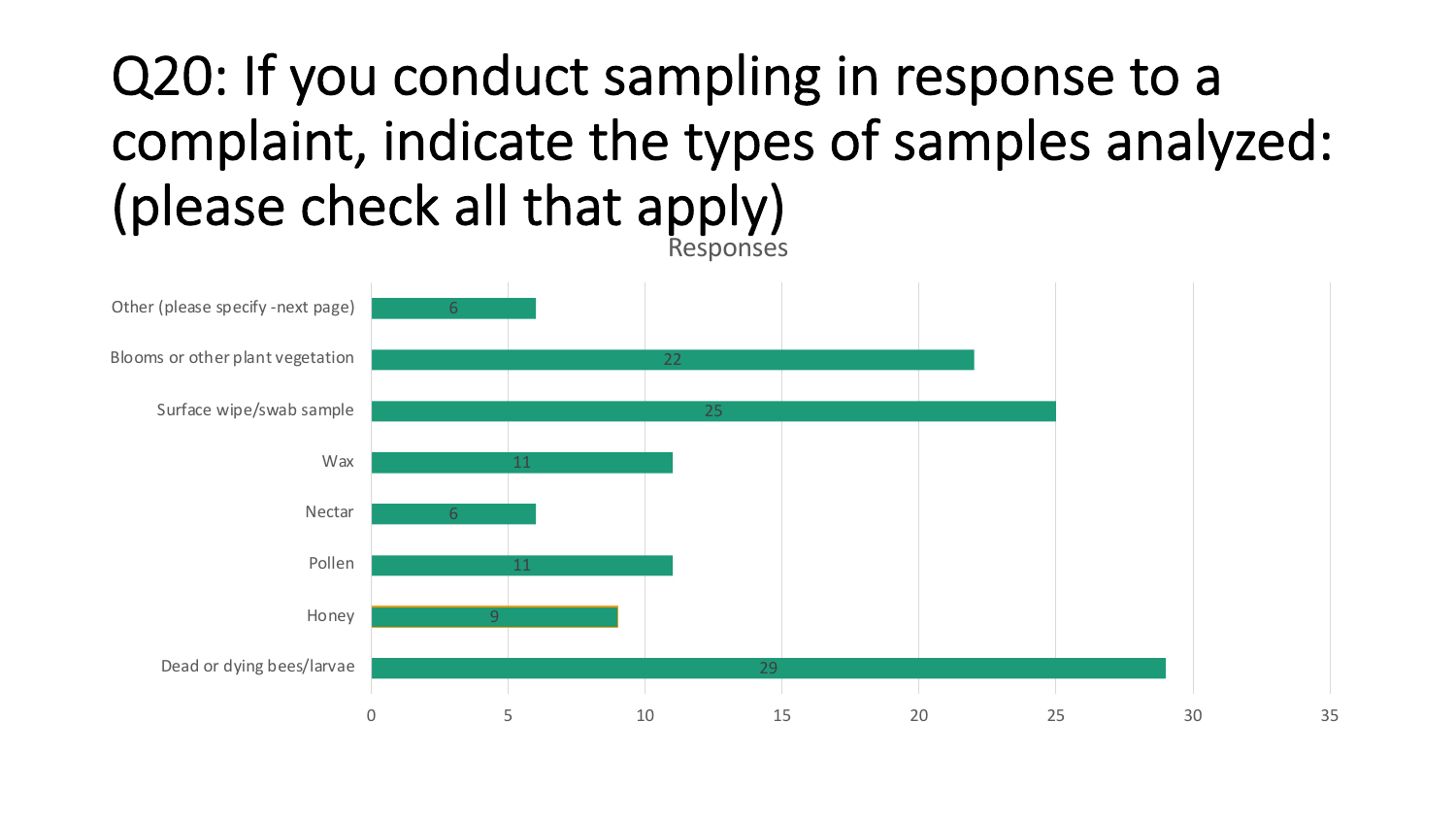### Q 20 Comments:

If you conduct sampling in response to a complaint, indicate the types of samples analyzed: (please check all that apply)

#### OTHER (PLEASE SPECIFY)

- 1. None
- 2. If necessary, additional samples would be collected and analyzed
- 3. Suspected pesticide strips or other materials found in hives that were apparently introduced by the beekeeper.
- 4. Live bees
- 5. N/A
- 6. May do all of the above. Depends on situation.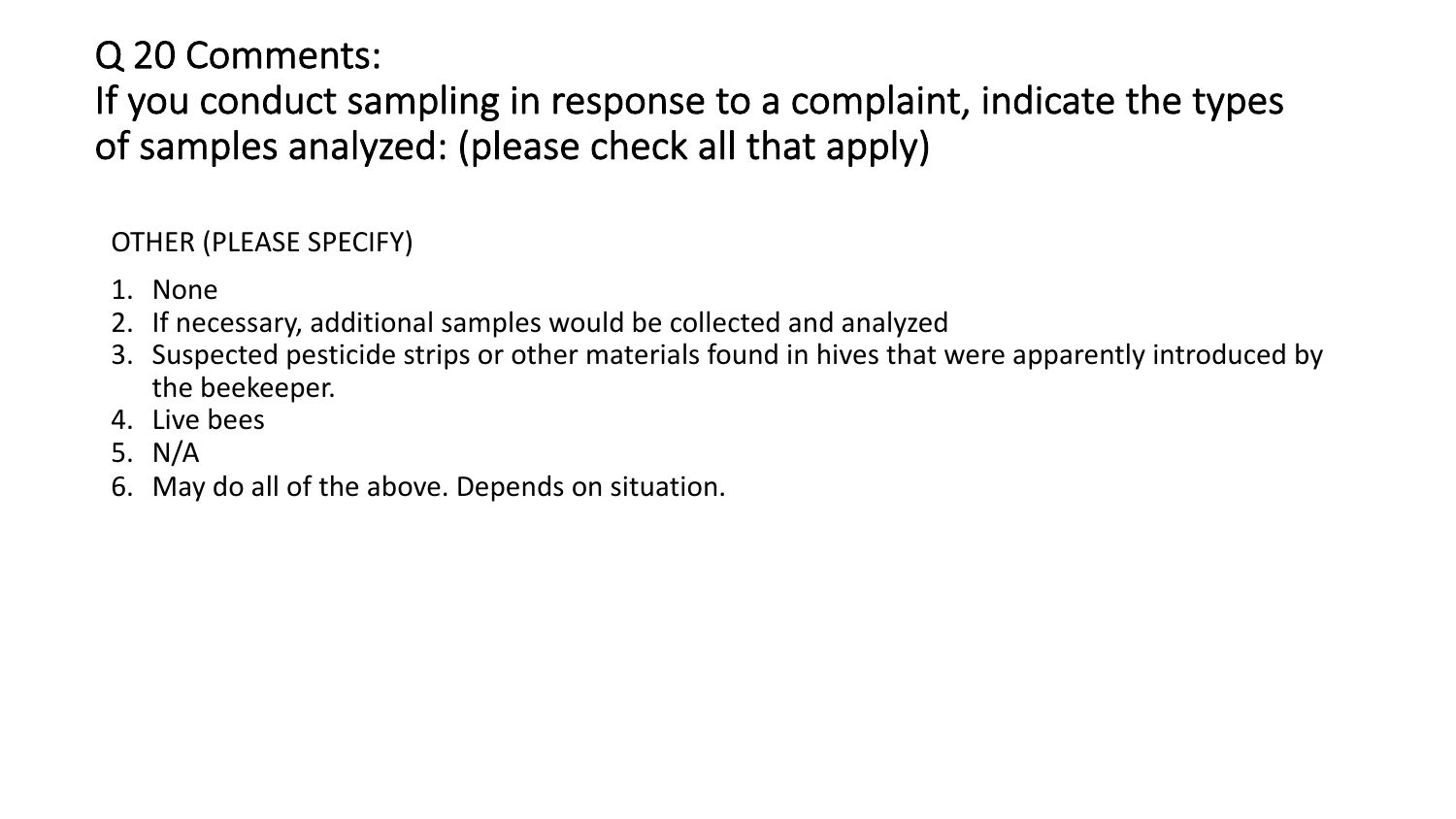Q21: If you have had one or more tips/complaints or reports alleging pesticide exposure to bees, how many of the reports of alleged pesticide exposure to bees (bee kills) were verified as pesticide related?

| 1. N/A                                                                                                                                                                                                                                                       | 16.1                                                                                                                                                                                       |
|--------------------------------------------------------------------------------------------------------------------------------------------------------------------------------------------------------------------------------------------------------------|--------------------------------------------------------------------------------------------------------------------------------------------------------------------------------------------|
| 2.0                                                                                                                                                                                                                                                          | 17. n/a                                                                                                                                                                                    |
| 3. Unknown. Cases are still in process.                                                                                                                                                                                                                      | $ 18.$ none                                                                                                                                                                                |
| 4. 0. The one complaint we had came up negative for pesticide exposure.                                                                                                                                                                                      | $\vert$ 19. 5 (62% of cases reported in 2021)                                                                                                                                              |
| 5.0                                                                                                                                                                                                                                                          | [20. 0]                                                                                                                                                                                    |
| 6. 2021 cases pending review                                                                                                                                                                                                                                 | 21. N/A                                                                                                                                                                                    |
| 7.2                                                                                                                                                                                                                                                          | 22.0                                                                                                                                                                                       |
| 8.0                                                                                                                                                                                                                                                          | [23.0]                                                                                                                                                                                     |
| $9. - 0 -$                                                                                                                                                                                                                                                   | 24.1                                                                                                                                                                                       |
| 10. WSDA had 3 tips/complaints alleging pesticide exposure. 2 were<br>investigated, 1 was addressed as a technical assistance opportunity. Of<br>the two investigated, only 1 was confirmed as pesticide related (Carbaryl,<br>malathion and esfenvalerate). | 25. Within the past year, a couple of the investigations have been suspected<br>as being highly likely related to pesticide exposure although the exact<br>source could not be determined. |
| 11. averages less than 20% per year since 2014                                                                                                                                                                                                               | 26.1                                                                                                                                                                                       |
| 12. Not applicable 5                                                                                                                                                                                                                                         | 27.0                                                                                                                                                                                       |
| 13. We had zero in 2021                                                                                                                                                                                                                                      | 28. NA                                                                                                                                                                                     |
| 14.0                                                                                                                                                                                                                                                         | [29.0]                                                                                                                                                                                     |
| 15. Last year 3 out of 3 were considered acute pesticide poisonings. Since 30. No<br>2015, 13 out of 22 investigations were acute pesticide poisonings.                                                                                                      |                                                                                                                                                                                            |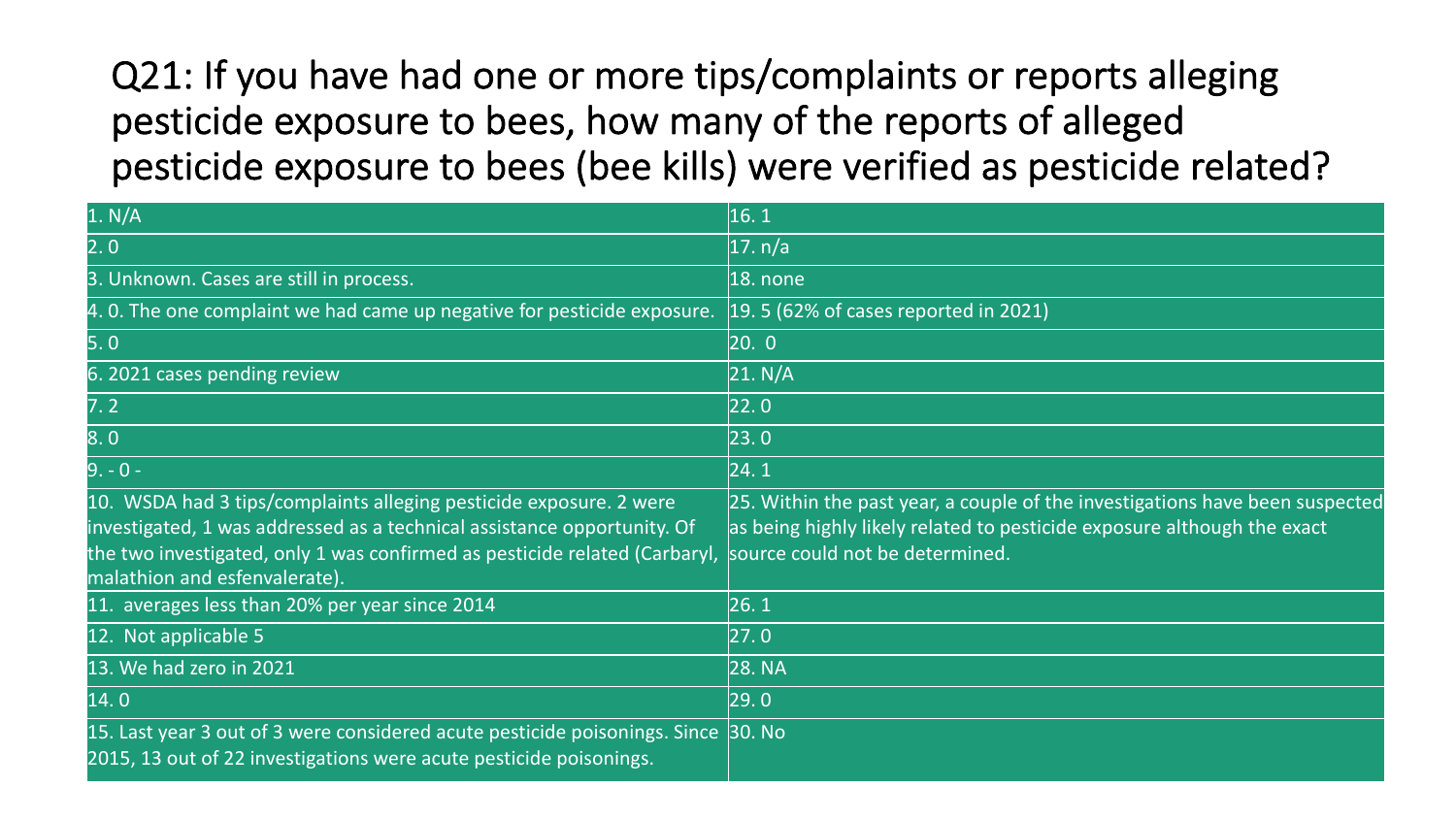Q22: If you have had one or more tips/complaints or reports alleging pesticide exposure to bees, were there contributing factor(s) other than pesticides that resulted in the bee kill? (please check all that apply):

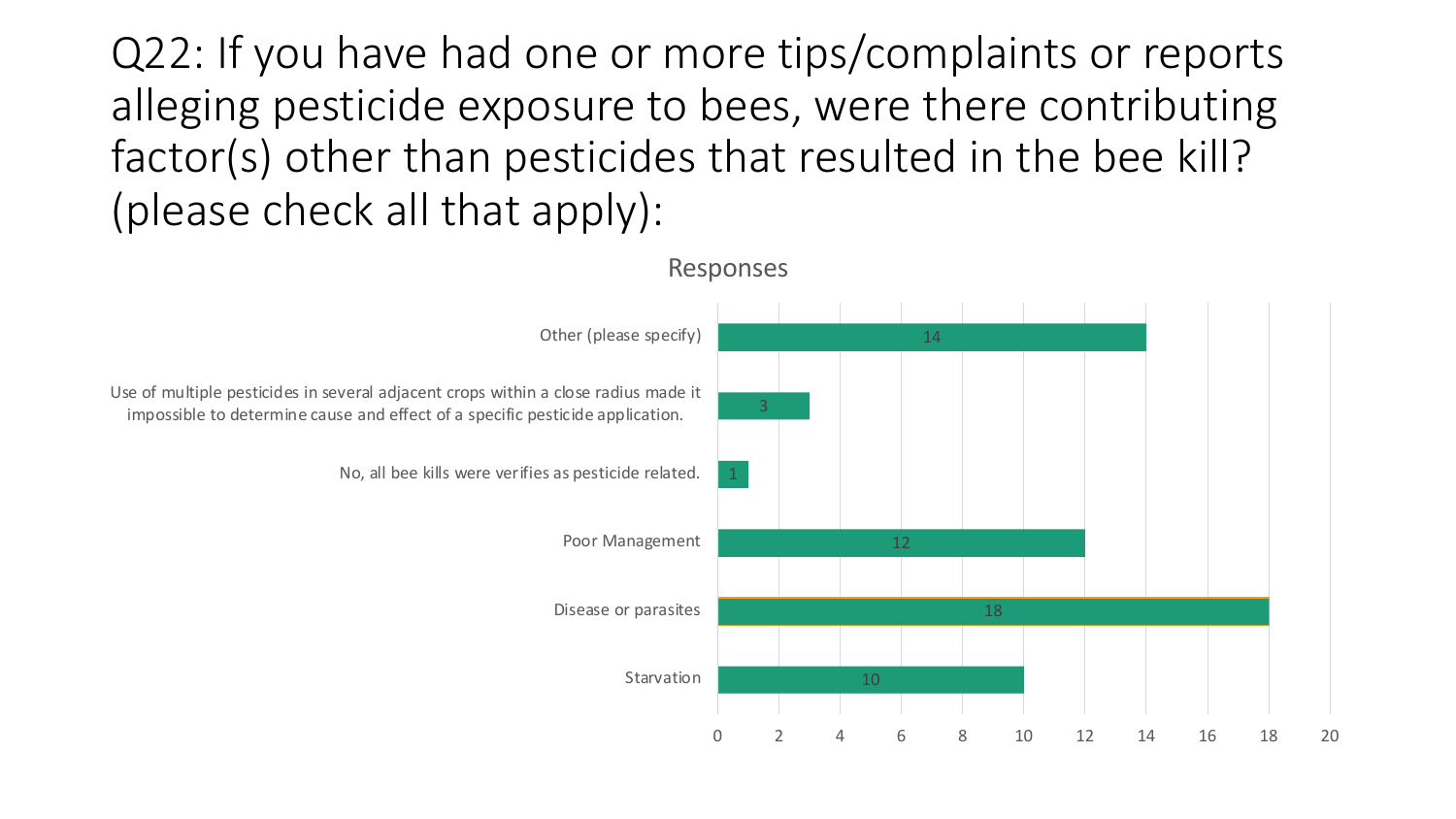Q22 Comments:

If you have had one or more tips/complaints or reports alleging pesticide exposure to bees, were there contributing factor(s) other than pesticides that resulted in the bee kill? (please check all that apply):

#### **OTHER (PLEASE SPECIFY)**

1. N/A

- 2. We do not have the expertise to determine this
- 3. Unknown. Cases are still in process.
- 4. Unknown
- 5. 2021 cases pending review. Assessment of bee health falls outside of the scope of a pesticide investigation in Iowa.
- 6. Unknown cause of mortality in the other case WSDA investigated. No detection found on affected bees when analyzed for 200 active ingredients.
- 7. no pesticides toxic to bees applied within 1 mile of site; unable to sample because it was not reported promptly, or site was cleaned up and/or bees moved before the bee kill was reported.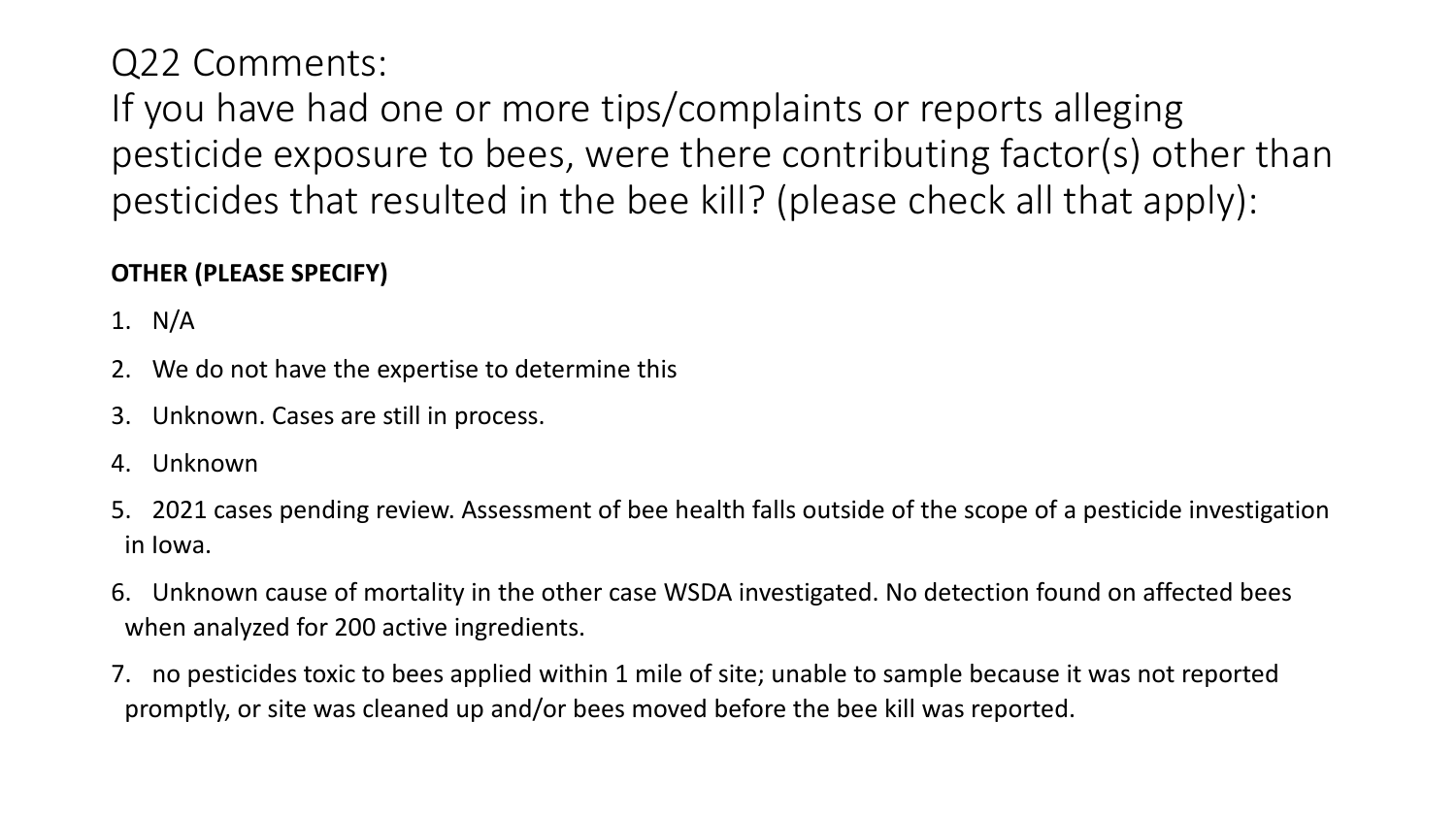Q22 Comments:

If you have had one or more tips/complaints or reports alleging pesticide exposure to bees, were there contributing factor(s) other than pesticides that resulted in the bee kill? (please check all that apply):

8. Not applicable, no recent complaints.

9. N/A

10. N/A

11, Someone was concerned about an aerial application a month before, 1/4 mile away, when they found dead bees on a pickle ball court.

12. The single case linking to pesticides had high amounts of pesticides used to treat for Varroa mites.

13. We cannot entirely confirm whether any of the above factors majorly contributed to the bee kill investigations with the evidence that was gathered at the time of investigation.

14. N/A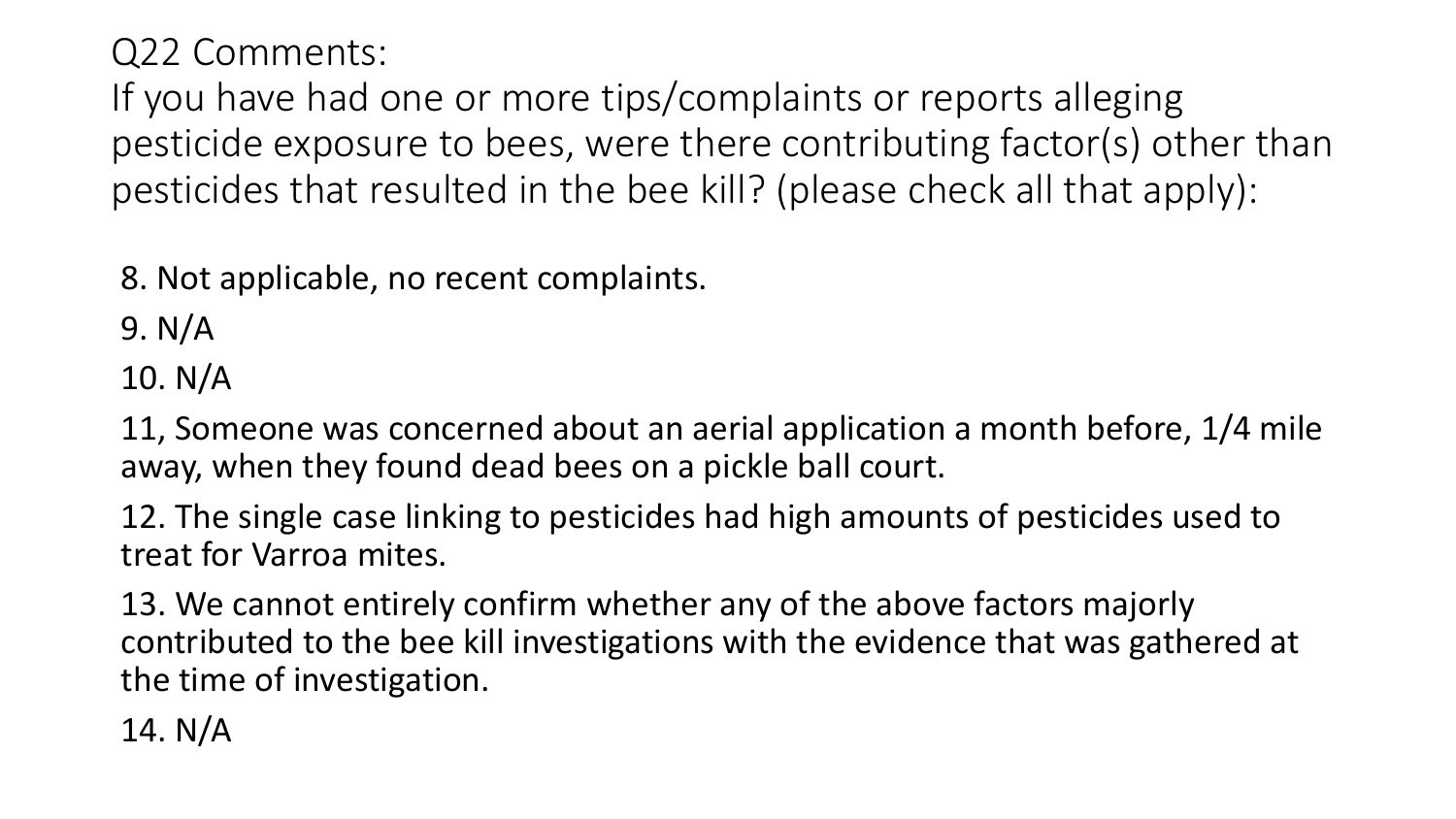Q23: Has or is your state (SLA, university, cooperative extension) undertaken activities to measure pesticide exposure to bees, for example, by collecting data quantifying the levels of pesticides detected in pollen or other substrate; or by some other means?



Yes, Please provide additional information regarding the method used below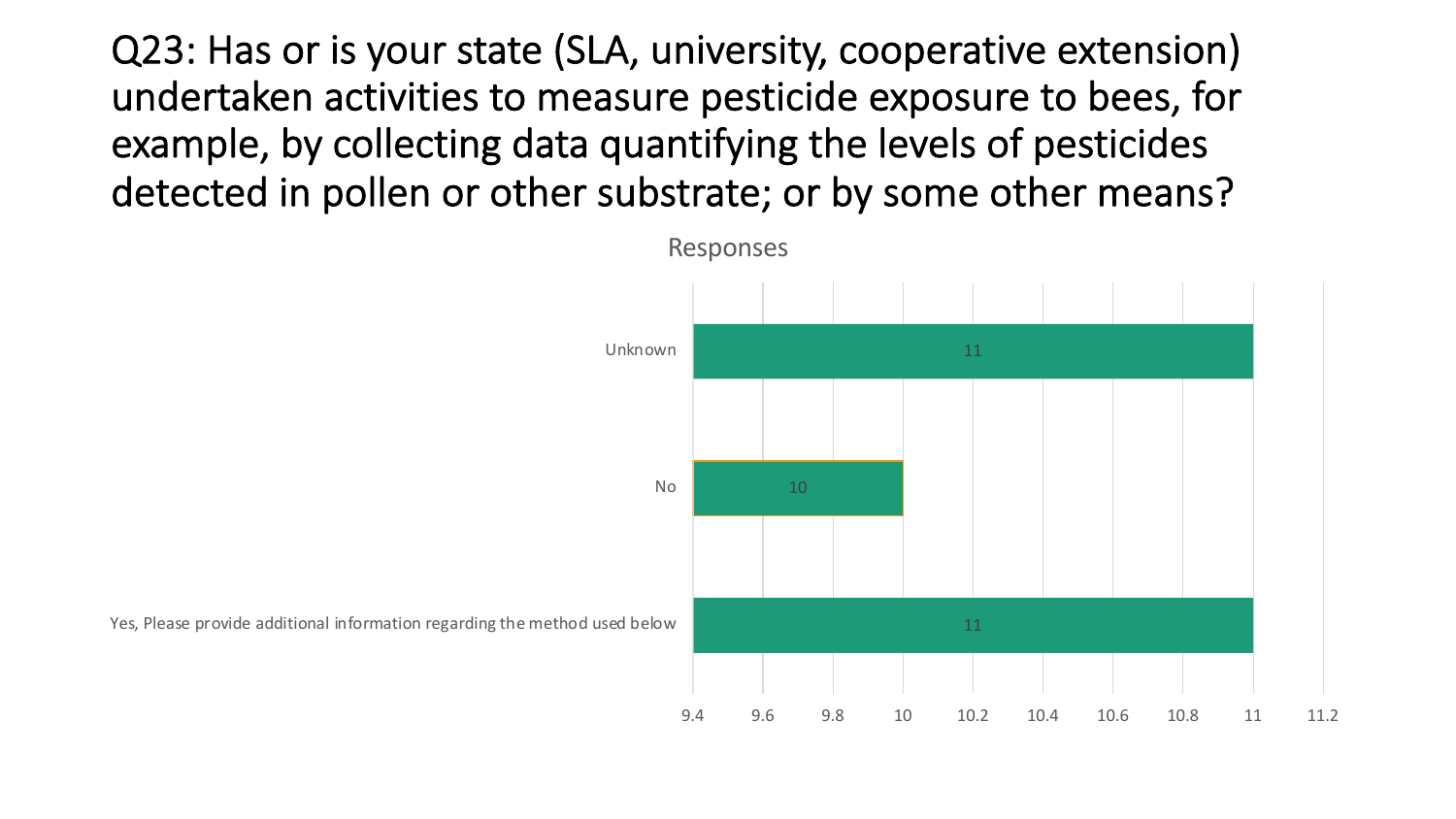### Q23 Comments:

Has or is your state (SLA, university, cooperative extension) undertaken activities to measure pesticide exposure to bees, for example, by collecting data quantifying the levels of pesticides detected in pollen or other substrate; or by some other means?

#### **YES. PLEASE PROVIDE ADDITIONAL INFORMATION REGARDING THE METHOD USED BELOW.**

- 1. In the past year, OSU researchers have surveyed 5 cropping systems for pesticides in pollen: clover seed, radish seed, carrot seed, meadowfoam and an orchard crop. Pollen traps were placed on colonies, and colonies were surveyed 3 times during bloom. Pollen was analyzed for pesticides. Similar data may or may not be collected again in the future (final decision has not been made).
- 2. USDA APHIS National Honeybee Survey
- 3. WSU has conducted studies
- 4. This answer is a "yes maybe" depending on funding for research proposed by UNL to study the impacts of some pesticides transported to nectar by plant uptake from contaminated water used by the plant.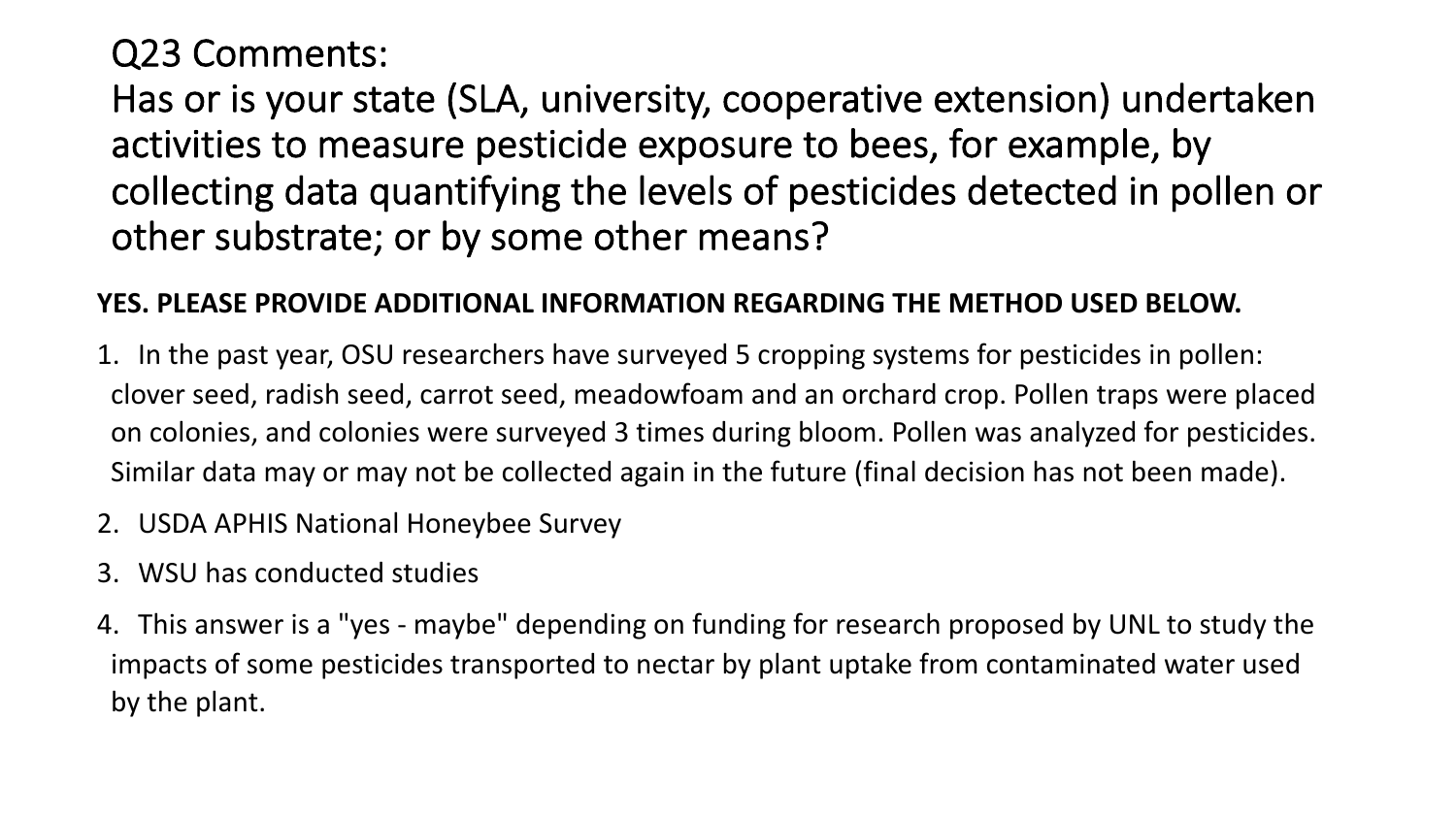### Q23 Comments:

Has or is your state (SLA, university, cooperative extension) undertaken activities to measure pesticide exposure to bees, for example, by collecting data quantifying the levels of pesticides detected in pollen or other substrate; or by some other means?

#### **YES. PLEASE PROVIDE ADDITIONAL INFORMATION REGARDING THE METHOD USED BELOW.**

5. State apiarist participates in annual study of pollen and hive sampling.

6. We participate in the USDA Honeybee Survey which collects one set of samples and analyzes for pesticides.

7. USDA sampling program. Bees wax or pollen samples have been collected. We have data back to 2016.

8. taking part in honeybee surveys. Have conducted some of our own in the past as well.

9.We worked in cooperation with USDA on the National Pollinator Health Study. This has concluded.

10.Dr. Dennis VanEnglesdorp with the University of Maryland conducts pollen studies.

11.Neonic surface and ground water survey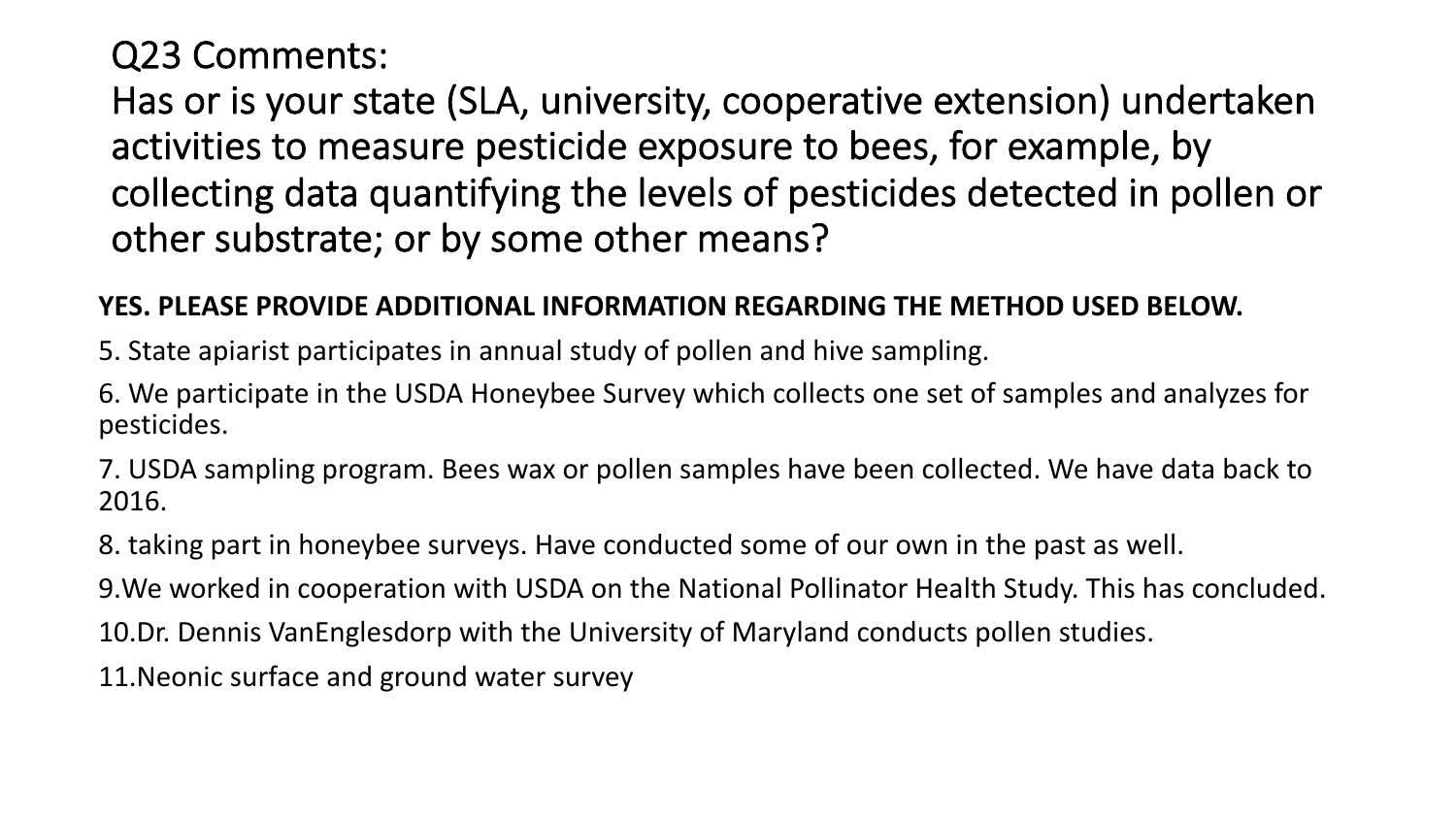# Q24: Has your agency or another entity evaluated your state plan based on metrics or another tool?

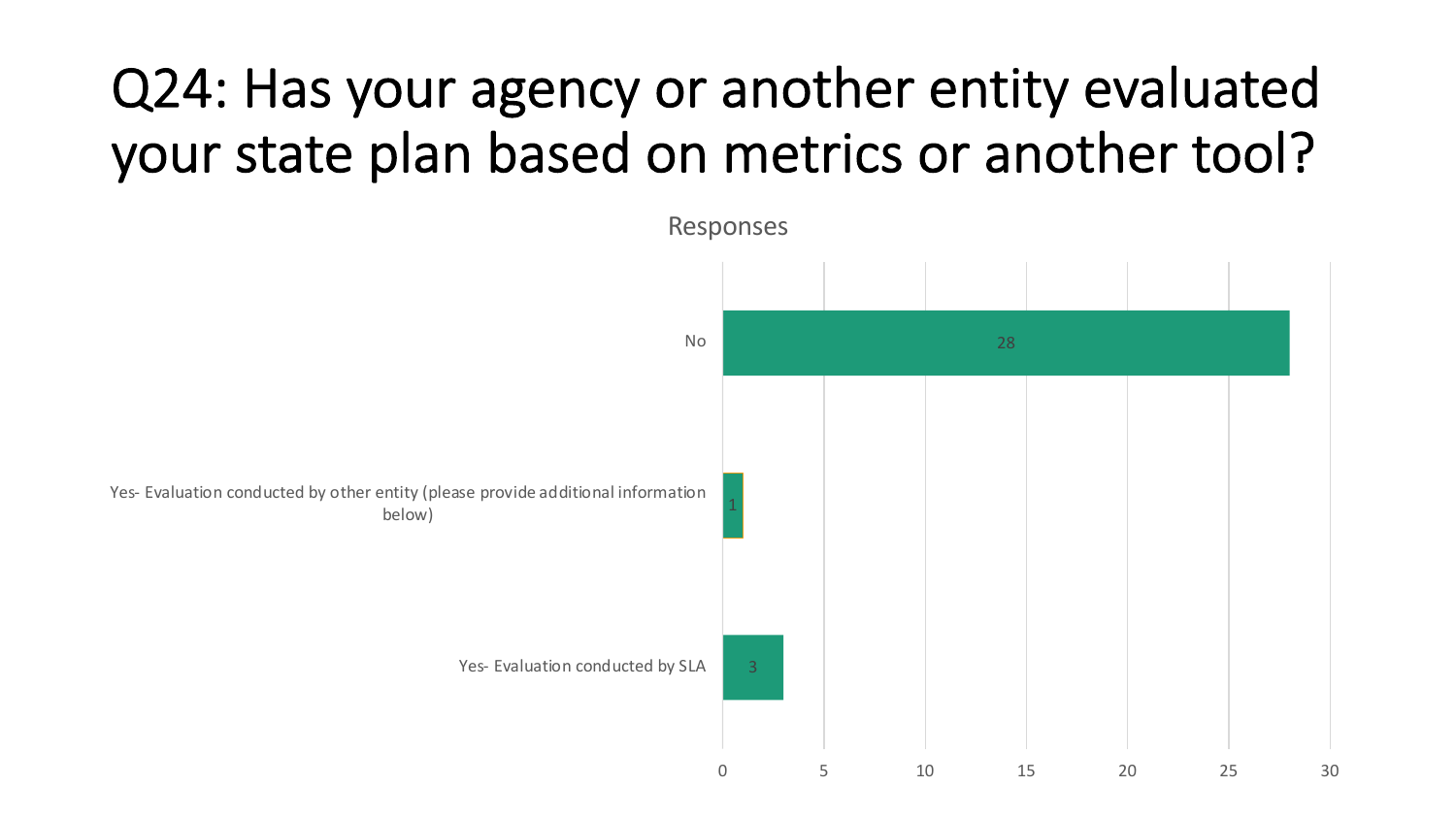# Q24 Comments: Has your agency or another entity evaluated your state plan based on metrics or another tool?

#### COMMENTS

- 1. ODA and the partner agencies (e.g., OSU) all evaluate the plan, with each agency in charge of different metrics. For example, ODA tracks bee exposure incidents and enforcement-related data. OSU Extension measures applicator comprehension of pesticide labels (which we hope to increase) and intention to adopt bee-friendly practices through the trainings they conduct.
- 2. Not applicable for Iowa's regulatory-based pollinator protections
- 3. We do not have a plan
- 4. May plan to include some type of feedback from stakeholders.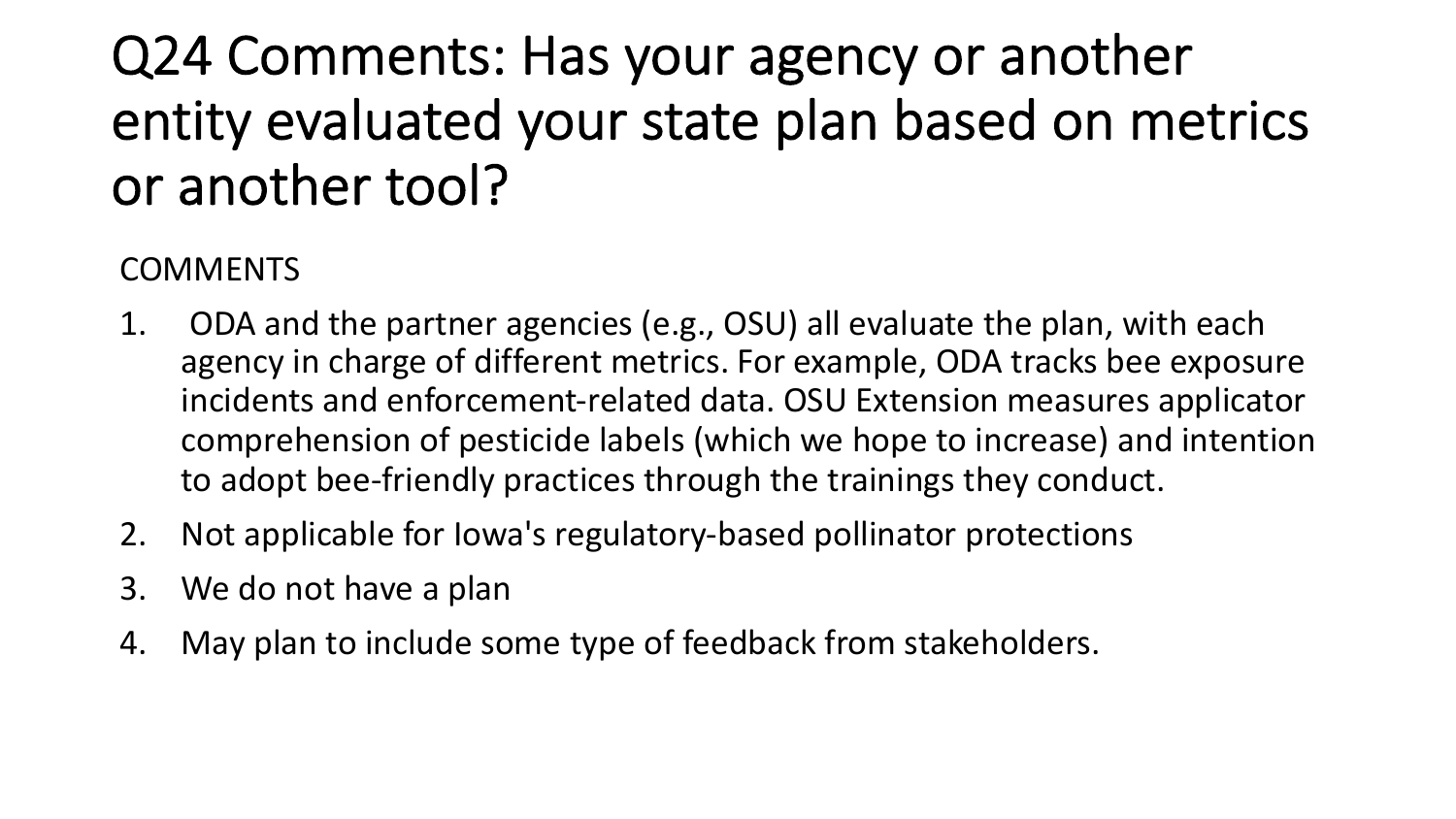# Q25: What specific metrics are included in your pollinator protection plan?(please check all that apply)

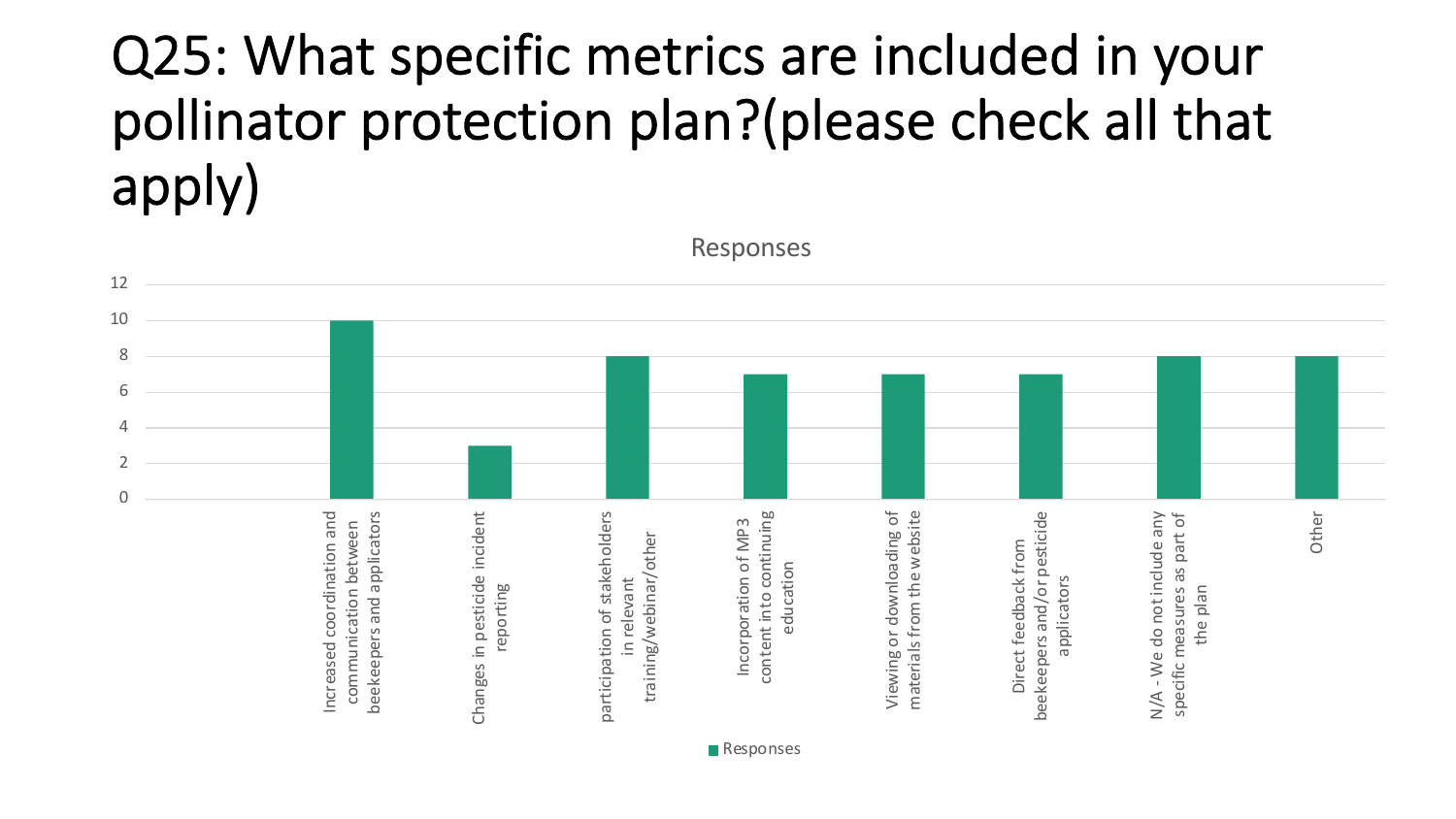# Q25: What specific metrics are included in your pollinator protection plan?(please check all that apply)

#### OTHER (PLEASE SPECIFY)

- 1. surveys of applicators to determine knowledge and willingness to adopt bee friendly practices
- 2. Awareness of the Plan by agricultural producers, landowners, pesticide applicators and beekeepers; Number of registered users of the online communication tool; - Number of agricultural producers, pesticide applicators and landowners who have adopted or implemented one or more of the Plan's Guidelines for Protecting Pollinators or Best Management Practices; -Number of beekeepers who have adopted or implemented the Plan's Guidelines for Protecting Pollinators or Best Management Practices; -The number and types (agricultural or nonagricultural) of cases in which an enforcement action was taken for use of pesticide in a manner inconsistent with specific pollinator protection label language.
- 3. Not applicable for Iowa's regulatory-based pollinator protections. The pollinator protection efforts in Iowa are ongoing and engage multiple programs area activities (apiary and pesticide). Within these programs, we monitor pesticide incident reporting, stakeholder communication, training/meetings attendance, support for FieldWatch/BeeCheck, and interests on outreach materials and events.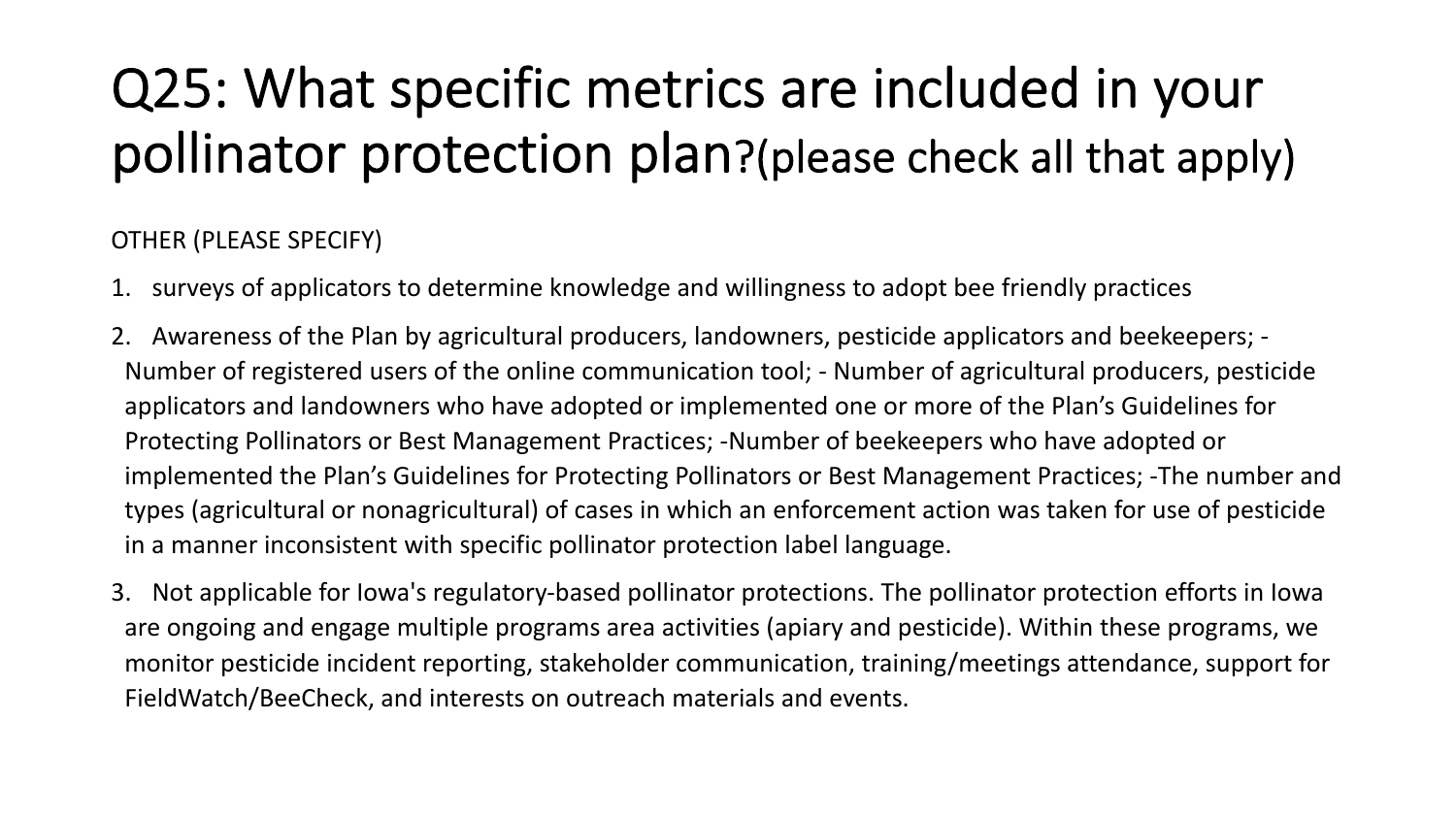# Q25: What specific metrics are included in your pollinator protection plan?(please check all that apply)

OTHER (PLEASE SPECIFY)

4. Not yet determined. WSDA received legislative funding to establish a Pollinator Health Task Force. The focus of the task force is to build a framework or template for BMI's at either a geographic or pollinator specific level. WSDA's MP3 plan was created in 2018 but lacks specifics due to the great diversity of cropping patterns in WA state. Recommendations from the task force were approved for additional funding from the legislature and those efforts are ongoing. A Pollinator Health Coordinator was hired to oversee the agency pollinator health activities.

5. Currently no. This may change in future version.

6. We do not have a plan

7. Could add a section on Asian Giant Hornets. Approach the pollinator Protection Plan as a continual living document.

8. n/a we do not have a plan

9. No plan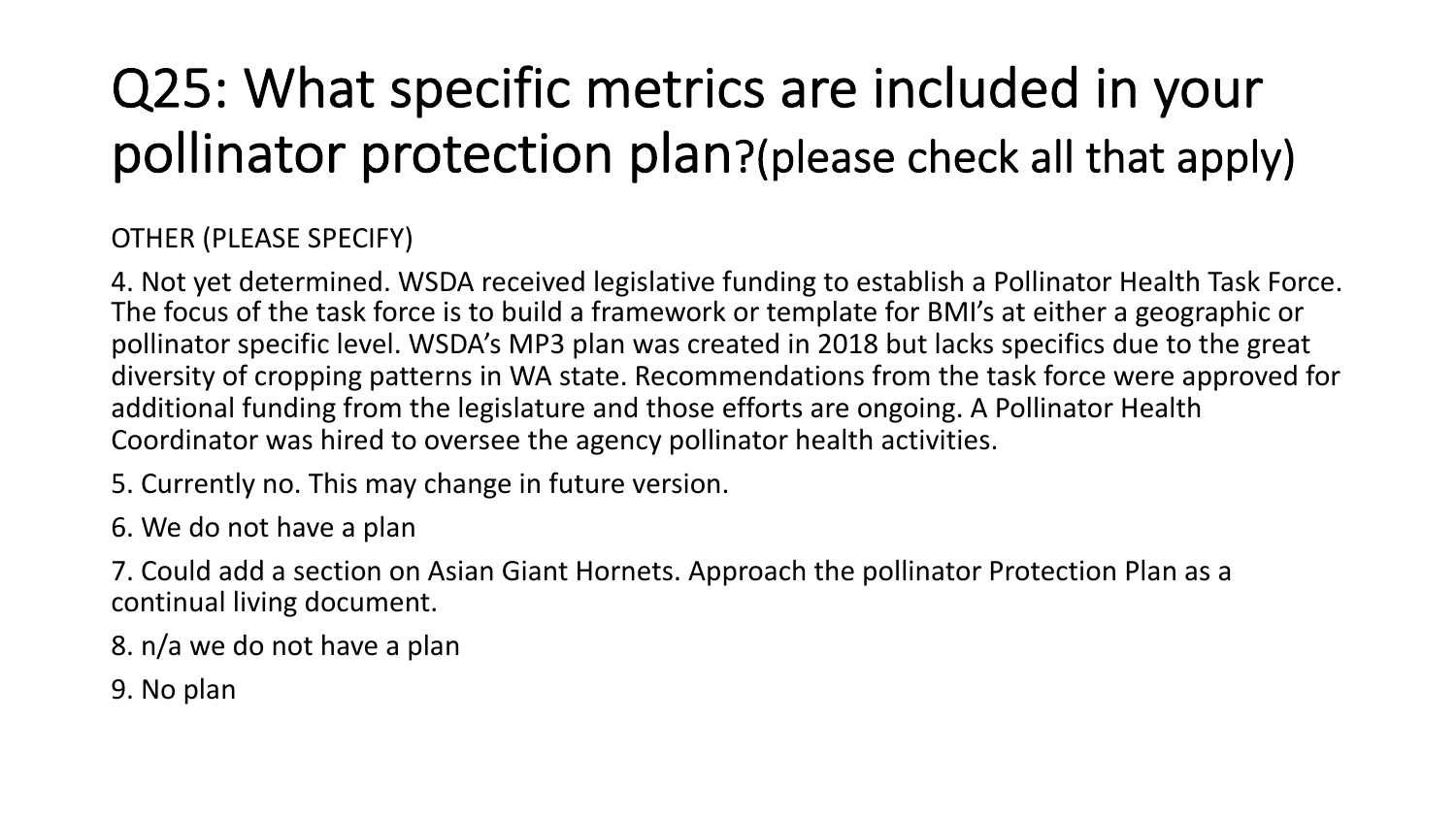Q26: In addition to your plan's specific metrics, what factors or other sources of information do you consider when determining the success of pollinator protection efforts? (please check all that apply)

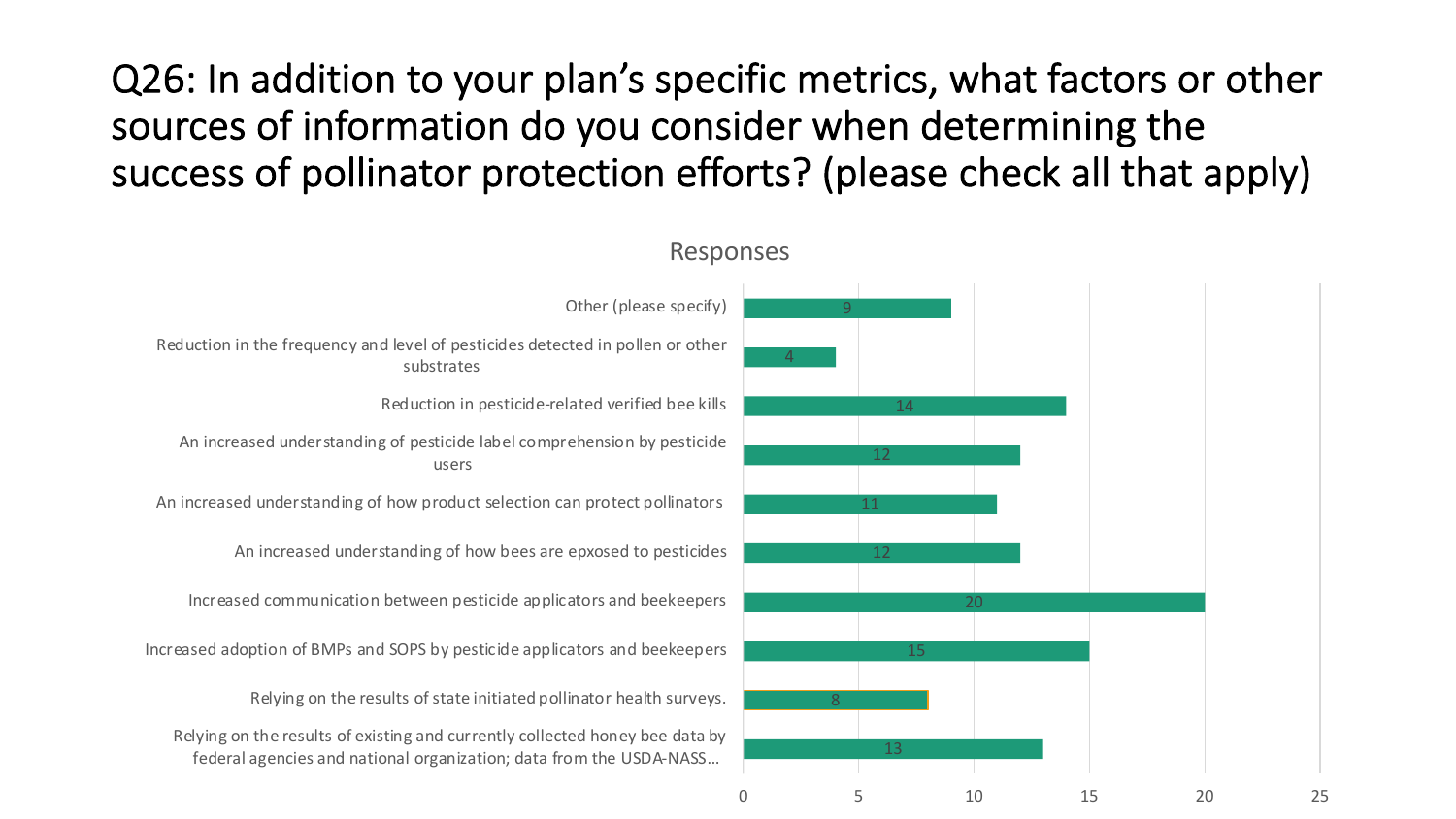### Q26 Comments: Which of the following measurements of success does your state actively utilize to track success? (please check all that apply)

OTHER (PLEASE SPECIFY)

- 1. IDALS uses a combination of the above.
- 2. We look to see if we have completed any of the "future action items' listed in the plan.
- 3. N/A
- 4. Continued strong participation in stakeholder meetings and increased use of apiary listing.
- 5. The UArizona Cotton IPM Program annually assesses pest management and pesticide practices in cotton<br>production. As part of that, we assess the adoption of selective insecticides relative to partially and non-<br>selective to invertebrates and other non-target organisms. We have a preliminary DRAFT assessment for the cotton industry; there are uncertainty and unknowns in this current draft assessment. Our goal is to do a research-based, longitudinal assessment that will allow us to develop this analysis in final form; however,<br>we have been unsuccessful thus far in securing USDA grant funding for this activity.
- 6. N/A at this time
- 7. N/A -- Regulations 2
- 8. N/A
- 9. No plan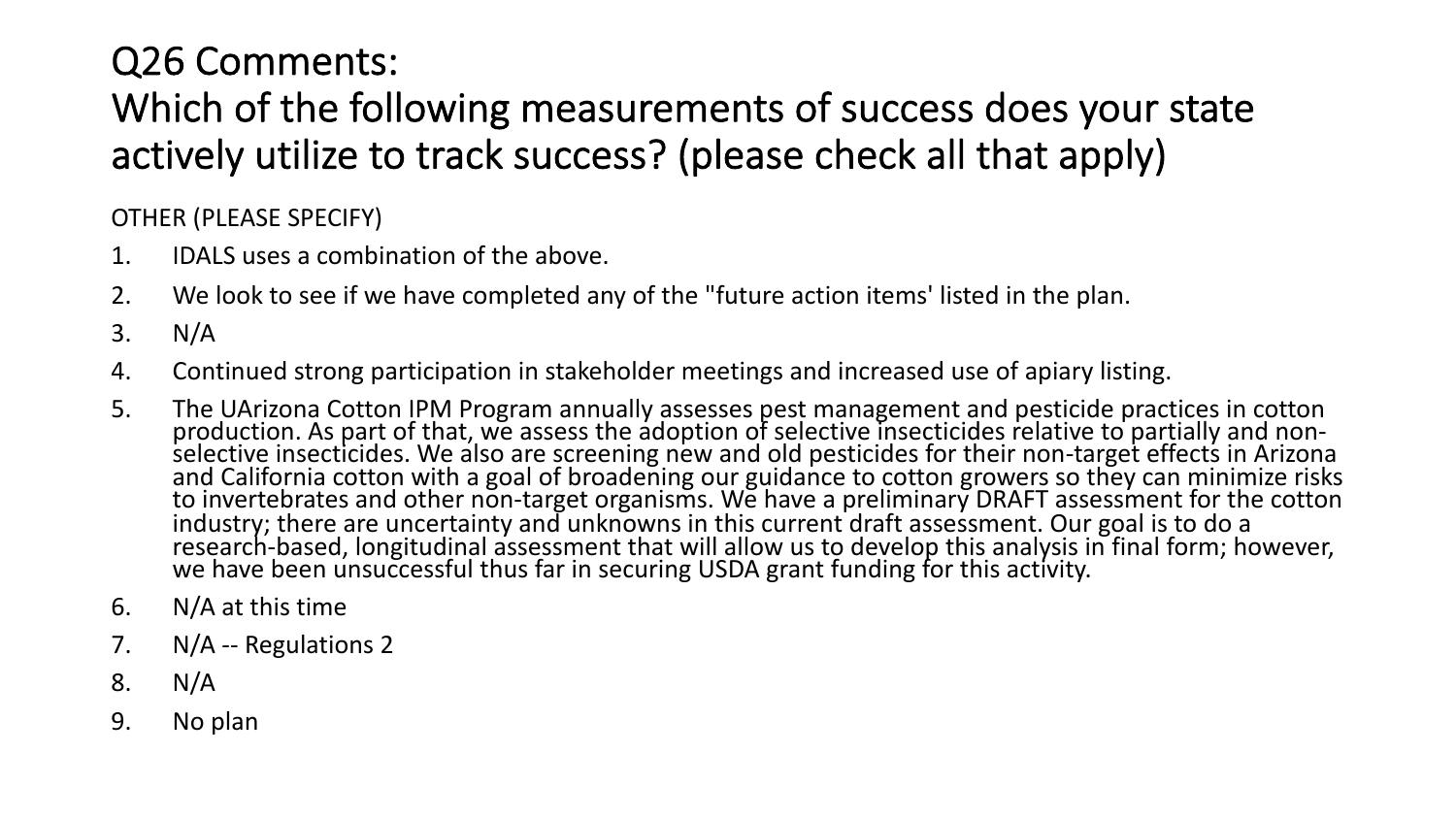# Q27:Is your state/tribal agency working actively with other groups on pollinator protection activities or anything outside of your plan?

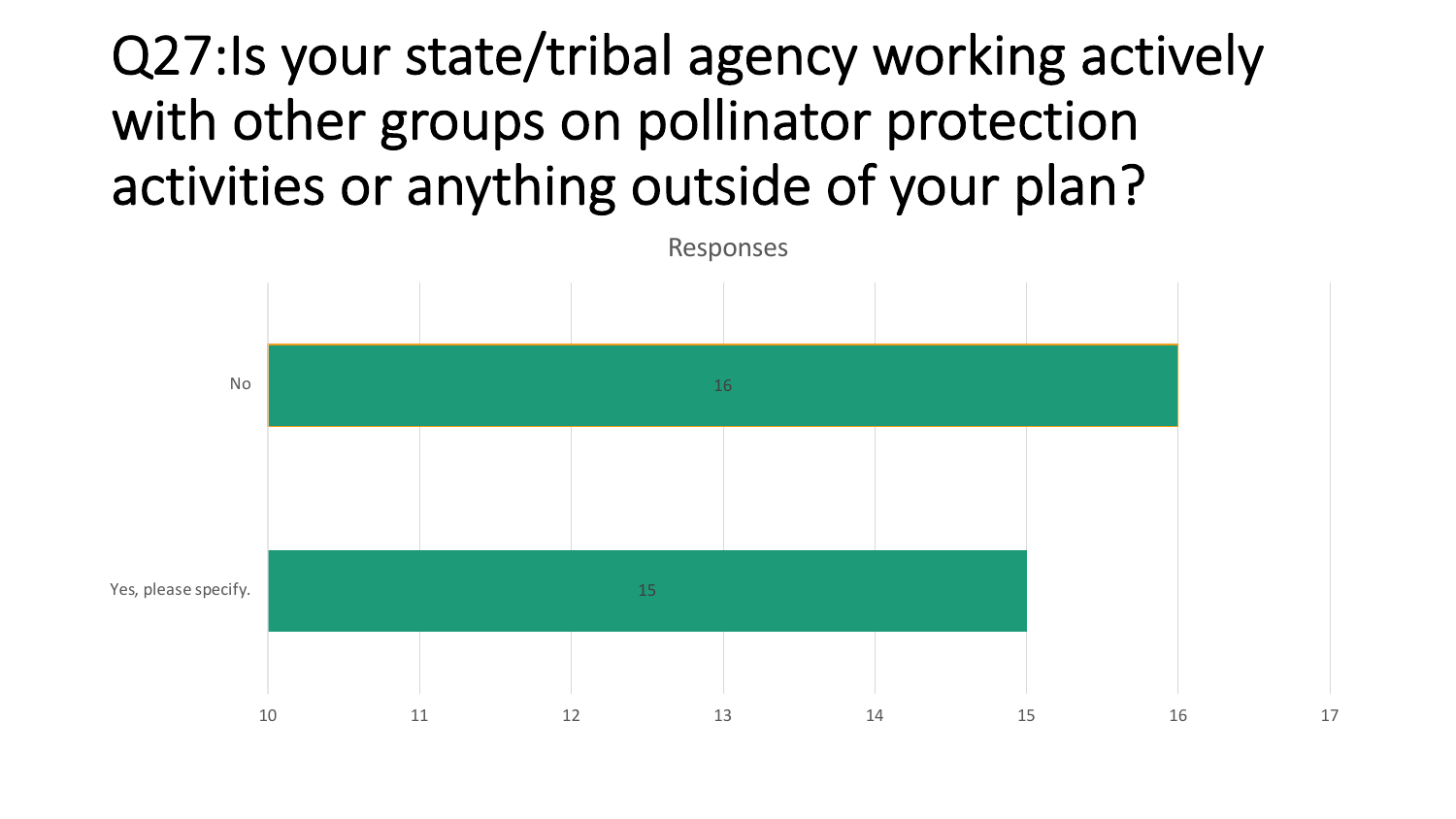# Q27 Comments: Does your state have, as part of its plan, a provision to help increase pollinator habitat.

YES. PLEASE SPECIFY.

- 1. Working with USDA-APHIS-PPQ on projects to survey for native and nonnative bees and wasps, as well as the USDA National Honeybee Disease Survey.
- 2. A list of projects can be found here: https://www.ent.iastate.edu/pollinators/projects
- 3. WSDA is involved with a Pollinator Health Task Force with members from multiple agencies and stakeholder groups.
- 4. UNL is participating with the North Central MP3 working group, which is more aligned with land grant universities than state regulatory agencies.
- 5. We are working with other agencies to develop studies to determine native pollinator abundance, habitat, and identification across the state. We are working with other agencies to identify actions being taken in our state to benefit pollinators.
- 6. State apiarist has a specialty crop block grant that is directed at pollinator health. Apiarist also has several projects with local universities to construct habitat.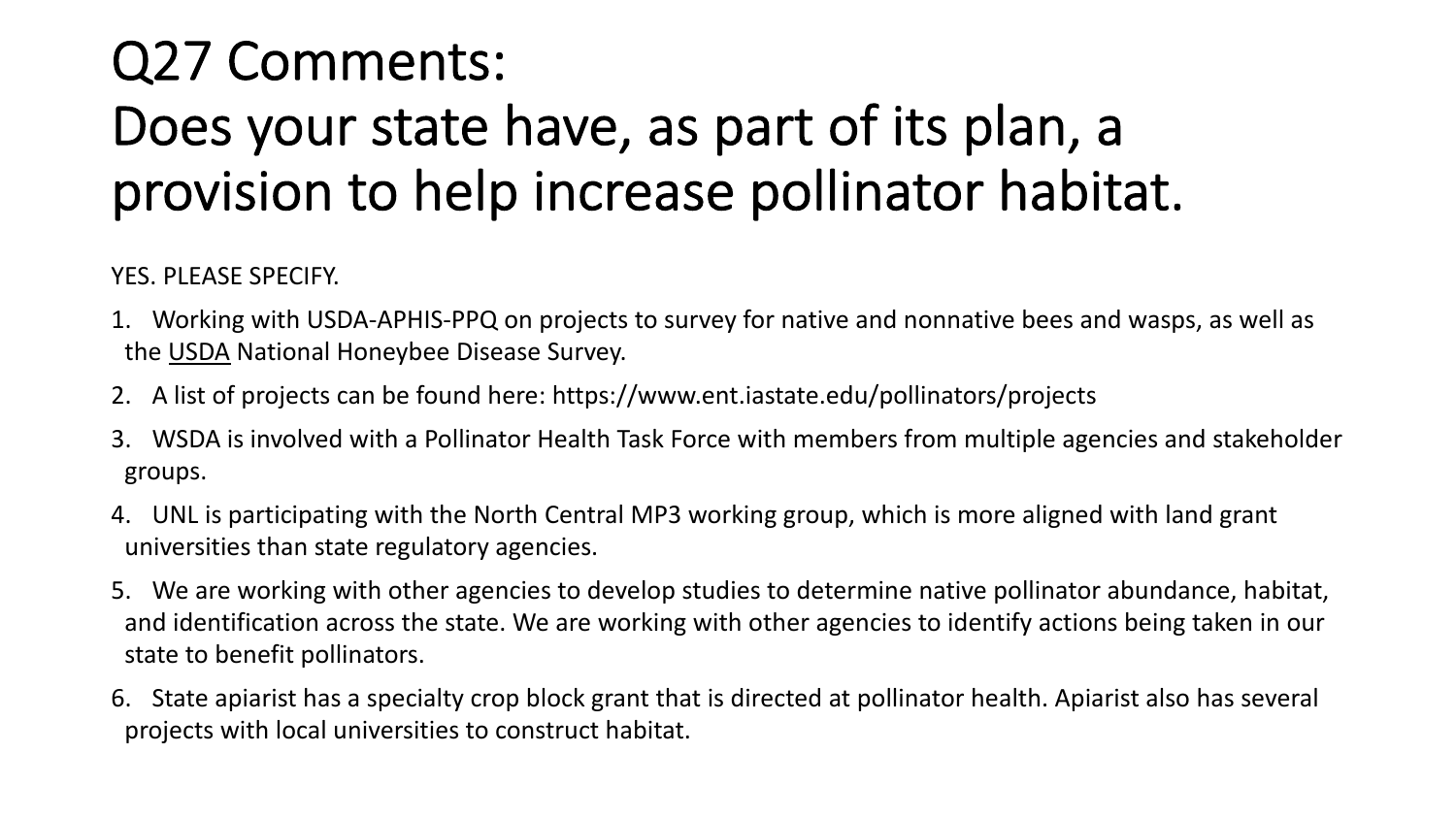## Q27 Comments: Does your state have, as part of its plan, a provision to help increase pollinator habitat.

7. Department of Conservation and Recreation

8. State Apiarist participates with Honeybee Health Coalition, providing beekeeper tools. Selecting the right miticide at the right time. Project APIS-M.

9. we work with all stakeholders when necessary

10. We are currently involved with the North Carolina Pollinator Conservation Alliance (NCPCA) - an organization comprised of several groups around the state with a vested interested in pollinator protection. We are also actively involved with the North Carolina State Beekeepers Association.

#### 11. NGO

12. Events and workshops to collaborate ideas moving forward with other tribes and universities

13. During all WPS Inspections involving farmers + Dept. of Ag involving the Beekeeper Registry + coordinating during advocacy group public outreaches + coordinating with the County Mosquito Control Agencies and all commercial applicator trainings

14. The Florida Department of Agriculture and Consumer Services is working with North Carolina Department of Agriculture and Consumer Services (and Pollinator Workgroup) to develop a training video library.

15. Habitat and queen breeding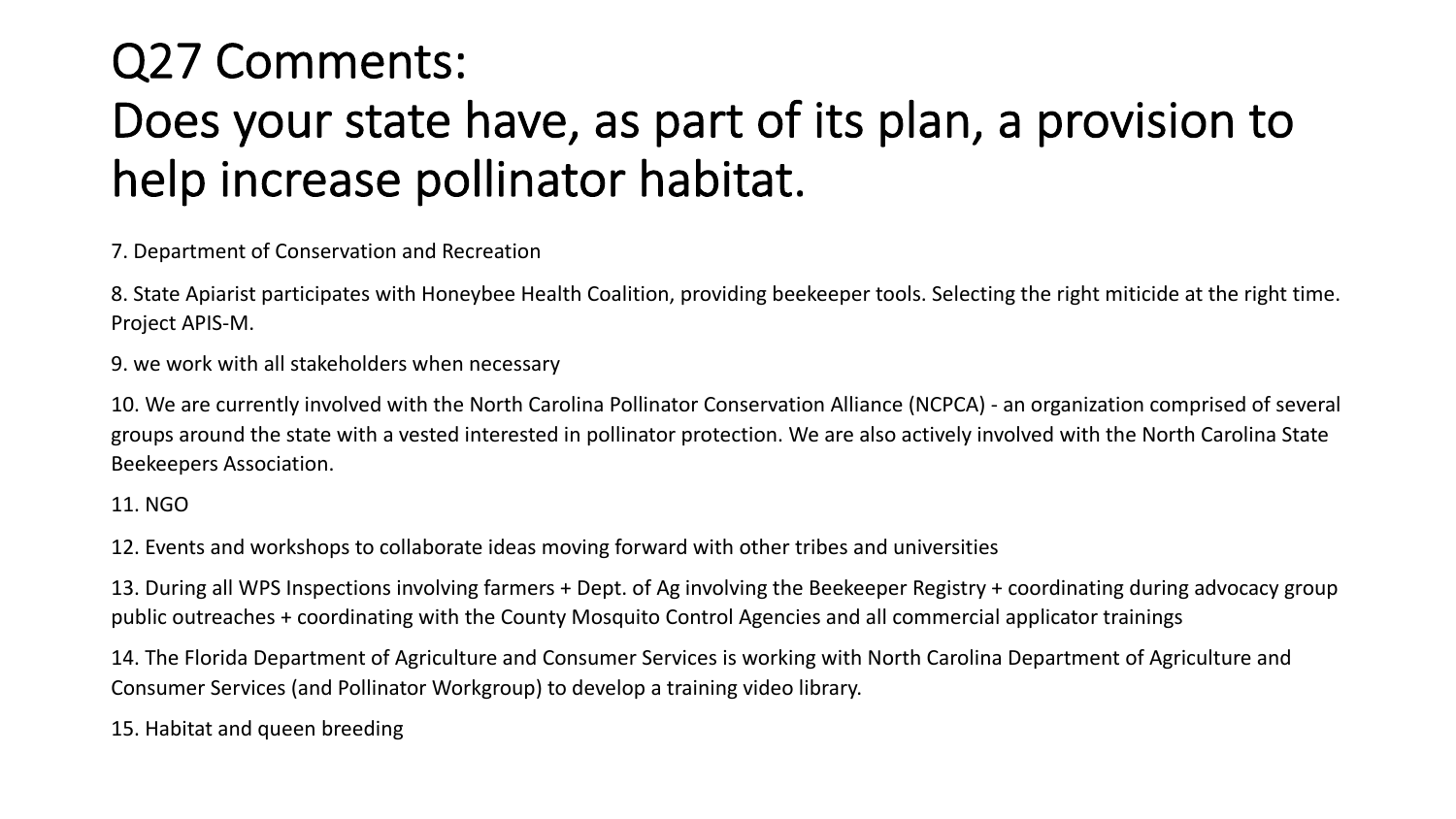## Q28:Does your state have, as part of its plan, a provision to help increase pollinator habitat?



Yes, Please provide additional information below regarding pollinator habitat.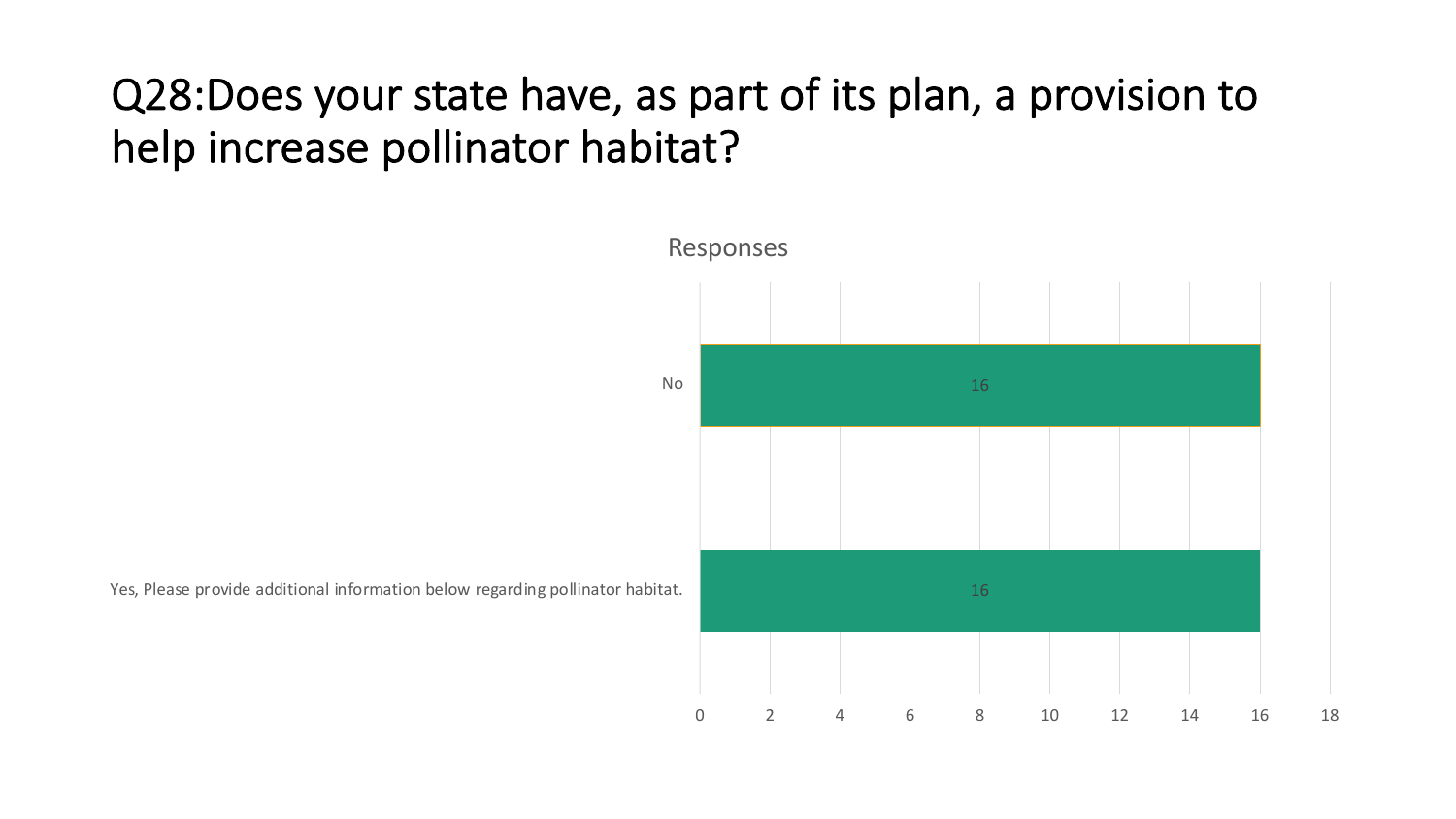### Q28 Comments:

### Is your state monitoring or surveying pollinator population levels of nonmanaged pollinators, for example, native bees; butterflies, etc.?

#### YES. PLEASE PROVIDE ADDITIONAL INFORMATION BELOW REGARDING POLLINATOR HABITAT.

- 1. Best Management Practices
- 2. CEU credits for training to increase pollinator habitat. New publications and infographic cards on creating pollinator habitat. Development of Pollinator Stewards training program
- 3. The Pollinator Protection Plan is one component of the Virginia Pollinator Protection Strategy (Strategy). The Strategy, which was passed by the 2016 General Assembly, directs VDACS to develop and maintain strategies which: i) promote the health of and mitigate the risks to all pollinator species and ii) ensure a robust agriculture economy and apiary industry for honeybees and other managed pollinators. Efforts to increase pollinator habitat are coordinated through the Agency's Office of Plant Industry Services' Apiary Program.
- 4. Iowa has projects to increase pollinator habitat for bees and butterflies, but these are not part of an MP3, https://www.iowadnr.gov/Portals/idnr/uploads/Wildlife%20Stewardship/CreatingHabitat\_Monarc hsandPollinators.pdf
- 5. Best Management Practice to encourage pollinator habitat, such as, plantings.
- 6. WSDA has distributed bee friendly seed packets and has worked with noxious weed boards and right of way entities on pollinator habitats. The Pollinator Health Bill, passed in 2019, made pollinators and pollinator habitat a priority for all land managing state agencies.
- 7. UNL's apiary specialist (Dr. Judy Wu-Smart) has developed a pollinator habitat certification program.
- 8. We encourage landowners to create pollinator habitat on marginal land.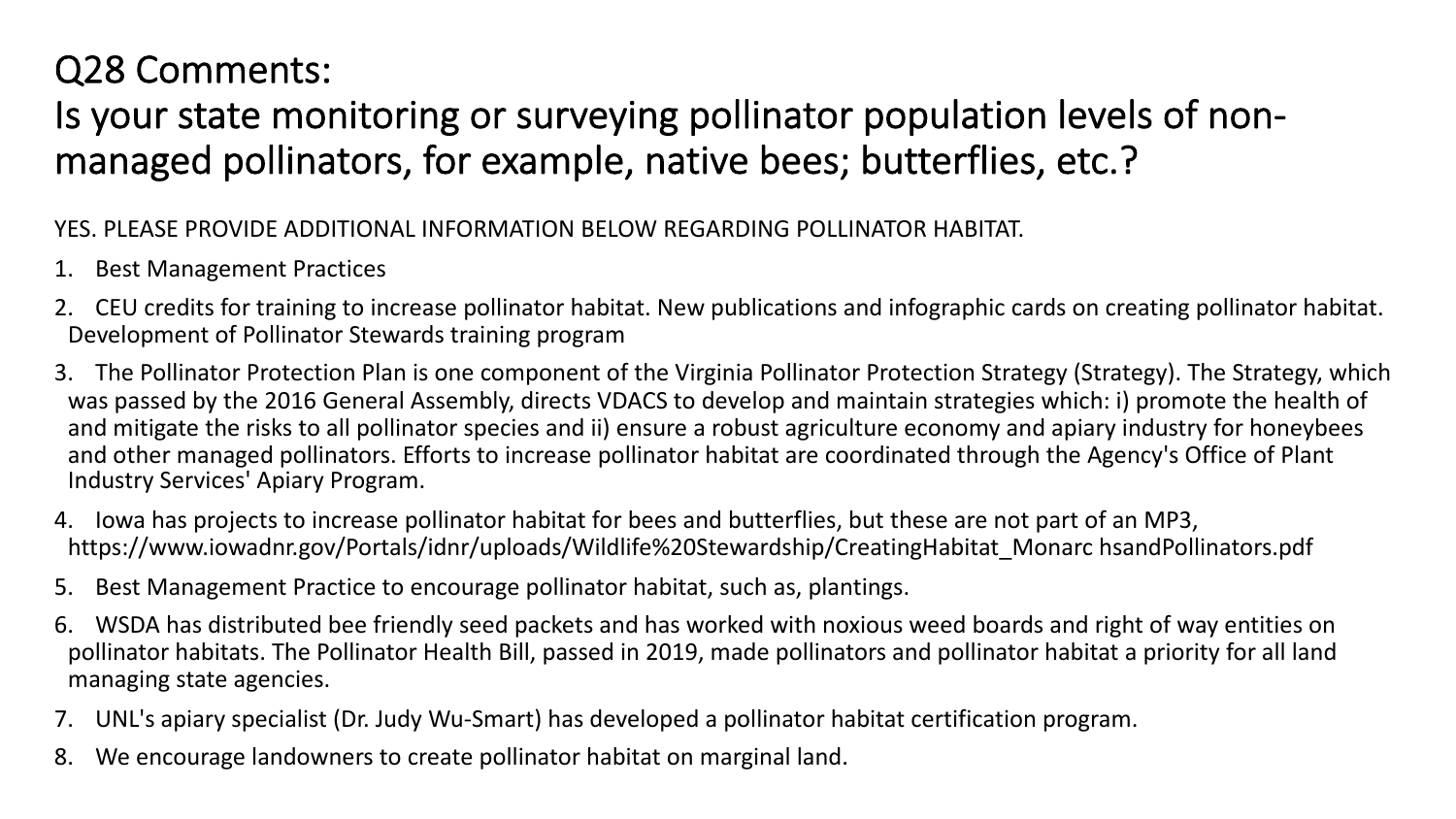### Q28 Comments: Is your state monitoring or surveying pollinator population levels of nonmanaged pollinators, for example, native bees; butterflies, etc.?

YES. PLEASE PROVIDE ADDITIONAL INFORMATION BELOW REGARDING POLLINATOR HABITAT.

9. Yes, but not through a state managed pollinator protection plan

10. Partner with other state agencies to apply for grant funding to increase pollinator habitat and forage statewide as well as designate more existing acreage for pollinator habitat.

11. We have specific BMP's that landowners can incorporate into their field plans. Stakeholder meetings allow for increased communication between beekeepers and landowners and habitat establishment industry.

12. Not as part of plan, but we fund pollinator garden projects and promote the general public to mimic what these gardens have as a way to increase pollinator habitat.

13. We provide resources for native plants via outreach materials, our plan offers suggestions on increasing pollinator habitat, and our stakeholders use our plan to offer guidance on habitat creation.

14. Map outline of the tribal territory and markings of where we want to increase if pollinator species are present in the area.

15. UDAF has conducted numerous outreach events stressing the importance of improving pollinator habitat. Past events have included the National Resources Conservation Service (NCRS) and encouraged agricultural producers to apply for NRCS grants to increase pollinator forage in their growing areas. Other events have involved providing pollinator friendly seed mixes to the public and have urged them to grow more plants that bees visit.

16. N/A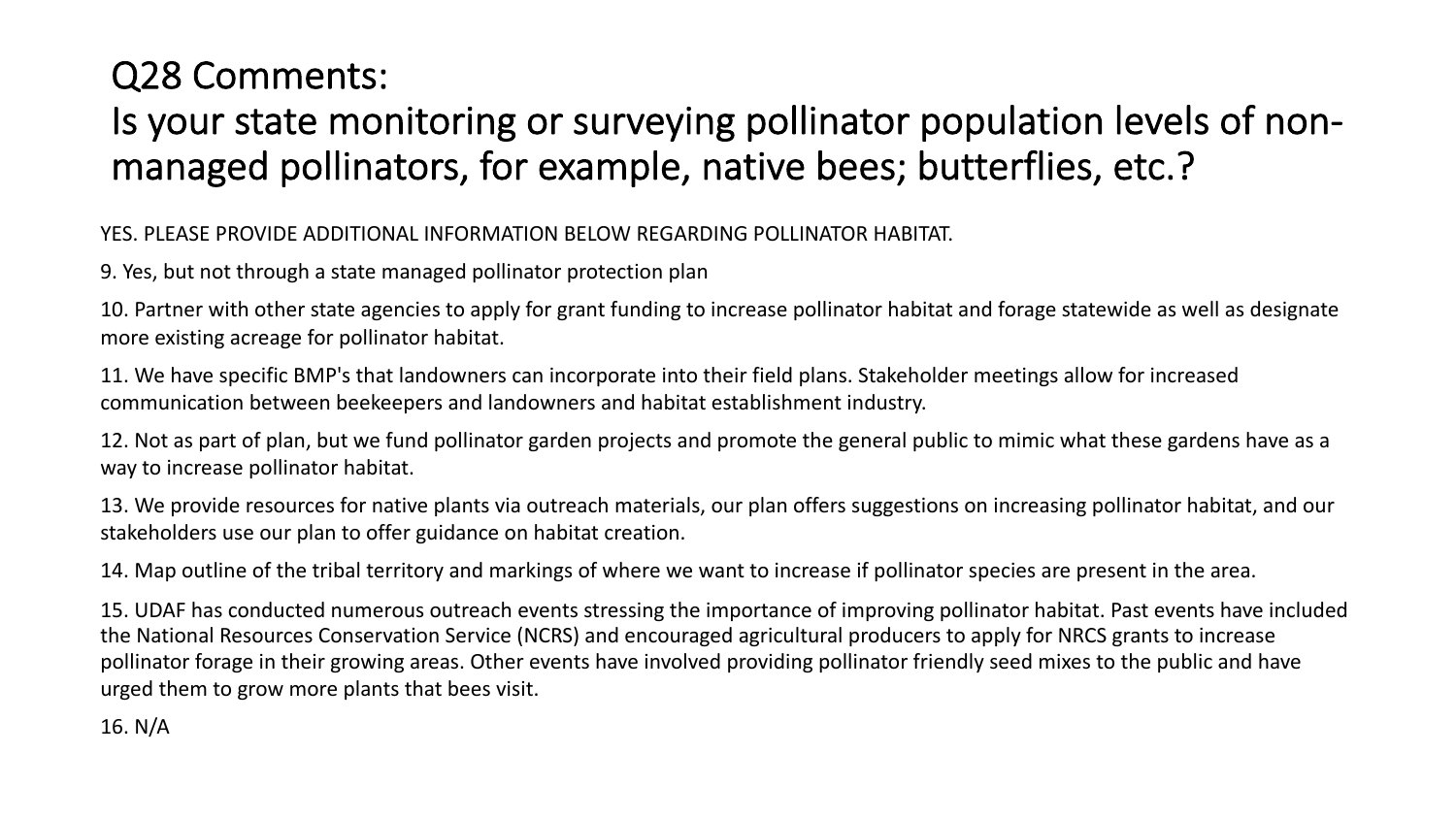Q29: Is your state monitoring or surveying pollinator population levels of non-managed pollinators or the distribution of non-managed pollinators, i.e., native bees, butterflies, etc.?

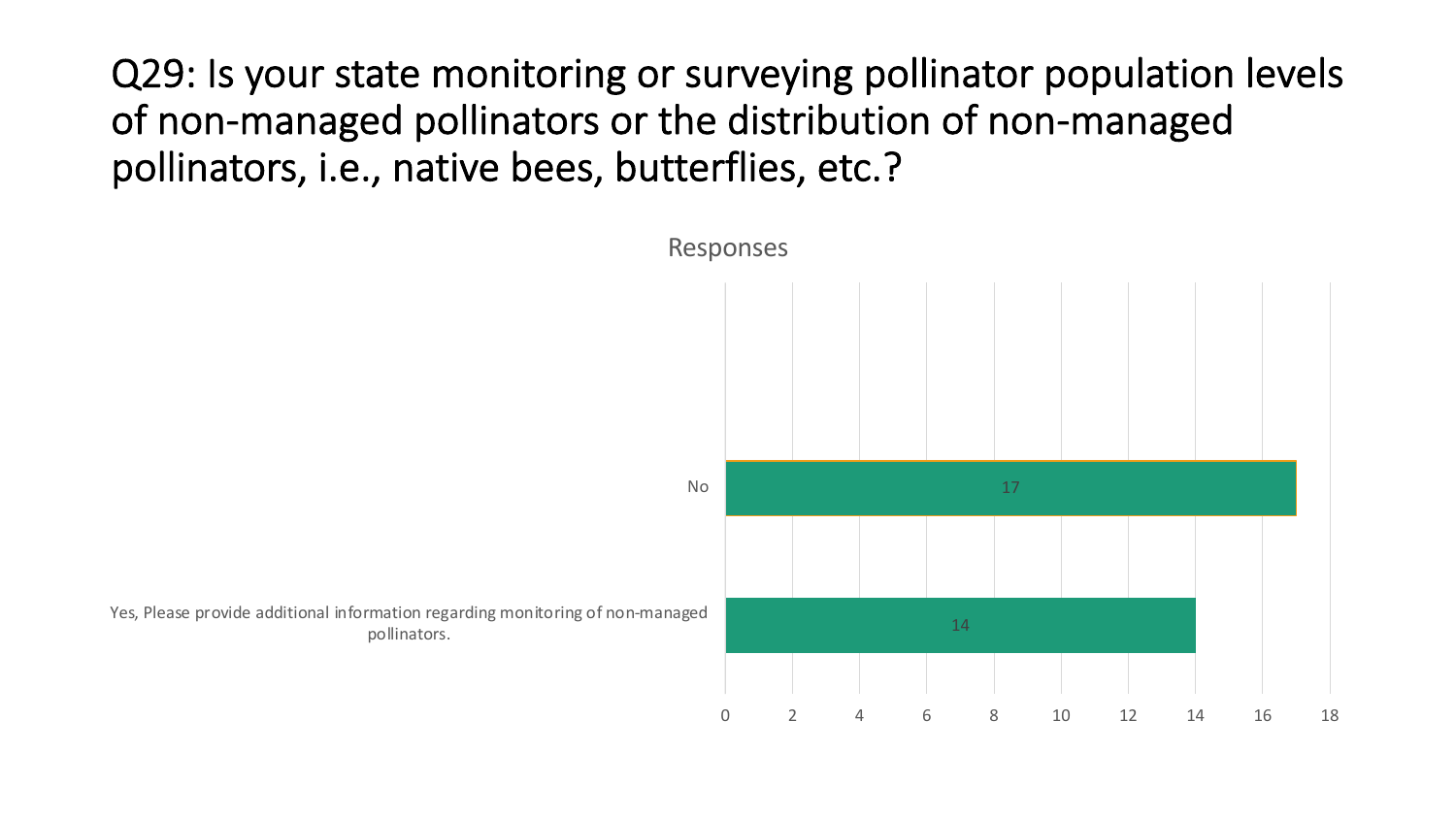### Q29: Is your state monitoring or surveying pollinator population levels of non-managed pollinators or the distribution of non-managed pollinators, i.e., native bees, butterflies, etc.?

#### **YES. PLEASE PROVIDE ADDITIONAL INFORMATION REGARDING MONITORING OF NON-MANAGED POLLINATORS**.

- 1. The Oregon Bee Atlas has over 100,000 contemporary bee occurrence records with associated plant data: https://extension.oregonstate.edu/bee-atlas/oba-discoveries
- 2. We are conducting two types of native bee surveys through the Apiary Inspectors.
- 3. Responses to # 28 & #29 of this survey may refer to activities that would be conducted outside of the IDALS apiary and pesticide programs, although IDALS participates in the Monarch Conservation Consortium, https://monarch.ent.iastate.edu/. The Iowa DNR also has a program for native pollinators, https://www.iowadnr.gov/Conservation/IowasWildlife/Pollinators#:~:text=In%20Iowa%2C%20pollinators%20inc lude%20numerous,and%20e ven%20flies%20and%20beetles.
- 4. Some university activity. 2
- 5. Katie Lamke and the Xerces Society conduct bumble bee studies.
- 6. Our state funded a 4 year statewide bee and butterfly study to identify species present in ND, determine abundance and habitat preferences of bees and butterfly species in ND.
- 7. University of Delaware is currently collecting data on pollinators populations.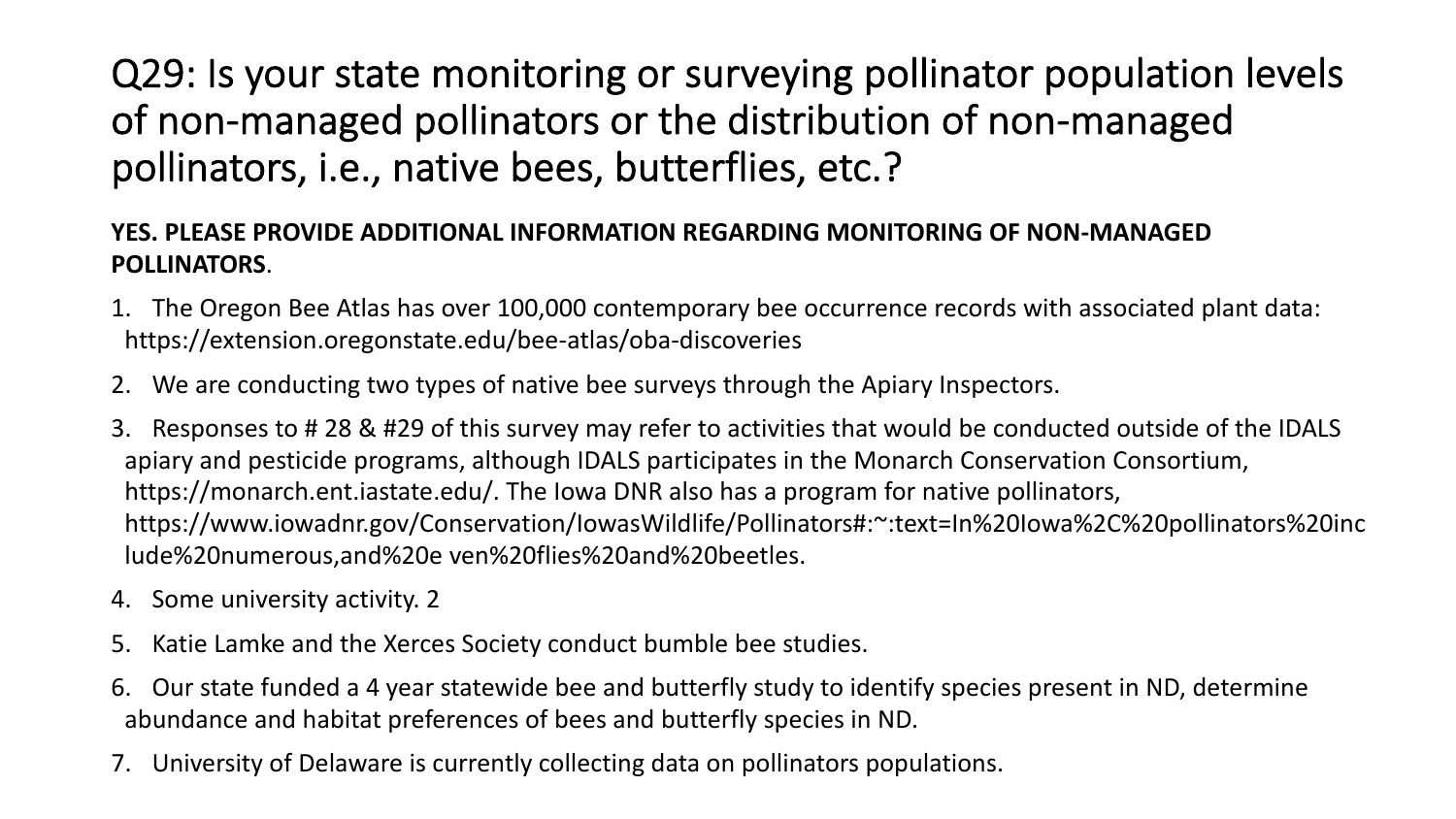### Q29: Is your state monitoring or surveying pollinator population levels of non-managed pollinators or the distribution of non-managed pollinators, i.e., native bees, butterflies, etc.? **YES. PLEASE PROVIDE ADDITIONAL INFORMATION REGARDING MONITORING OF NON-MANAGED POLLINATORS**.

8. MN Department of Natural Resources, MN Zoo, University of Minnesota, and non-profit groups all have survey efforts for various pollinators in MN

9. Several researchers at NC State University have been monitoring native bee populations through surveying activities conducted at NC State Research Stations.

10. A bill was passed in 2022 to conduct such a survey. Department of Natural Resources was identified as the agency to conduct this survey.

11. Utah Department of Natural Resources (DNR) has a Rare Insect Coordinator position that conducts this work.

- 12. There is a mandatory registry
- 13. Unsure. UMD may be doing some of this through Dr. VanEnglesdorp's lab.
- 14. Wild pollinator survey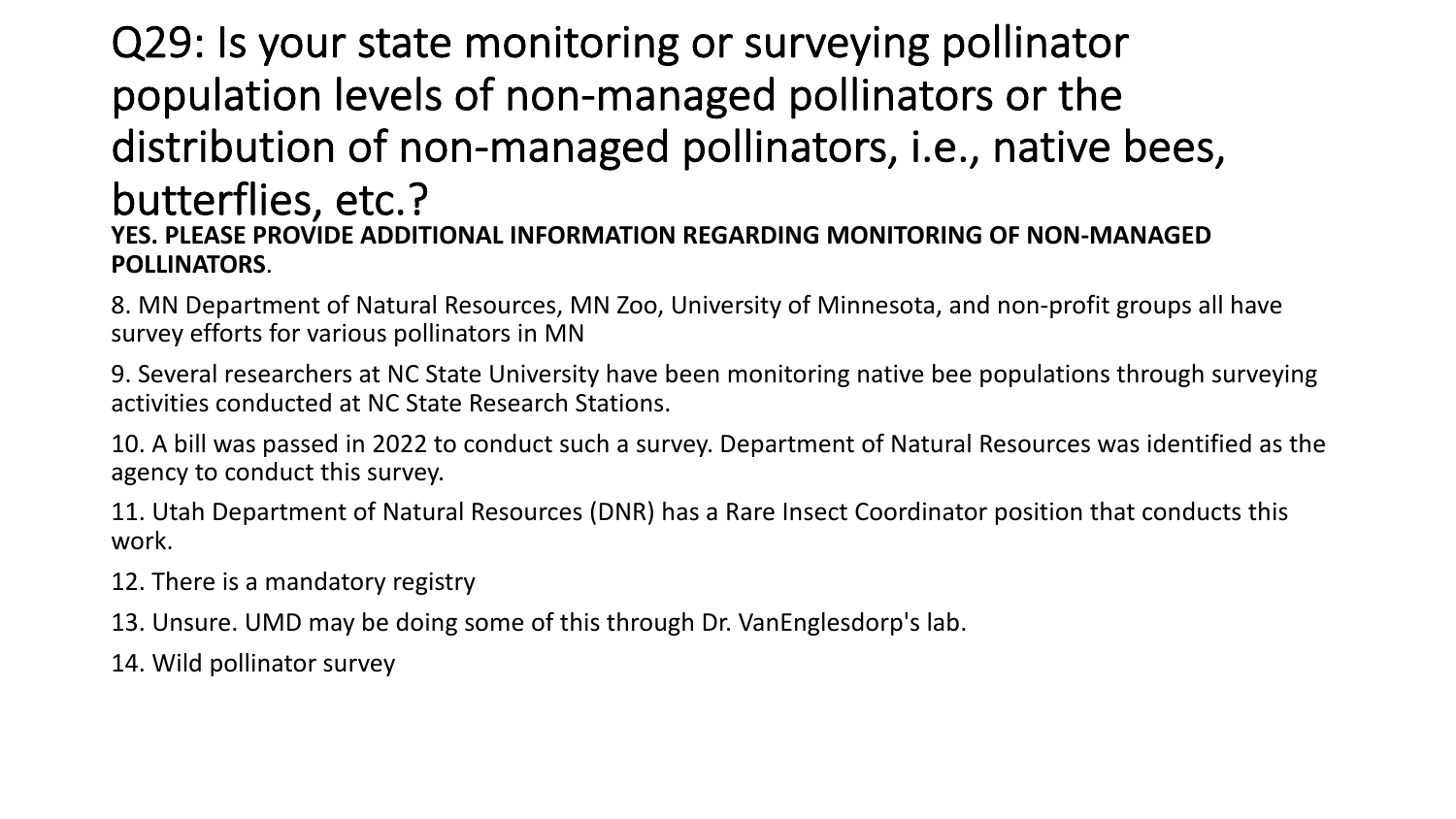## Q30: Please share any other activities or information regarding your pollinator protection plan that demonstrates the success of your plan.

#### RESPONSES

- 1. N/A
- 2. NA
- 3. Stressing responsible beekeeping management plans, surveys for native and nonnative bees and wasps, inspection services promote communication and best management plans, tying in P4 with outreach and in presentations, working on new plant and pollinator protection act for PA, supporting research through physical and financial assistance. Working with PennDOT to increase pollinator habitat areas in roadside rest stops, etc.
- 4. N/A
- 5. N/A
- 6. Counties call and request a list of beekeepers in the area before spraying right of ways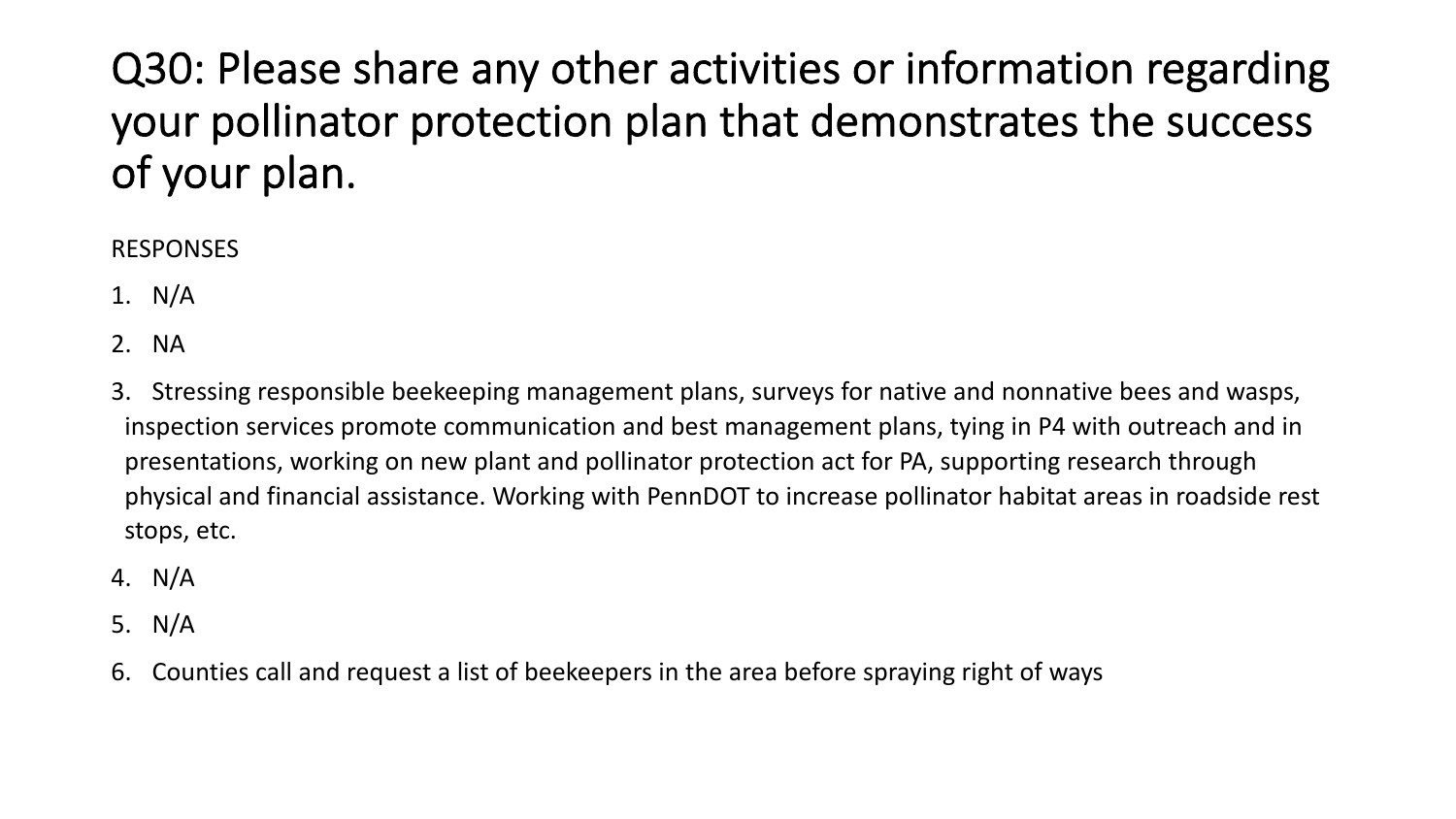## Q30: Please share any other activities or information regarding your pollinator protection plan that demonstrates the success of your plan.

7. In addition to writing an MP3 in 2018 and establishing the Pollinator Health Task Force in 2019, WSDA also worked extensively with the alfalfa seed growers and WSU to create a specific MP3 for them. The Alfalfa Seed Crop MP3 is used extensively and has captured many years of BMP's that this industry has been practicing. The alfalfa seed growers manage their own varieties of pollinators—leaf cutter bees and alkali bees that are native to SE Washington. It has always been in the best interest of the Alfalfa Seed Growers to protect these pollinators as they help produce their seed crop. This industry is years ahead of most growers in terms of protecting pollinators, as it is part of their daily life and farming practices all year. This document won an award from the Entomological Society of America in 2018. See the Alfalfa Seed Production MP3 at: https://s3.wp.wsu.edu/uploads/sites/2168/2017/10/alfalfa-seedmp3.pdf

8. Nothing else to share.

- 9. N/A
- 10. We do not have a plan
- 11. N/A
- 12. The fact that our apiary listing program is voluntary and both applicator and beekeeper remains anonymous. Increased participation in Pollinator Poster Contest, with roughly 200 participants each year.
- 13. N/A
- 14. N/A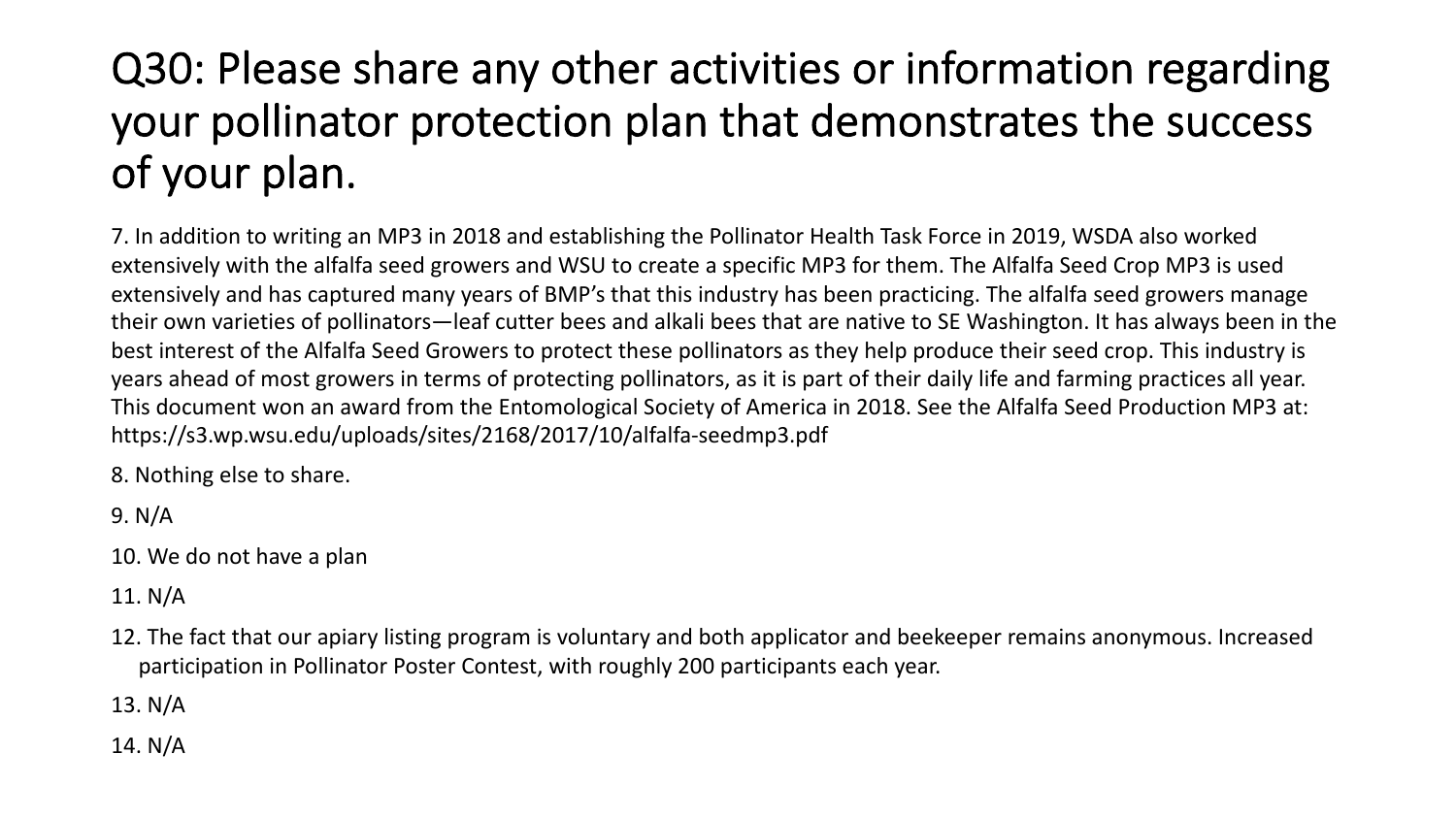## Q30: Please share any other activities or information regarding your pollinator protection plan that demonstrates the success of your plan.

15. We have descriptions of all the local pollinator species our community may be seeing this year and adding tips of what they can do to reduce risk of pesticide exposure to themselves and pollinator species, as well as invasive species plants that are destroying native plants, essentially reducing the population of pollinator species in the area.

16. ASU - research, apiary courses and outreach activities to those interested in bees.

17. Success of Regulations: - allows notification of pesticide applications to registered beekeepers and bee yards.

18. UDAF has distributed educational materials to retailers that sell pesticides on best practices for protecting pollinators. These materials are presented in a sign display area and leaflets are available for customers to take. Participants have included Home Depot, IFA Country and Agronomy Stores, Steve Regan Stores and C-A-L Ranch Stores. The signs and leaflets were put in the pesticide aisles of these stores. Washington D.C.'s Fisheries and Wildlife Division adopted a similar program after learning of the Utah effort. Numerous citizens in Utah have reached out to UDAF to indicate their appreciation for these efforts as well.

19. N/A Florida is currently in the process of redeveloping Pollinator Protection plans.

20. N/A

21. No plan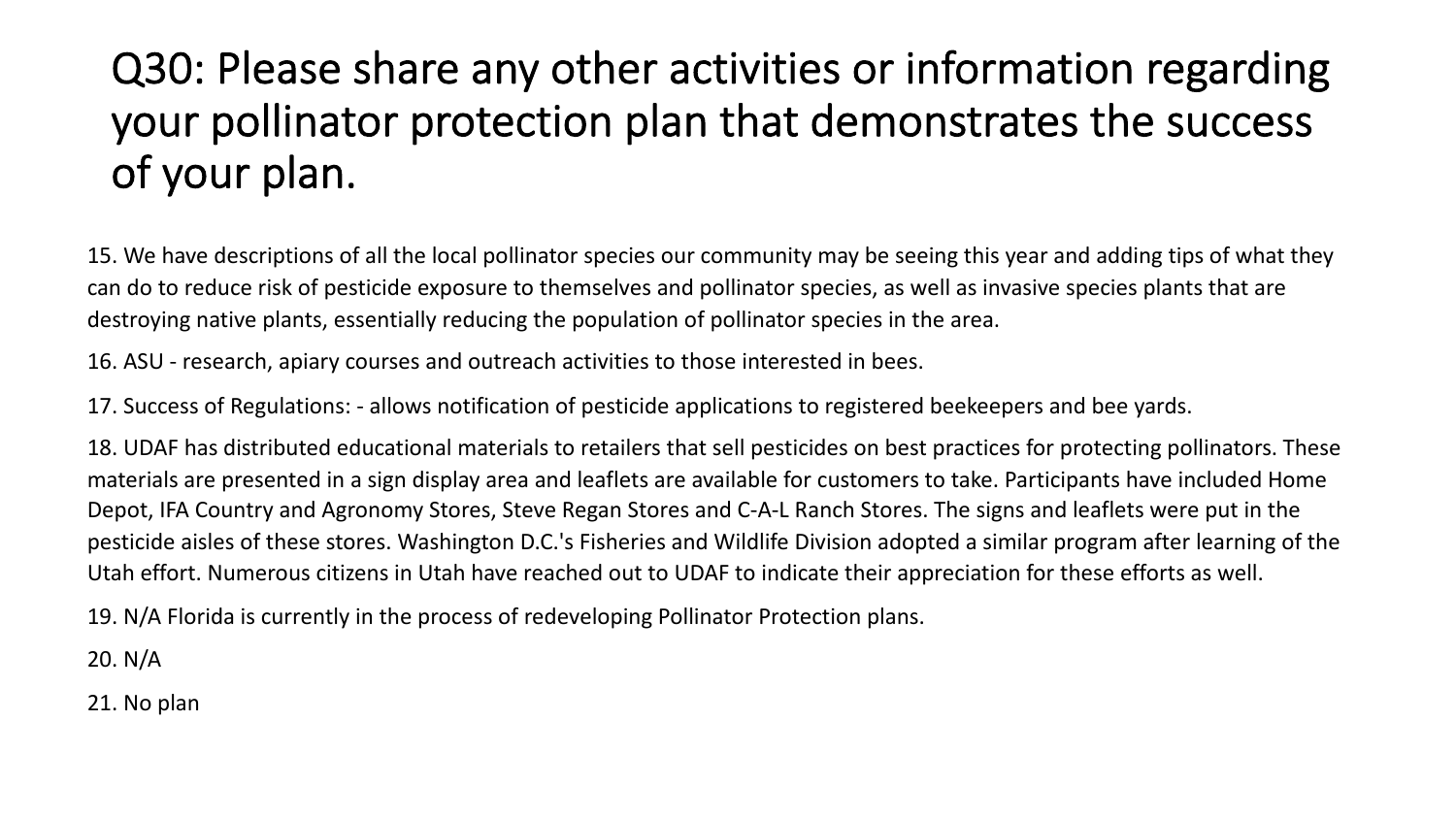## Q31: Did you select "Pollinator Protection" as a Pick-List Program Area as provided for in the 2018-2021 FIFRA Cooperative Agreement Guidance? (no comments)

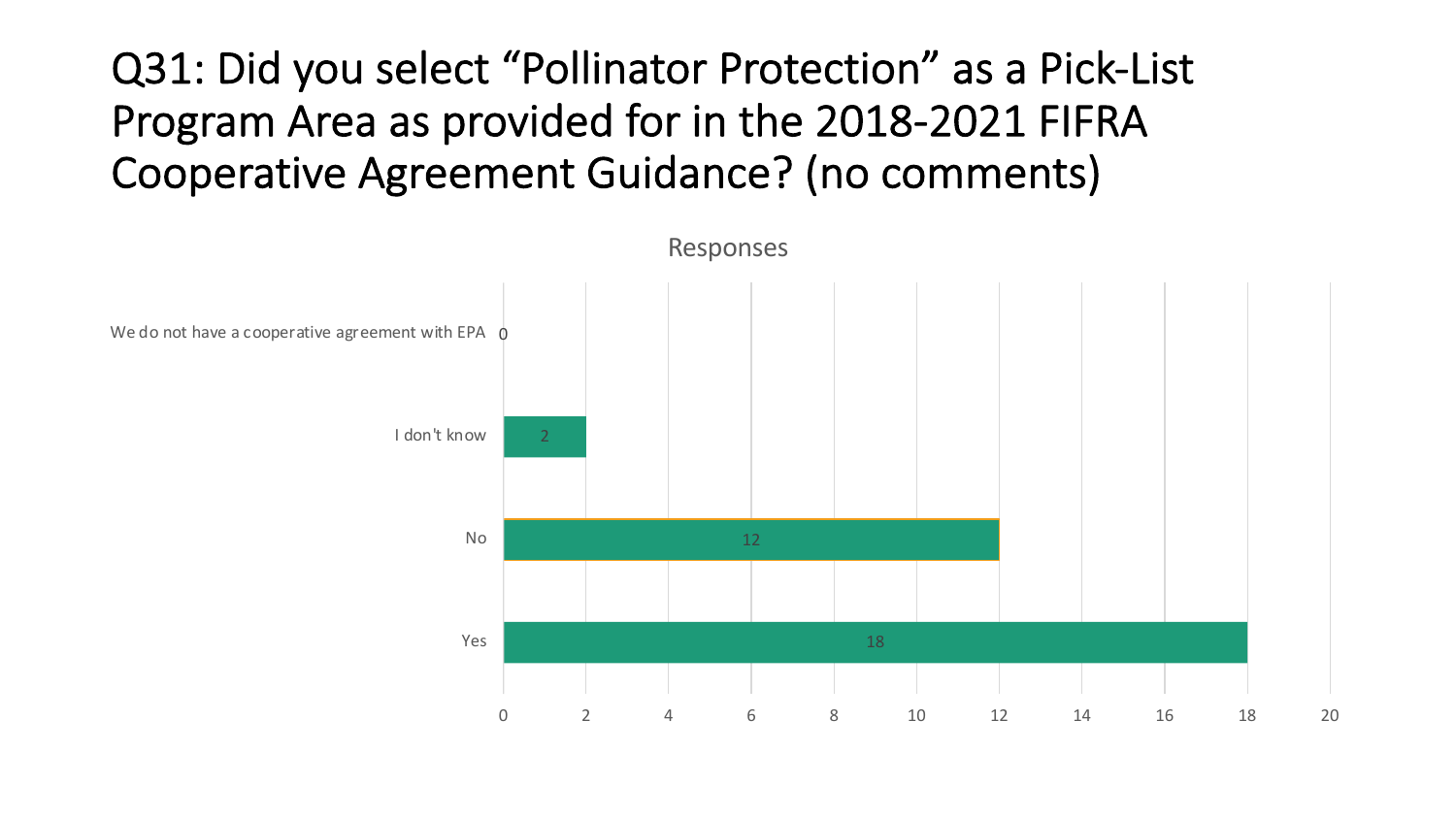# Q32: Is your SLA or the entity responsible for implementing the pollinator plan, receiving specific funding for these activies?



Yes, Please indicate the source of the funding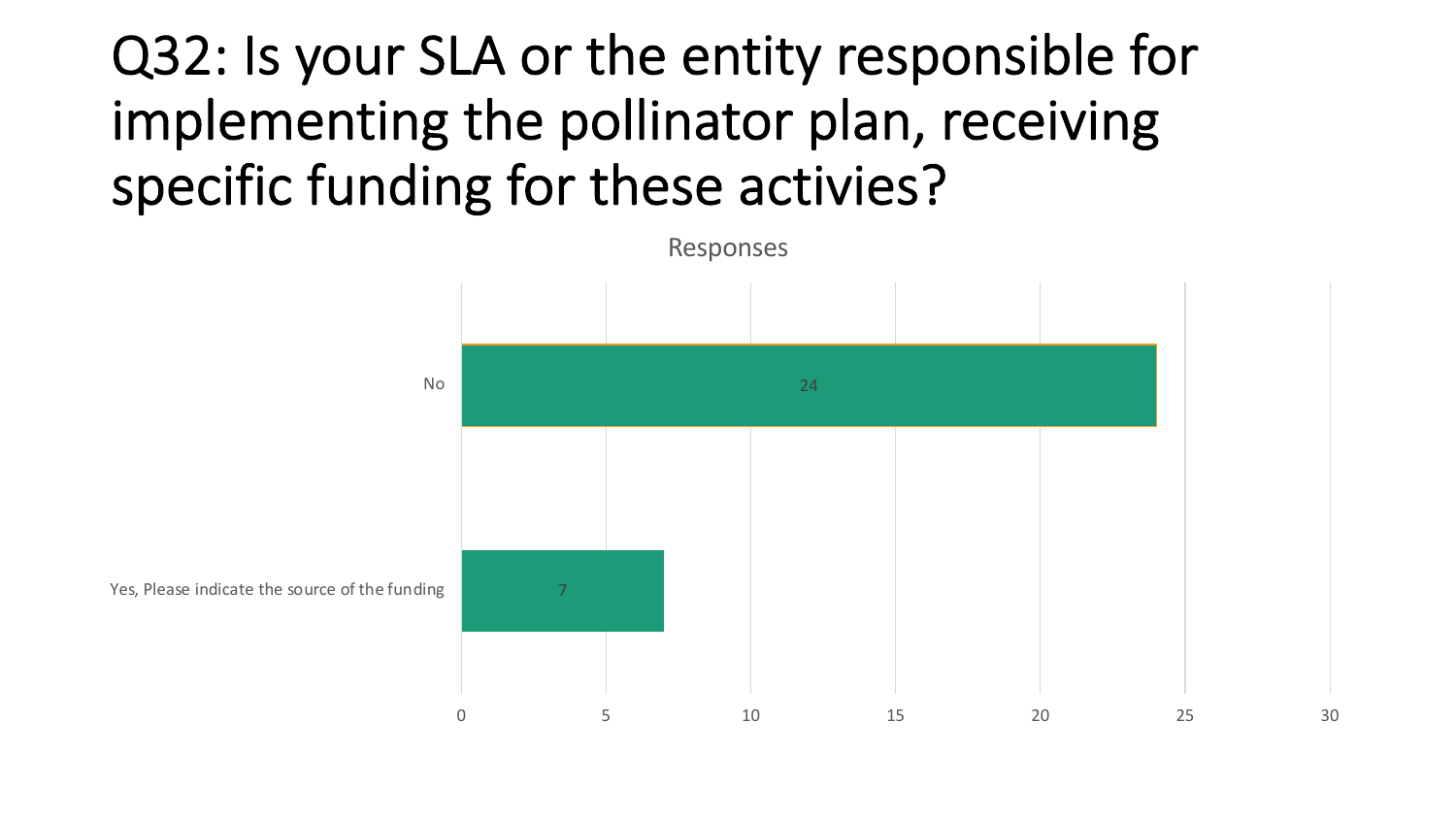Q32 Comments:

Is your SLA or the entity responsible for implementing the pollinator plan, receiving specific funding for these activities?

### YES. PLEASE INDICATE THE SOURCE OF THE FUNDING.

- 1. Federal grants (e.g., USDA NIFA) and Oregon Legislature
- 2. At this time the majority of the pollinator protection efforts are funded through the state of Iowa with input from some public-private partnerships
- 3. Legislative funding and apiary registration fees
- 4. Unsure of how to answer this question
- 5. State funds
- 6. Some funding provided SLA/EPA grant
- 7. I do not know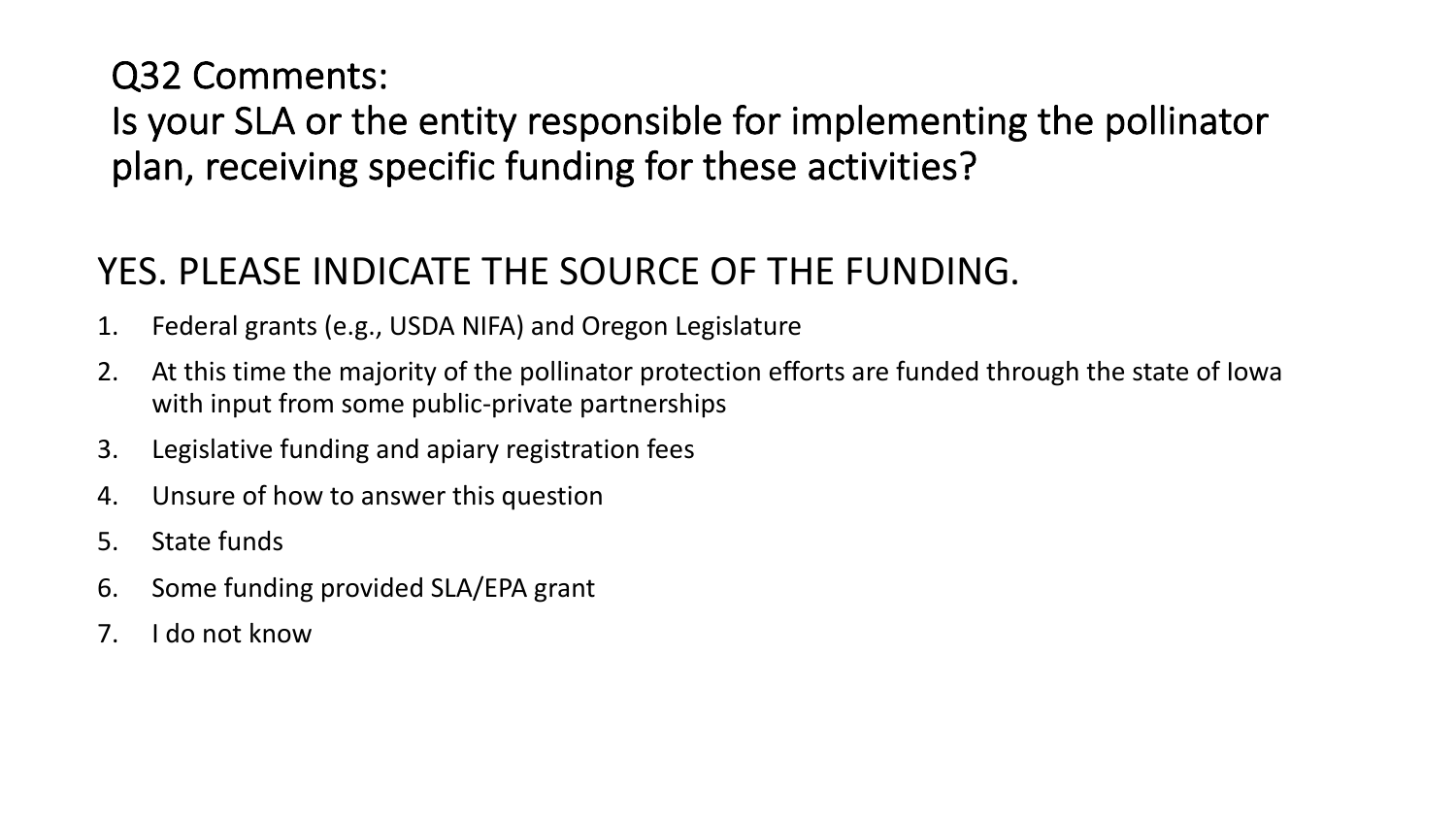## Q33: If available, what would your state do if adequately funded?

#### **RESPONSES**

- 1. Would need to be evaluated based on amount and duration of funding and staffing levels.
- 2. Unknown.
- 3. Increase funding at various universities, etc. for pollinator research on forage, climate change, pesticide impact and improving pollinator habitat. Increase outreach presence at county fairs, state farm show, and other events involving nature and pollinators
- 4. Increase education and outreach, revise current MP3 to be less generic.
- 5. Iowa would evaluate federal funding opportunities if available, to improve and expand existing programs.
- 6. Increase educational activities
- 7. Increased outreach activity.
- 8. Re-establish a robust statewide apiary program to collect data, monitor bee health, assist on bee death case investigations and enforce regulations on commercial and hobby beekeepers to support and protect pollinator health.
- 9. UNL has indicated that they would probably develop an MP3 that is written with a clear course of actions and achievable objectives.
- 10. Utilize the data from the statewide pollinator study to enhance pollinator habitat in specific areas of the state.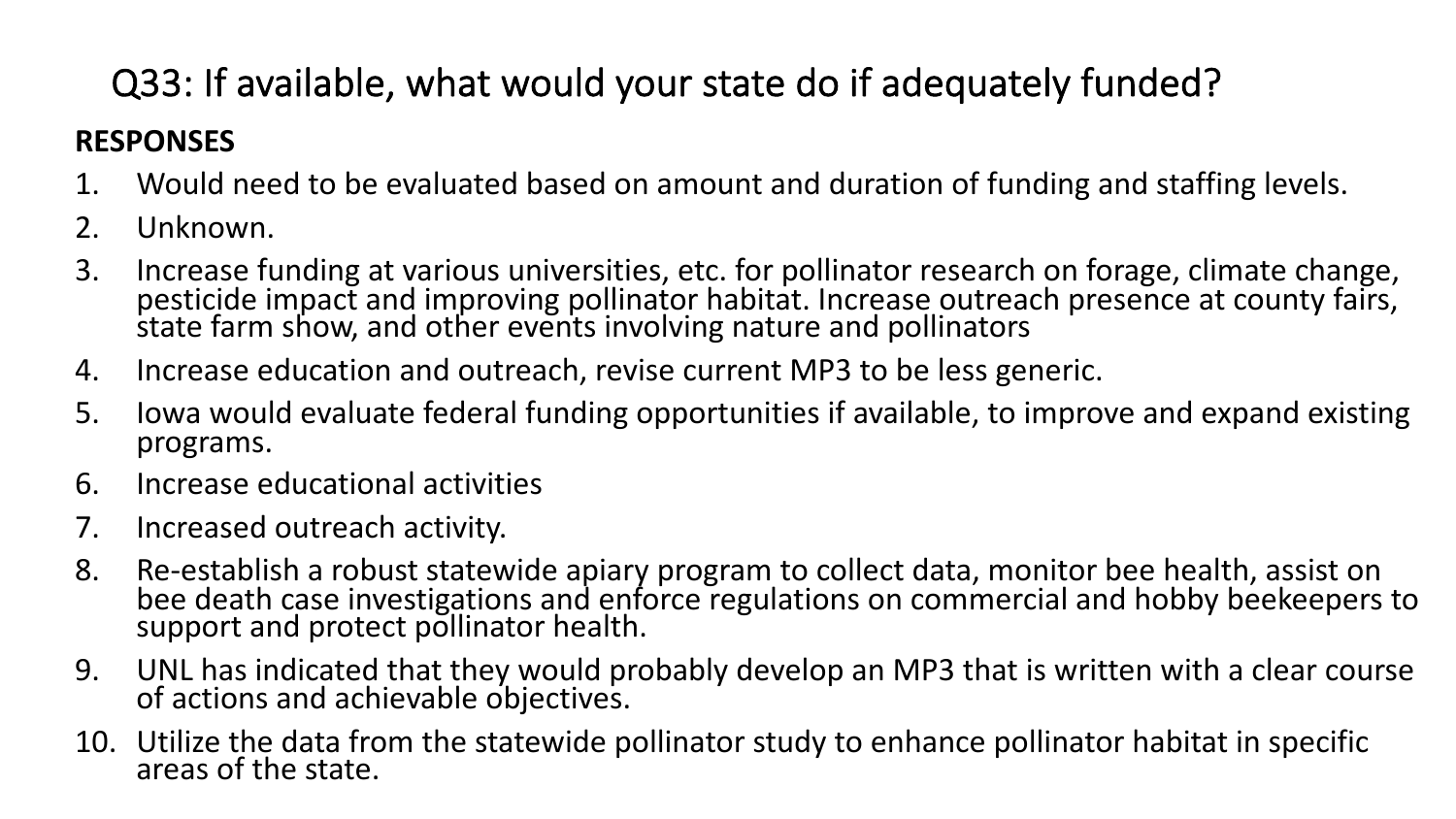### Q33: If available, what would your state do if adequately funded?

#### **RESPONSES**

11. Hire a dedicated pollinator staff, develop a more robust program to train and educate nonrestricted use pesticide applicators (e.g., for outdoor residential/urban pesticide use)

12. Increase outreach/education; Potentially conduct a monitoring project.

13. N/A

14. \$5,000 to be able to fully fund stakeholder meetings. Have some CEU trainings available for pesticide applicators. Increase type of trainings available to beekeepers and pesticide applicators.

15. Create better outreach and training for both beekeepers and applicators. Conduct studies on the metrics for the success of the plan.

16. Focused outreach to applicators and public outreach

17. I would have to check with my supervisor

18. Provide more outreach to beekeeper community and expand analytical testing

19. a. Increase attendance at national conferences and meetings that have pollinator focus b. Increase pollinator awareness and pesticide use precautions for the public through enhanced outreach

20. Specific funds would go towards outreach materials and additional education.

21. nothing is required

22. Efficacy of mite controls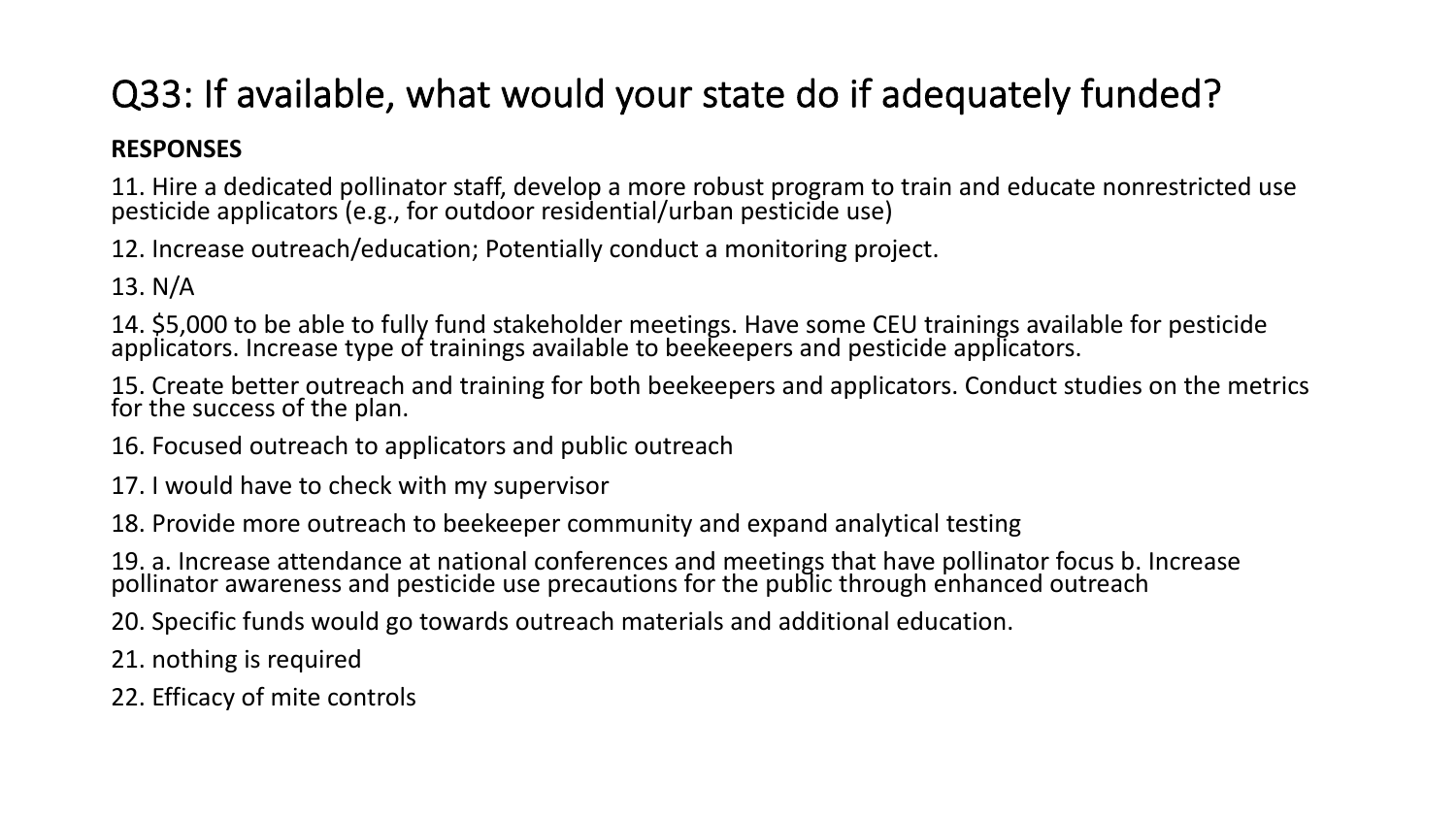## Q34: Please provide the weblink to your [online \(page 1\)](https://www.cdpr.ca.gov/docs/enforce/pollinators/ca_managed_pollinator_protection_plan.pdf)

#### **[RESPONSES](https://agriculture.delaware.gov/pesticide-management/pollinator-protection-plan/)**

- 1. [https://datcp.wi.gov/Documen](https://www.mass.gov/files/documents/2017/06/zw/pollinator-plan.pdf)ts/PPPComplete.pdf
- 2. https://www.oregonbeeproject.org/
- 3. [https://www.vdacs.virginia.gov/plant-industry-services-polli](https://www.kyagr.com/statevet/documents/OSV_Bee_KY-Pollinator-Pro-Plan.pdf)nator-protection-plan.shtml
- 4. https://ento.psu.edu/research/centers/pollinators/pollin-spotlight-items/the-pennsylvania-pollinator-protection-p
- 5. PollinatorProtectionPlan.pdf (mt.gov)
- 6. Iowa's Answer to MP3 3-20-2018.pdf (iowaagriculture.gov)
- 7. N/A
- 8. MP3 https://agr.wa.gov/getmedia/819f8d22-37b1-484d-a522-31f60875f9c9/101-681managedpollinatorprotection MP3 Alfalfa Seed Production: https://s3.wp.wsu.edu/uploads/sites/2168/2017/10/alfalfa-seed-mp3.pdf
- 9. https://www.cdpr.ca.gov/docs/enforce/pollinators/ca\_managed\_pollinator\_protection\_plan.pdf
- 10. No plan is in place at this time.
- 11. https://www.nd.gov/ndda/sites/default/files/legacy/resource/ND%20Pollinator%20Plan%202016.pdf
- 12. Delaware Managed Pollinator Protection Plan Delaware Department of Agriculture State of Delaware
- 13. pollinator-plan.pdf (mass.gov)
- 14. n/a
- 15. pollination plan, 2019 revision third draft.indd (kyagr.com)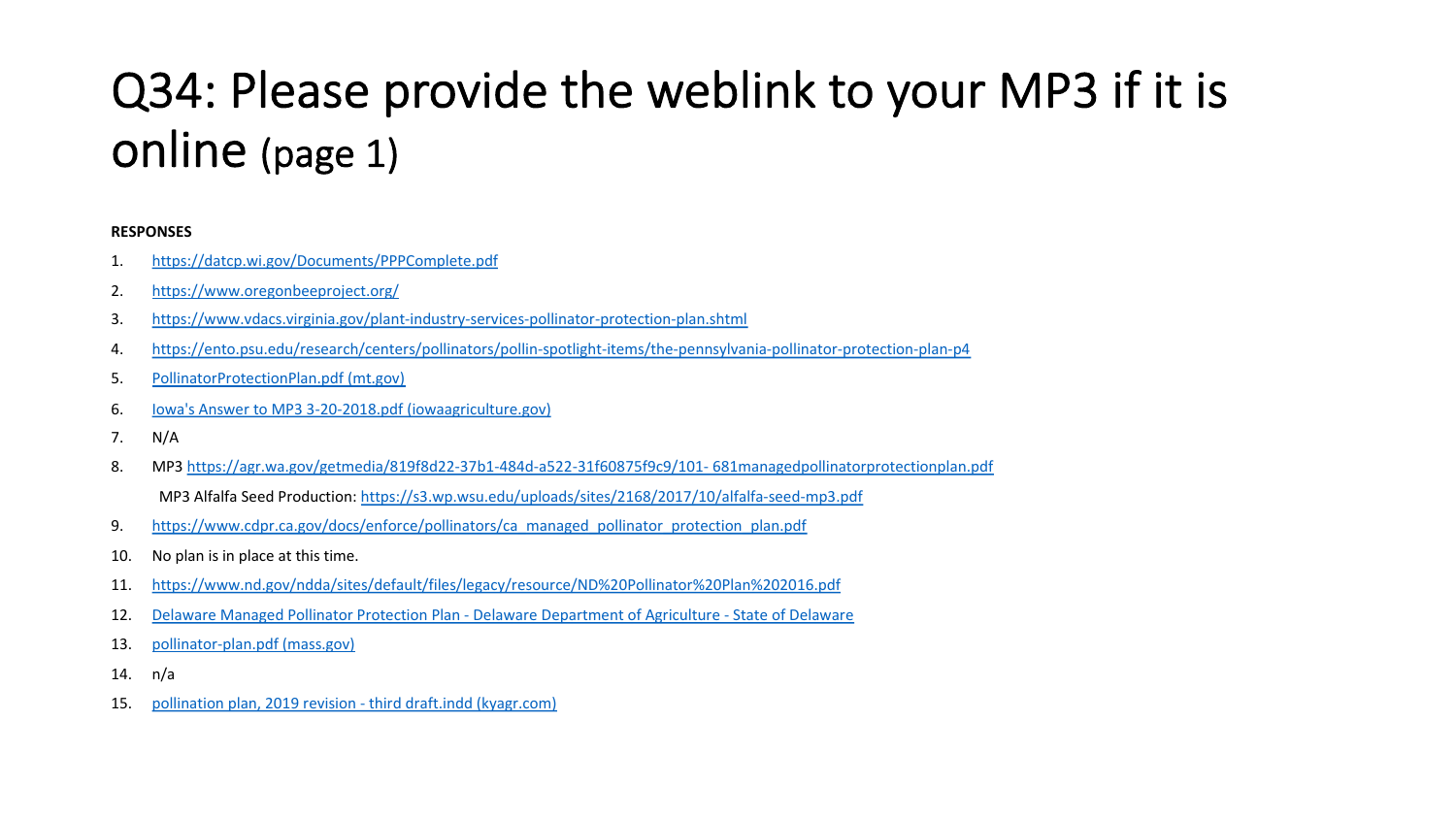## Q34: Please provide the weblink to your online (page 2)

- 16. [https://www.ncagr.gov/pollinators/NCPo](https://mda.maryland.gov/plants-pests/Documents/Maryland%20Pollinator%20Protection%20Plan.pdf)llinatorProtection.html
- 17. N/a
- 18. https://drive.google.com/file/d/1cSt2XfqBGONvztiAgL4TyMojqE6LRGe
- 19. Environmental Services Section (ESS) | Arizona Department of Agricult
- 20. Regulations at NJDEP-Compliance and Enforcement Bureau of Licensi
- 21. Unavailable at the moment.
- 22. N/A Florida is currently in the process of redeveloping Pollinator Prote
- 23. Pollinators in the District | ddoe (dc.gov)
- 24. Maryland Pollinator Protection Plan.pdf
- 25. N/A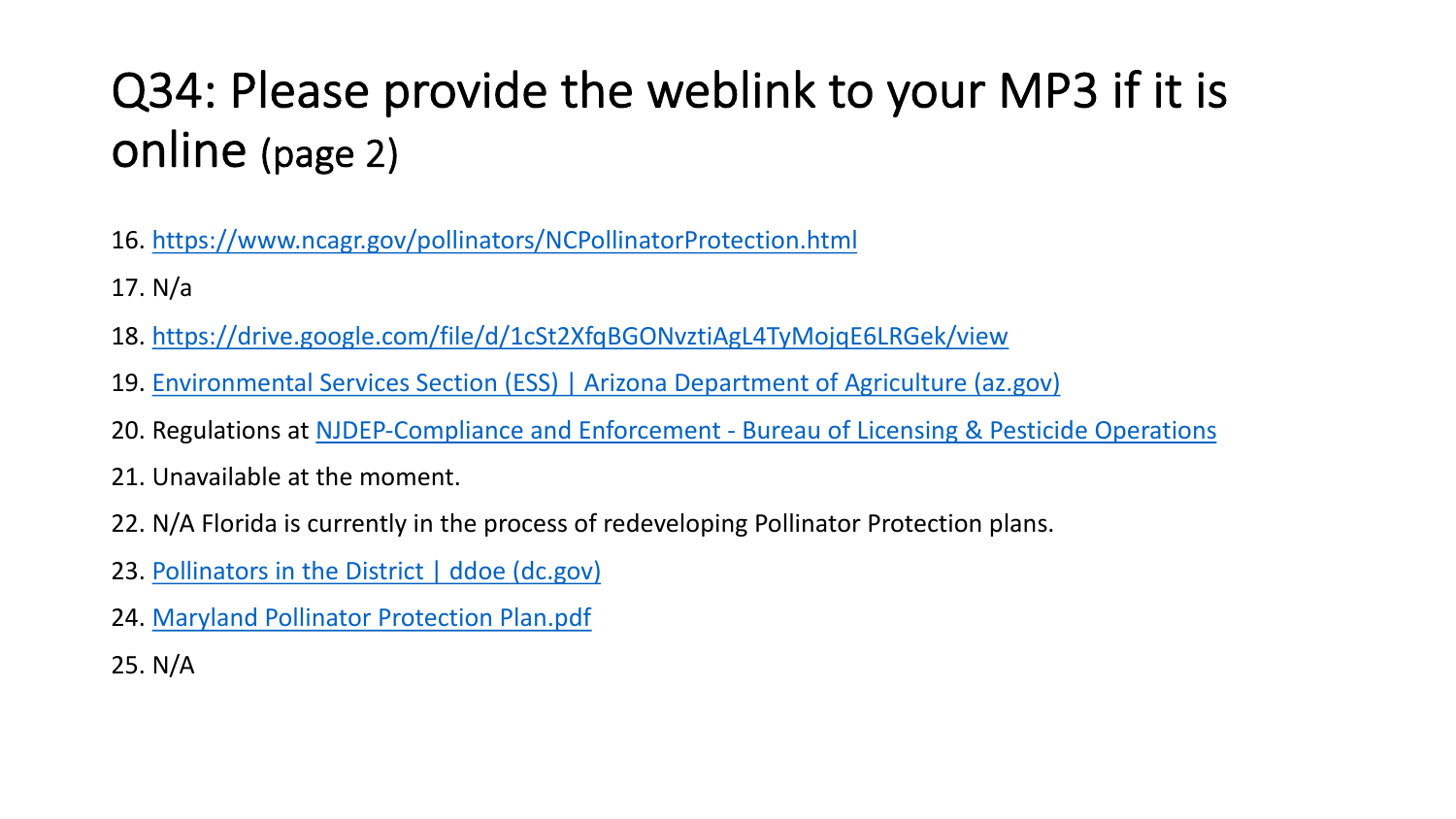# Q35:How much were your efforts and outreach impacted by the Covid-19 pandemic?

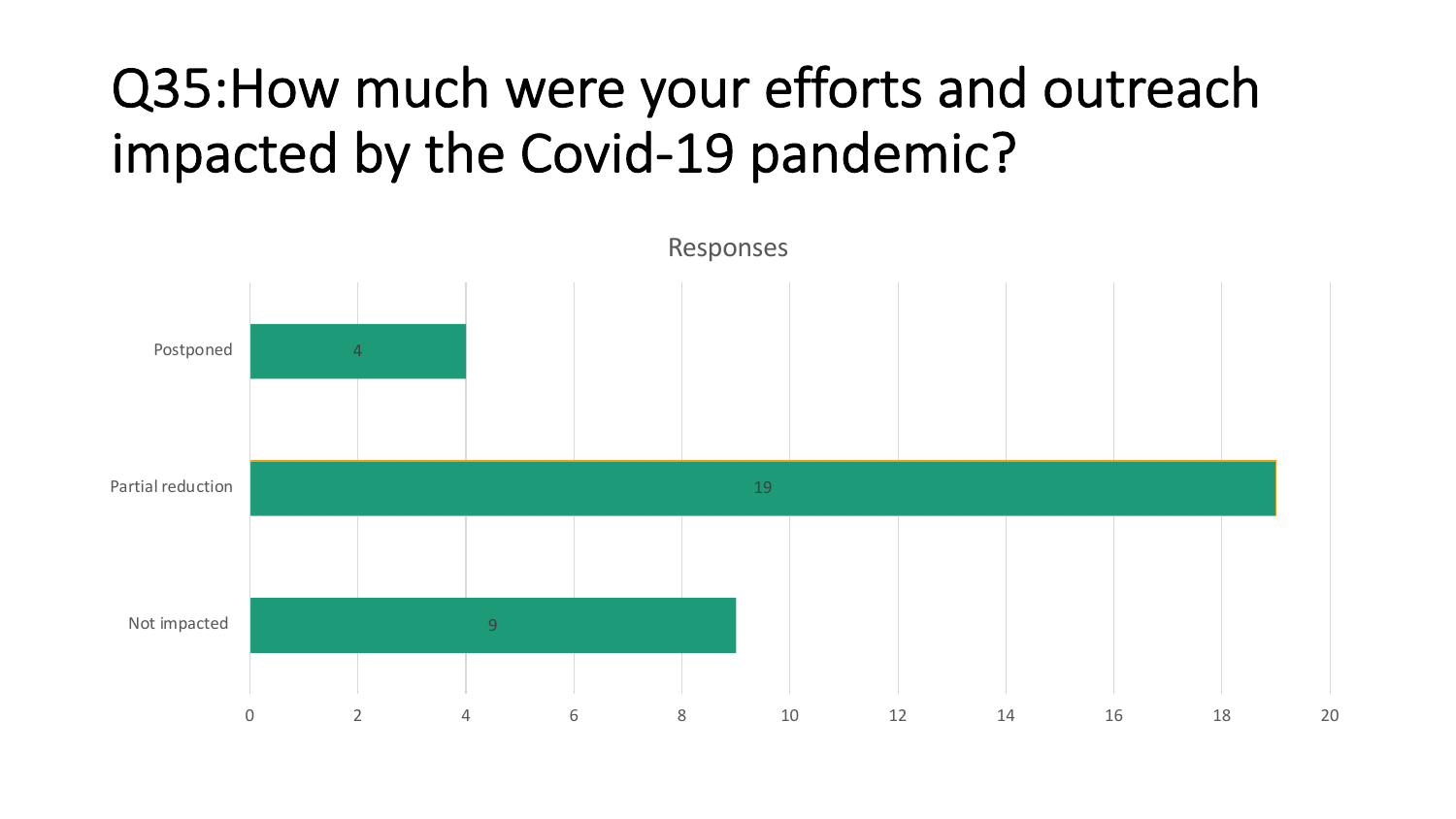# Q36:What components of your pollinator health and protection efforts were impacted by the Covid-19 pandemic?

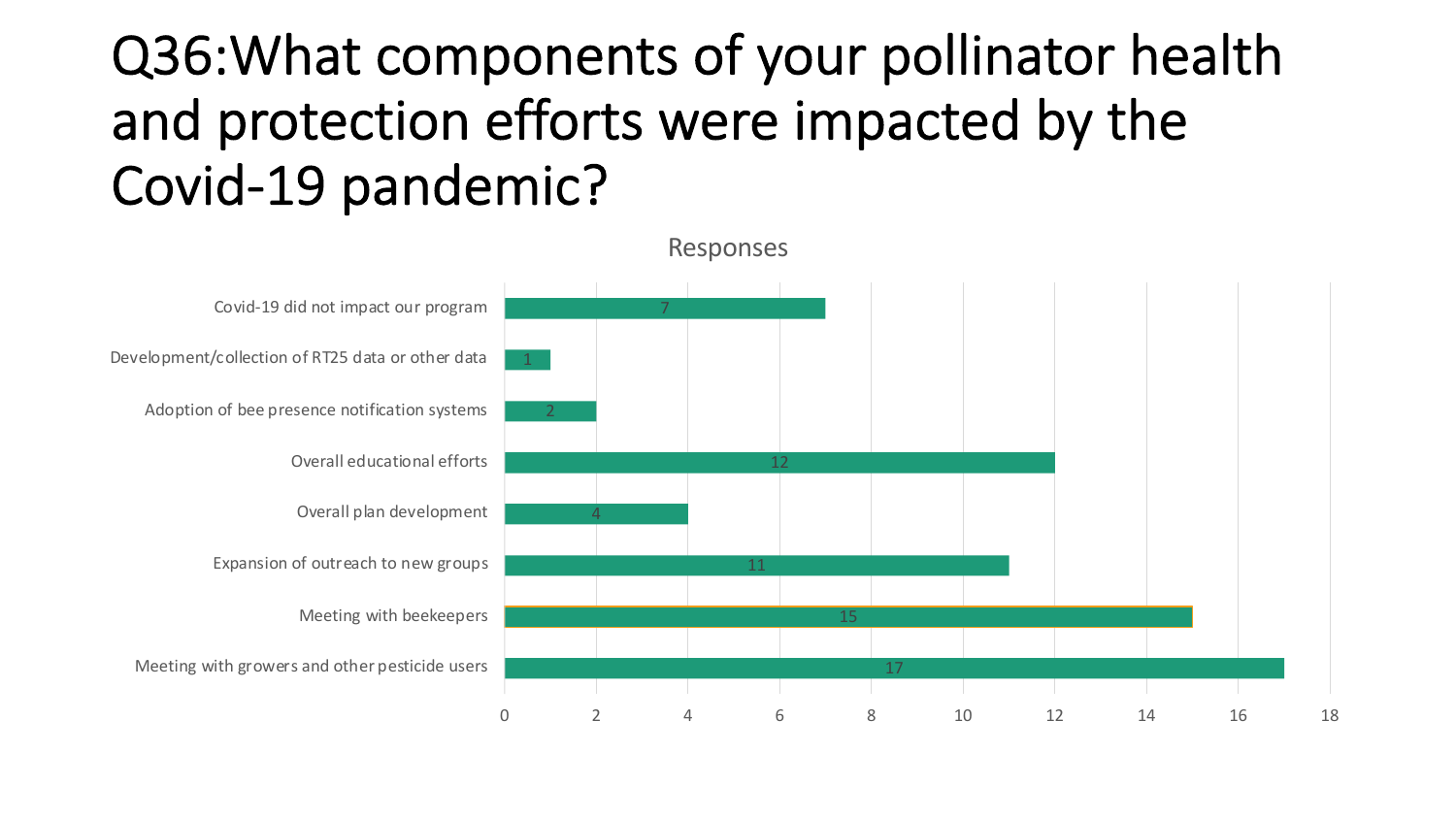## Q37: Please provide the name and contact information for the author and primary contact for your state's MP3 (page 1)

#### **RESPONSES**

- 1. Frances Hegarty Apiary Program Coordinator Plant Industry Agricultural Resource Management WI Dept. Agriculture, Trade and Consumer Protection Phone: (608) 224-4629, (608) 807-6589 frances.hegarty@wisconsin.gov Otto Oemig Pesticide Programs Unit Supervisor Cell (608) 294-0815 otto.oemig@wisconsin.gov
- 2. Andony Melathopoulos, Assistant Professor Pollinator Health Extension, Oregon State University, melathoa@oregonstate.edu, 541-737- 3139 Matthew Bucy, Pesticide Product Registration Specialist, Oregon Department of Agriculture, matthew.bucy@oda.oregon.gov (971) 388- 8212
- 3. Liza Fleeson Trossbach Program Manager | Office of Pesticide Services | Virginia Department of Agriculture and Consumer Services | liza.fleeson@vdacs.virginia.gov 804-371-6559
- 4. Dr. Christina Grozinger, Pennsylvania State University, Center for Pollinator Research cmgrozinger@psu.edu office phone: 814-865-2214
- 5. Primary contact Alyssa Piccolomini, State Entomologist Authors Leonard Berry, Pesticide Enforcement Manager; Beth Eiring, Agricultural Sciences Bureau Chief
- 6. Contact Gretchen Paluch (gretchen.paluch@iowaagriculture.gov) and Robin Pruisner (robin.pruisner@iowaagriculture.gov)
- 7. Brad Beaver, Acting Chief Bureau of Environmental Programs brad.beaver@illinois.gov 217- 785-2427; Brian Rennecker, Chief, Bureau of Land and Water Resources, brian.rennecker@illinois.gov - 217-785-7658
- 8. David J. Rousseau New Hampshire Department of Agriculture, Markets & Food PO Box 2042 25 Capitol Street Concord, NH 03302-2042 David.J.Rousseau@agr.nh.gov (603) 271-3640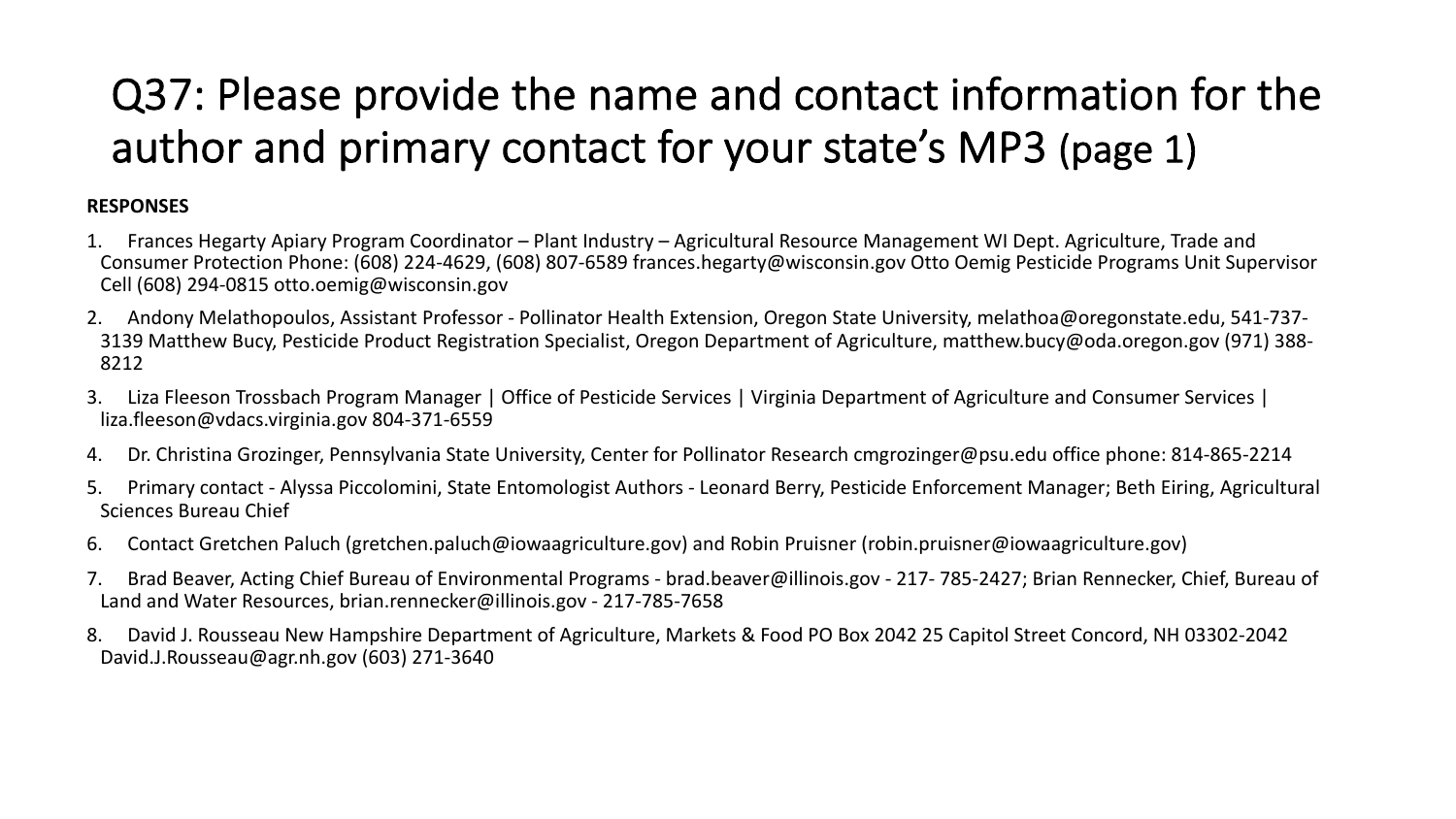## Q37: Please provide the name and contact information for the author and primary contact for your state's MP3 (page 2)

- 9. Author was Erik Johansen, now retired. Current Primary Contact: Katie Buckley Pollinator Health Coordinator Washington State Department of Agriculture Plant Protection Division 21 North 1st Ave, Suite 103 Yakima, WA 98902 Cell: (360) 480-0602 kbuckley@agr.wa.gov 5/23/2022
- 10. The MP3 primary authors are no longer with DPR due to retirement, etc. The current primary contact is Senior Environmental Scientist Peggy Byerly. Contact at email address Peggy.Byerly@cdpr.ca.gov, or direct phone line 916-603-7750. 5/23/2022
- 11. There is no plan in place, and as of this survey response, there are not authors or primary contacts for an MP3 plan. 5/23/2022
- 12. Jerry Sauter 701-328-2980 jdsauter@nd.gov 5/23/2022
- 13. Christopher Wade Christopher.wade@delaware.gov 302-698-4570 5/23/2022
- 14. We do not have a plan. Theresa Cira Theresa.Cira@state.mn.us is the primary pollinator contact at the Minnesota Department of Agriculture
- 15. Kim Skyrm: Kim.skyrm@mass.gov Taryn LaScola-Miner: taryn.lascola@mass.gov
- 16. n/a
- 17. Dr. Tammy Potter 502-229-2950 (State Apiarist) John Pitcock 502-782-9235
- 18. Patrick Jones patrick.jones@ncagr.gov Sydney Ross sydney.ross@ncagr.gov 919-733-3556
- 19. David Scott scottde@purdue.edu